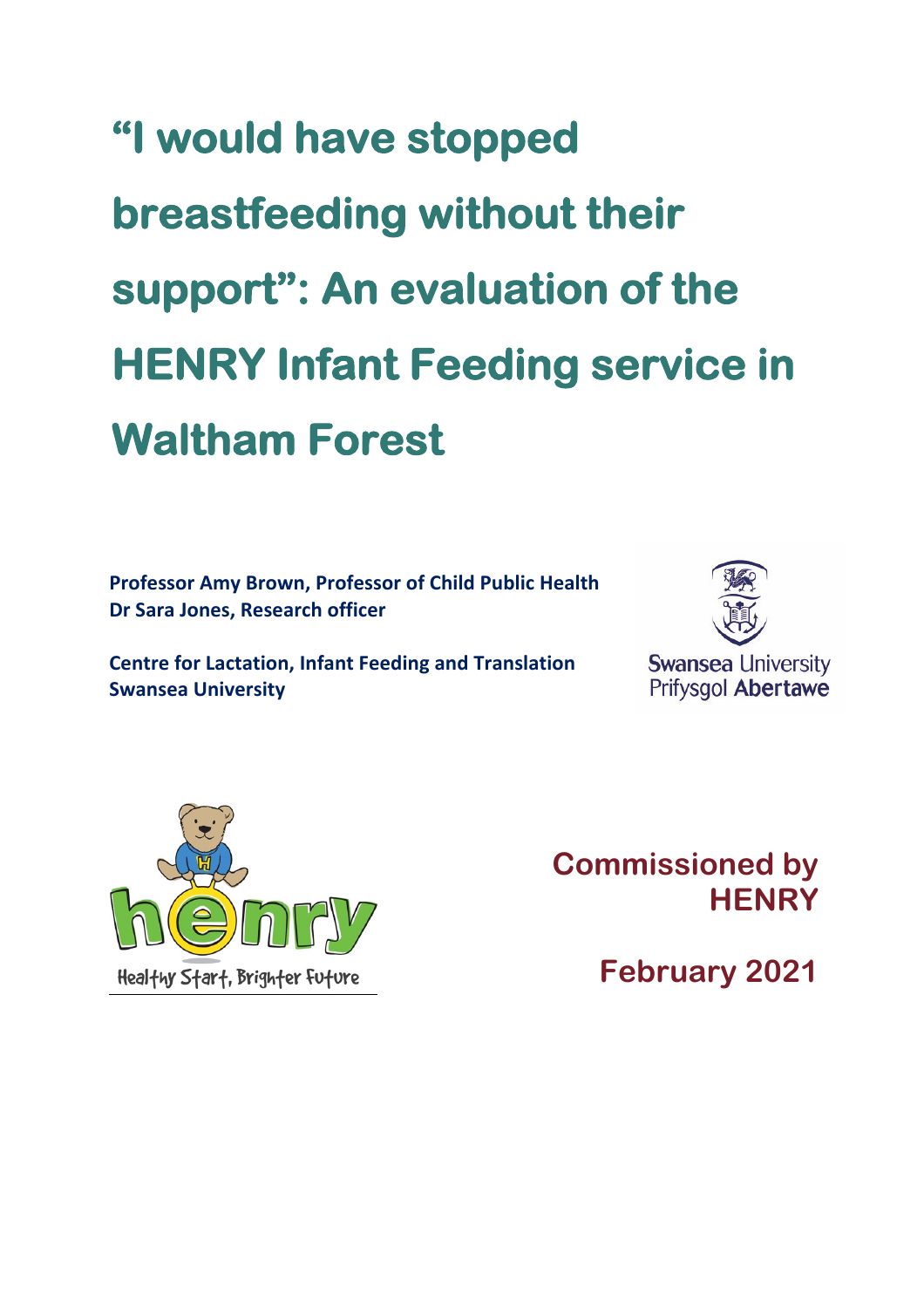This report was funded by HENRY. Data collection and analysis was carried out independently by the research team. Views expressed in this report are those of the research team and not necessarily those of HENRY.

HENRY is a charity focussed on ensuring that babies and young children get the best possible start in life. They support families to make positive lifestyle changes, create healthier and happier home environments and build healthier communities. Over the past ten years they have supported thousands of families to transform family life for the better, including a focus on improved nutrition, emotional wellbeing, parenting skills, breastfeeding and getting more active. They work alongside health and early years practitioners and have collaborated with NHS trusts, local authorities and many other partners. Their website can be found at https://www.HENRY.org.uk/ and their registered charity number is 1132581.

For further information about this report please contact: Professor Amy Brown Department of Public Health, Policy and Social Sciences Swansea University, UK Tel: +44 1792 518672 Email: a.e.brown@swansea.ac.uk

To cite this document:

Brown, A. & Jones, S.W. (2020) 'I would have stopped breastfeeding without their support': An evaluation of the HENRY Infant Feeding service in Waltham Forest. HENRY: Oxfordshire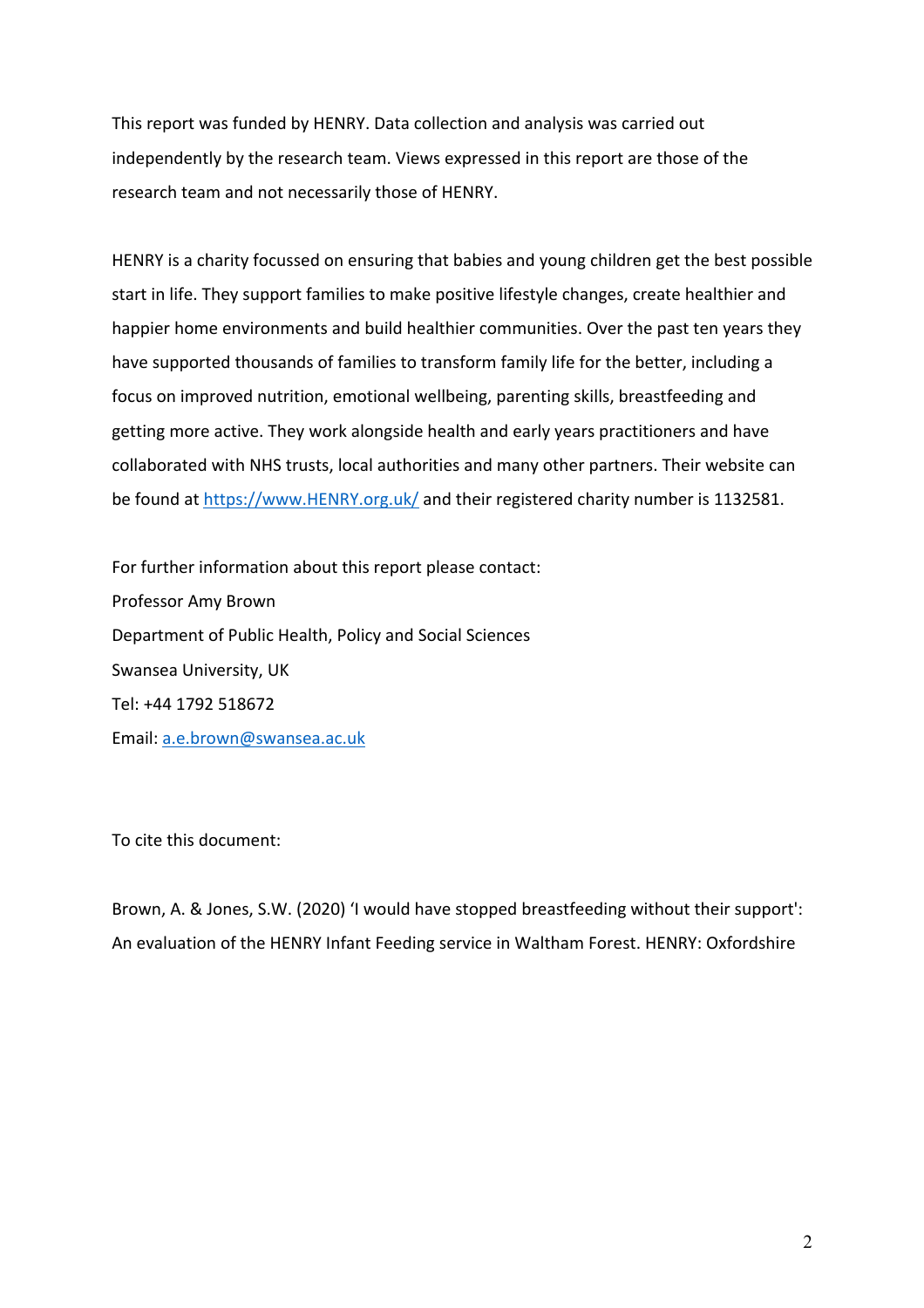# **Acknowledgements**

We thank the parents, partner organisations and staff who took time to complete their evaluation of the service.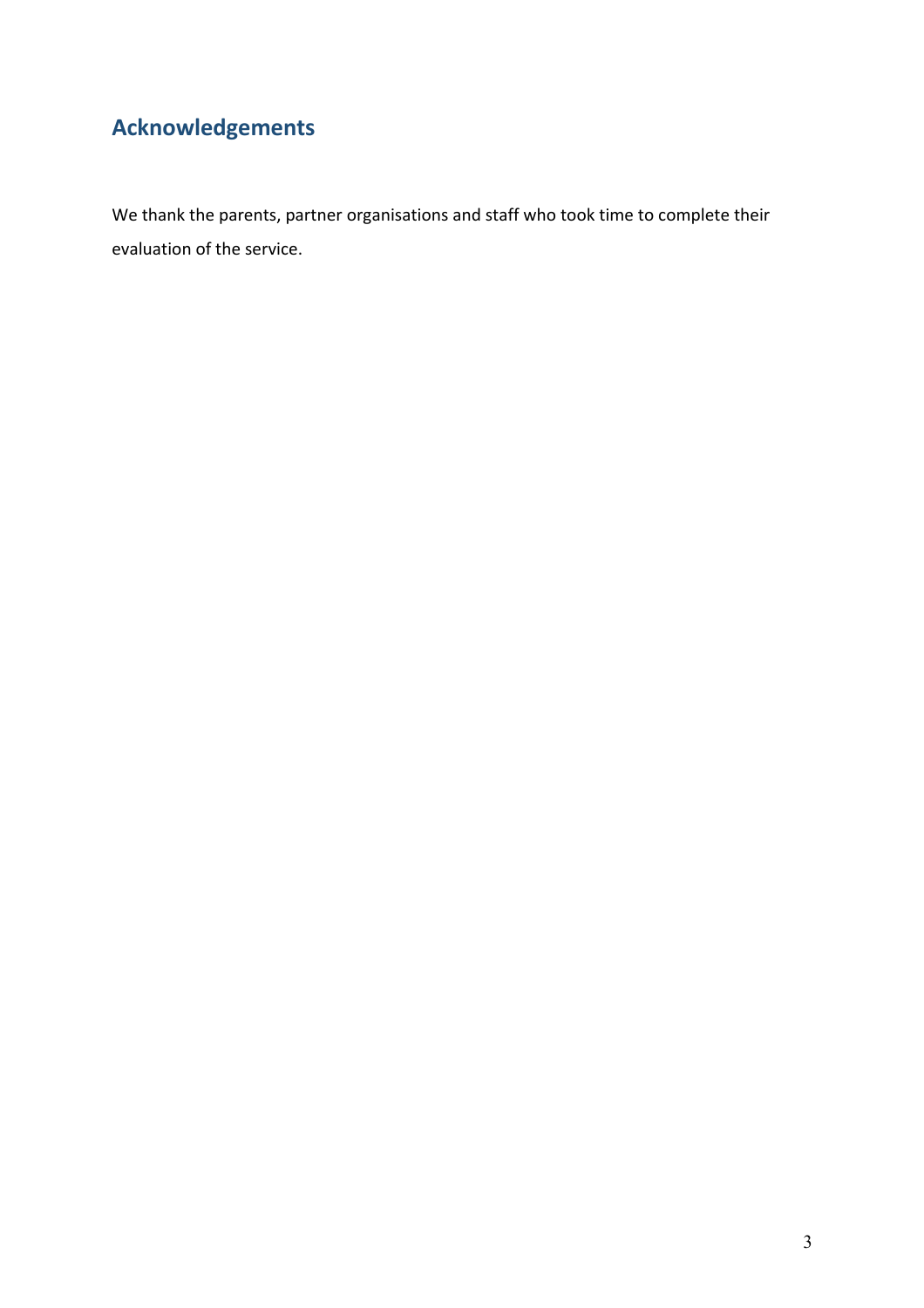# **Contents page**

| <b>Section</b> | <b>Sub section</b>                                                   | Page           |
|----------------|----------------------------------------------------------------------|----------------|
| 1. Executive   | 1.1. Introduction                                                    | 5              |
| summary        | 1.2. Context                                                         | 6              |
|                | 1.3. Methods                                                         | 7              |
|                | 1.4. Key findings                                                    | $\overline{7}$ |
|                | 1.5. Key Conclusions                                                 | 9              |
| 2. Background  | 2.1. What specific feeding challenges do mothers face?               | 10             |
|                | 2.2. What support do mothers need?                                   | 11             |
|                | 2.3. The HENRY Infant Feeding service in Waltham Forest              | 12             |
|                | 2.4. Aims of this study                                              | 13             |
| 3. Methods     | 3.1 Design                                                           | 14             |
|                | 3.2 Participants                                                     | 13             |
|                | 3.3 Measures                                                         | 15             |
|                | 3.4 Procedure                                                        | 16             |
|                | 3.5 Data analysis                                                    | 16             |
| 4. Results     | 4.1 Part One: Who accessed the HENRY Infant Feeding service in 2019? | 17             |
|                | 4.2 Part Two: Parents views of the service                           | 18             |
|                | 4.3 Part Three: Partner organisations views of the service           | 40             |
|                | 4.4. Part Four: Staff members views of the service                   | 48             |
| 5. Discussion  | 5.1 Overview of the evaluation                                       | 54             |
|                | 5.2 Key findings                                                     | 55             |
|                | 5.3 Limitations                                                      | 63             |
| 6. References  | References                                                           | 65             |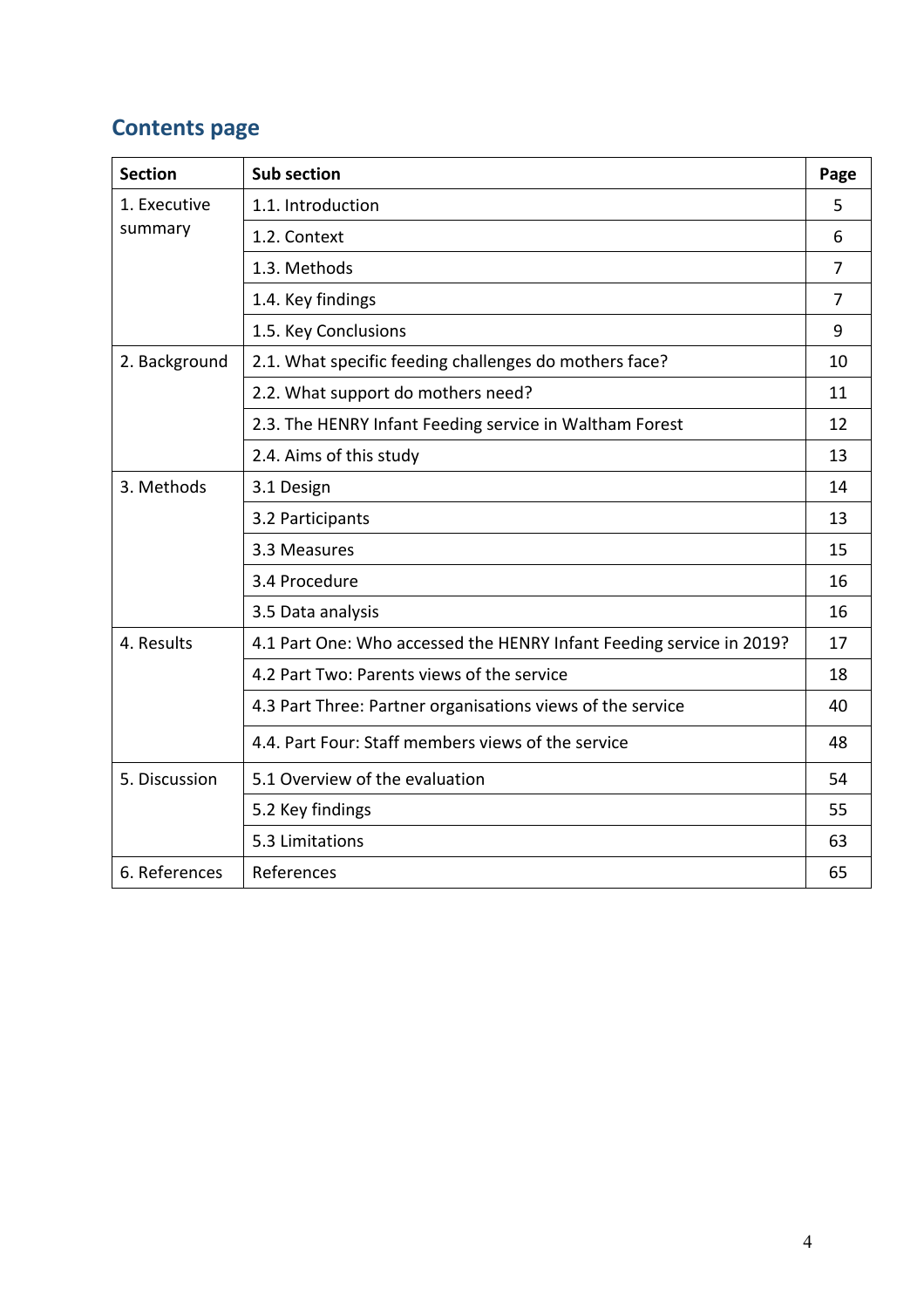#### **1. Executive summary**

#### **1.1. Introduction**

In 2020 HENRY commissioned Swansea University to undertake an evaluation of their Infant Feeding service in Waltham Forest, East London. HENRY was commissioned in 2016 by Waltham Forest public health to deliver the Best Start service in Waltham Forest. HENRY works closely with Children and Family Centre partners to provide joined-up services that work towards improving health outcomes for families with young children. As part of the partnership HENRY delivers universal and universal plus early intervention and prevention in key areas of child health in order to improve health outcomes, child development, school readiness, overall life chances and to reduce inequalities  $(1)$ . The services include:

- Timely 1:1 and group support for families with infant feeding, speech and language, healthy eating and oral health through drop-in sessions, home visits and phone and virtual support.
- Training of professionals across the partnership including activity workers, early help practitioners and health visitors to share with them the skills they need to discuss health and wellbeing issues and support families who wish to change behaviour.
- Leading children's centres to achieve UNICEF UK Baby Friendly Initiative community accreditation in partnership with health visiting services.

Infant feeding support in the borough covers breast and bottle feeding and introducing solid foods. Parents can access an infant feeding helpline, attend infant feeding drop-in sessions alongside baby clinics and breastfeeding cafes, and receive home visits (although some services have had to adapt to remote provision during the COVID-19 pandemic).

This evaluation explored the views of parents who used the service in 2019 alongside the perceptions of staff who work in the team, and other partner organizations who work in the borough with young families of children aged 0-5. It explored views of service accessibility and delivery, impact upon maternal knowledge and confidence and perceptions of impact upon infant feeding decisions.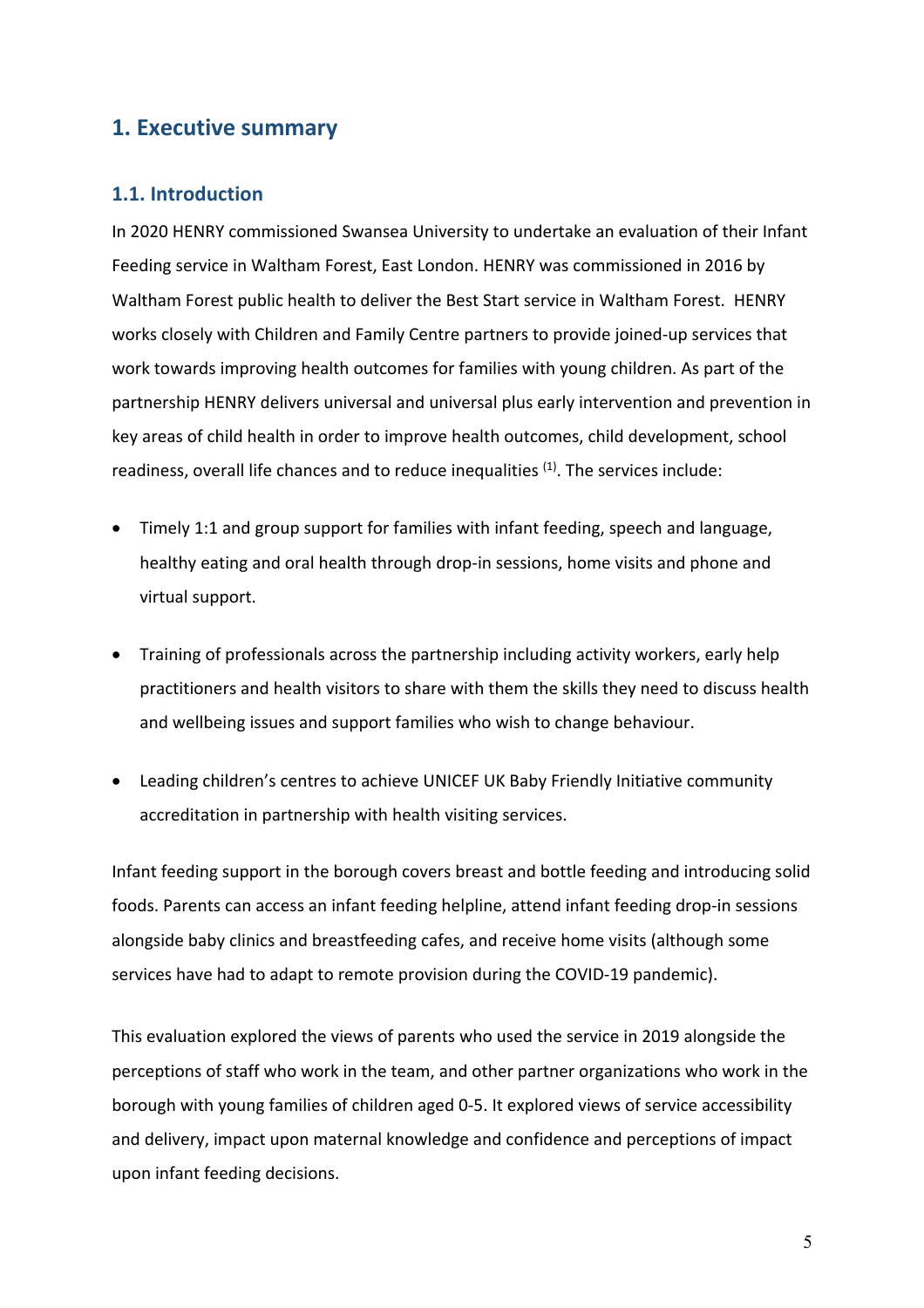#### **1.2 Context**

The topic of infant feeding is an important conversation for new parents. The messages from the research are clear – breastfeeding protects both infant and maternal health in multiple ways, alongside reducing NHS costs and protecting the environment  $(2, 3)$ . Breastfeeding, exclusively for 6 months, continued alongside solid foods into the second year beyond is therefore recommended by the World Health Organization <sup>(4)</sup>. However, breastfeeding rates in the UK are some of the lowest in the world (5). Although around 80% of mothers initiate breastfeeding, discontinuation in the early days and weeks is rapid; only around half are giving any breastmilk at all by six weeks of age, with just 1% of mothers breastfeeding exclusively until six months of age  $^{(6)}$ .

Understanding how to increase breastfeeding rates in the UK is a complex challenge. Many mothers report a strong desire to breastfeed, yet face many obstacles and challenges in meeting their breastfeeding goals  $(7)$ . Some of the most common reasons for early cessation include pain, difficulty, a low milk supply and a lack of professional, family and societal support. In the 2010 UK infant feeding survey  $(6)$ , over 80% of mothers who stopped breastfeeding in the first six weeks were not ready to do so. This impacts not only on infant and maternal health but also maternal wellbeing; an earlier than planned cessation of breastfeeding has been linked to an increased risk of postnatal depression (8).

In addition, when infants are not breastfed, or not breastfed exclusively, it is imperative that families receive accurate information and support to bottle feed safely and responsively<sup>(9)</sup>. However, often mothers report feeling that they do not get enough information about formula, such as which milks to use, how to prepare feeds and how much to give (10). Without this information, families are at risk of offering unsuitable infant milks, preparing bottles unsafely and overfeeding infants <sup>(11)</sup>. Unsafe bottle preparation place the infant at risk of infection  $(12)$  whilst non responsive feeding styles increase the risk of overweight  $(13)$ .

The HENRY Infant Feeding service therefore seeks to provide the support that new families need in feeding their infants. It covers all aspects of infant feeding including breast- and bottle-feeding support, information on mixed feeding and introducing solid foods. The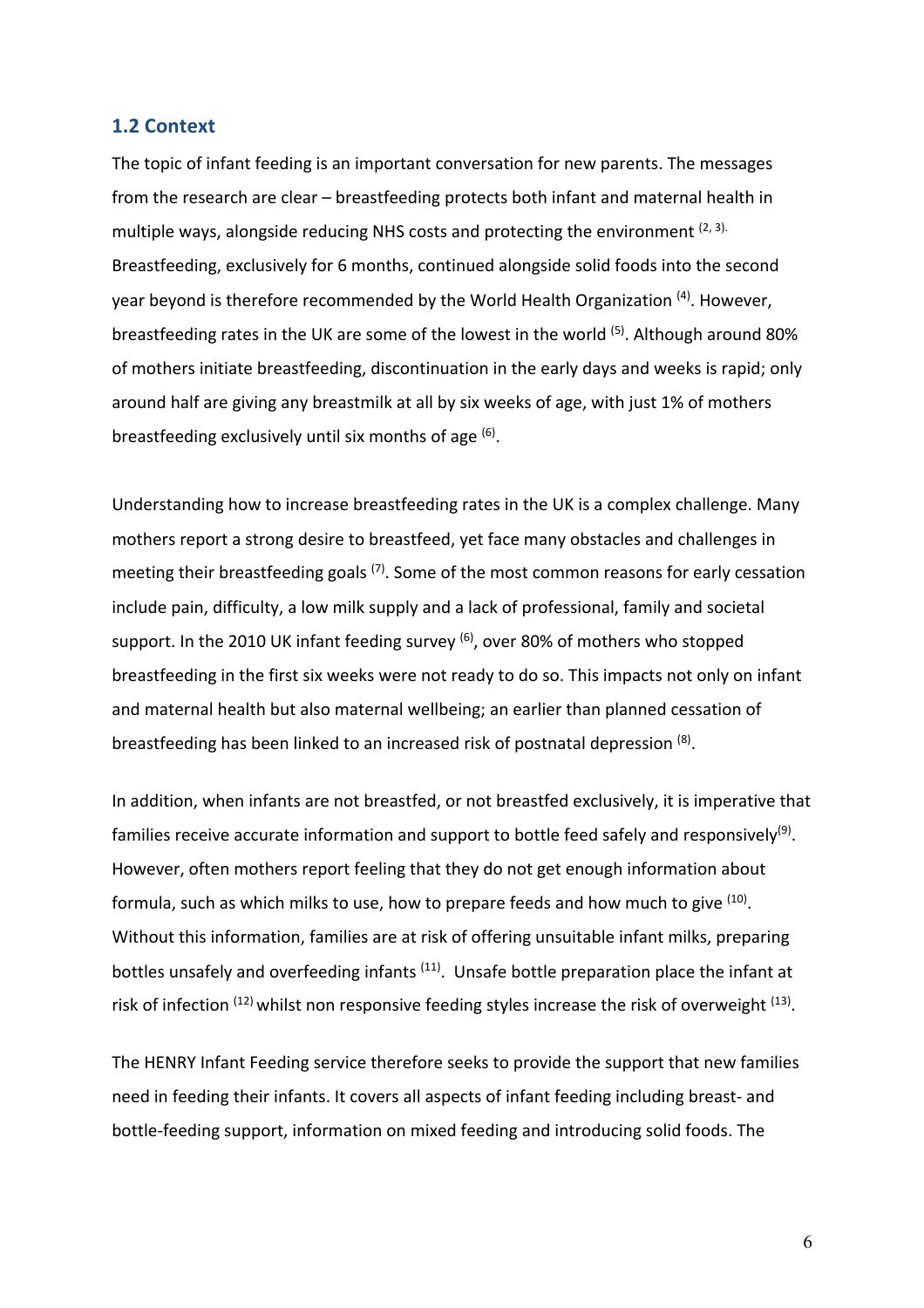service focuses on delivering accurate information but also compassionate and nonjudgemental support to all families regardless of infant feeding decisions.

The aim of this evaluation is to explore the effectiveness of this service, by those who use it, and work alongside it. This will have important implications for shaping the how the service is delivered the future, by knowing what works and what could be improved.

#### **1.3 Methods**

The methodology for the evaluation consisted of:

- An analysis of Waltham Forest's Children and Family Centre Database to explore who is accessing the Infant Feeding service and through what formats
- A survey of 251 mothers who accessed infant feeding support in 2019
- A survey of 26 local partner organisations in the borough who work alongside HENRY in supporting new families
- A survey of 4 current staff members exploring their experiences of working in the team and their perceptions of the impact of their work

#### **1.4 Key findings**

In 2019 the HENRY Infant Feeding service supported 1230 families from across Waltham Forest. Overall, 260 families contacted the helpline, 269 received home visits, 596 families were supported at drop-in clinics and 418 individual families were supported at a breastfeeding café. Families often accessed more than one service or made more than one contact with a source of support. Taken together, 2313 contacts were made during 2019 with a mean number of contacts per family of 1.8 (range  $1 - 16$ ). Of those who provided ethnicity data, 67.9% were from White backgrounds and 32.1% from BAME backgrounds.

The service was held in high regard by the vast majority of families and partner organisations. It was primarily accessed for breastfeeding support; however, mothers and professionals were aware that the service offered information and guidance around bottle feeding and introducing solid foods. Mothers in particular valued the practical information they received but also the emotional and mother to mother support the service provided.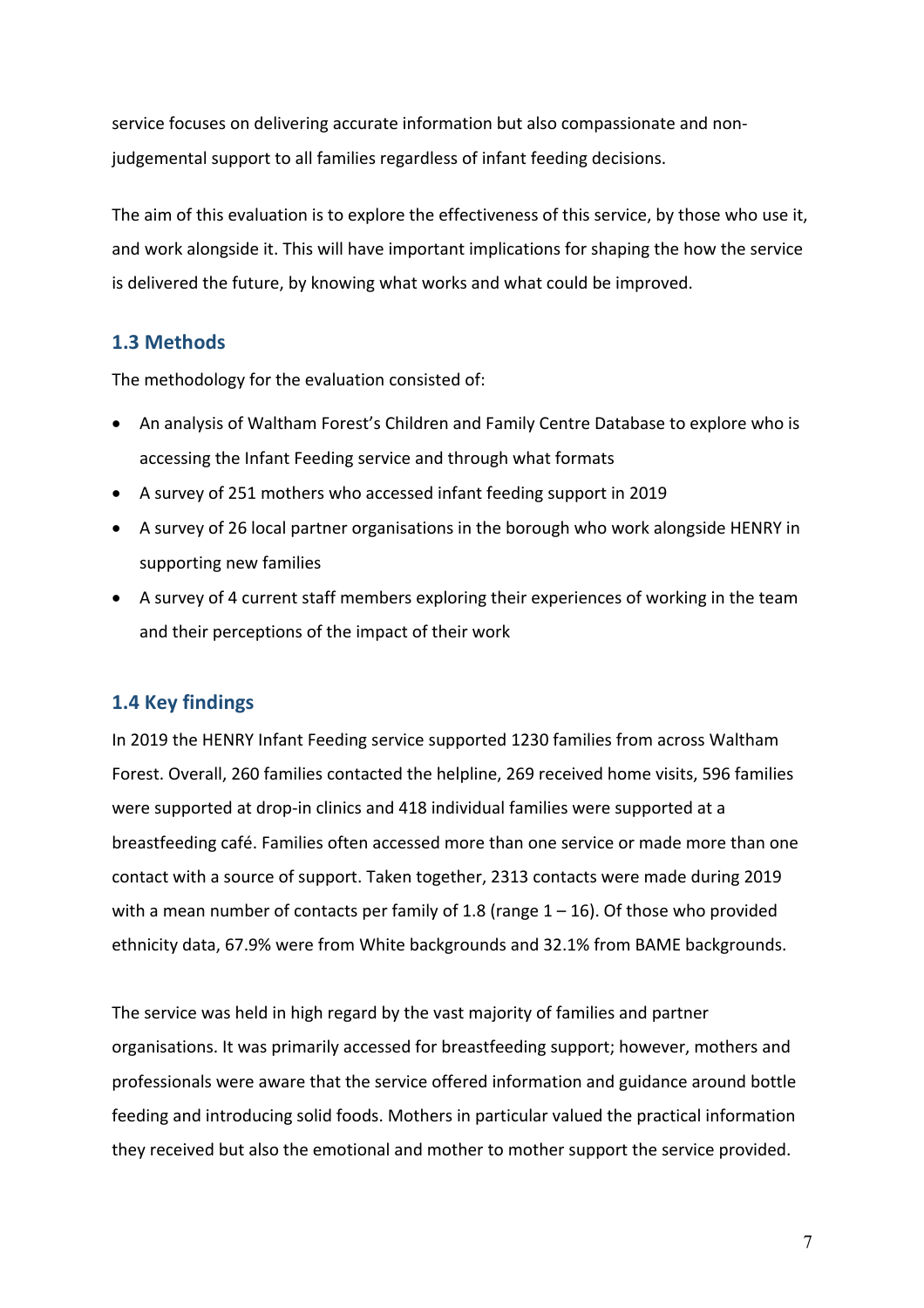All staff held positive views of their experiences of working as part of the HENRY Infant Feeding Team, feeling supported, welcome and enjoying their role. Challenges of the role included wanting more staff and opportunities, the emotional stress of sometimes not being able to support families to breastfeed and administrative load. Staff felt that they were viewed positively by partner organisations and families and that the service was well known, inclusive and valued. Staff felt that their support offered was impactful, with a positive impact upon families practical and emotional experiences of feeding and caring for their baby. Overall, the team believed that their support helped families breastfeed for longer.

The service is undoubtably having an impact on mothers' ability to meet their breastfeeding goals. It was powerfully clear from the data that for many mothers, were it not for the HENRY Infant Feeding service they would have stopped breastfeeding much sooner than they would have wished to. For some this was due to timely, accurate practical support to fix a physical issue. For others it was simply the reassurance that they were doing a good job. Meanwhile, mothers who were mixed feeding or exclusively formula feeding their infants predominantly rated the support as helpful, non-judgemental and empathetic.

#### **Specific highlights included:**

#### **Impact upon feeding decisions**

- The HENRY infant service is highly valued in the community in Waltham Forest and it enabled many women to breastfeed for longer.
- Mothers can have vastly different experiences of infant feeding, and individualised support, including support for those who formula feed is important; HENRY is meeting this need.

#### **Impact upon maternal wellbeing**

- HENRY Infant Feeding service staff were overwhelmingly perceived as non-judgmental, kind and compassionate.
- The service provided many mothers with valuable emotional support during a vulnerable period in their lives.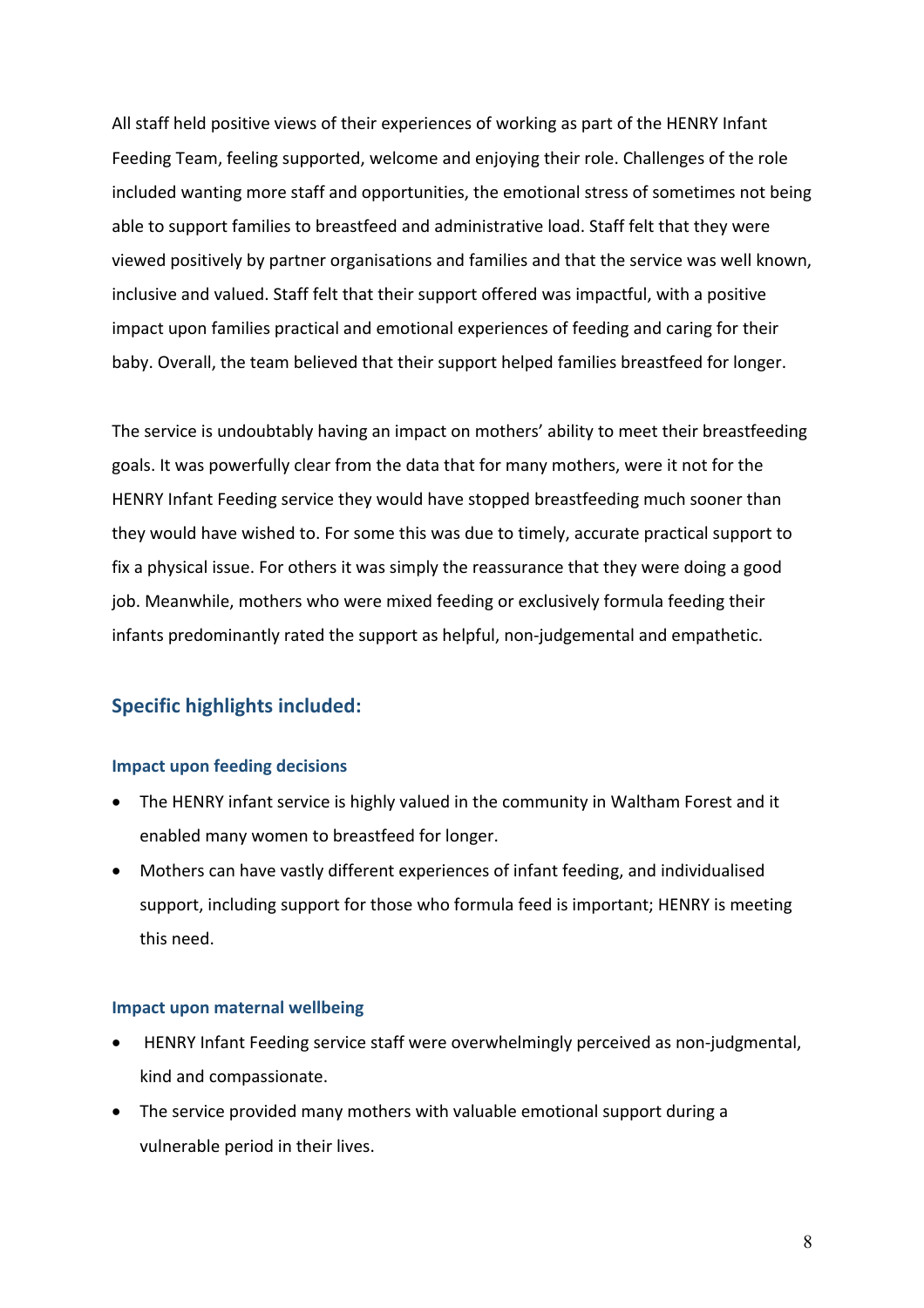#### **Impact upon delivery of infant feeding support**

- The HENRY Infant Feeding service helps to fill a gap in provision of specialised infant feeding support in the community.
- The service is viewed as providing rapid, accessible and in-depth support in a way that complements the service provided by health visitors and midwifery teams.

#### **Ideas for improvement**

- Suggestions for improvement focussed predominantly on increasing service capacity; more funding was identified as essential for this.
- More funding to expand the service was highlighted by many as an essential requirement.

#### **1.5 Key Conclusions**

The HENRY Infant feeding team are providing a service that is reaching a diverse group of new mothers. The service is valued both by those who exclusively breastfeed and use formula milk, for its accurate, non-judgemental and supportive approach. HENRY is meeting the practical and emotional needs of new mothers when it comes to feeding their baby, providing a reassuring and supportive service. Mothers view the service as a lifeline, helping them to breastfeed their baby for longer.

The service is viewed by local partner organisations as filling an important gap in infant feeding support in the borough. Partner organisations see HENRY as an 'important part in the jigsaw puzzle' of local infant feeding support. They happily refer families to the service particularly for specialist breastfeeding issues and social support.

The strongest recommendation from both mothers and partner organisations was to provide additional funding to enable HENRY to deliver an enhanced service, both in the borough and elsewhere.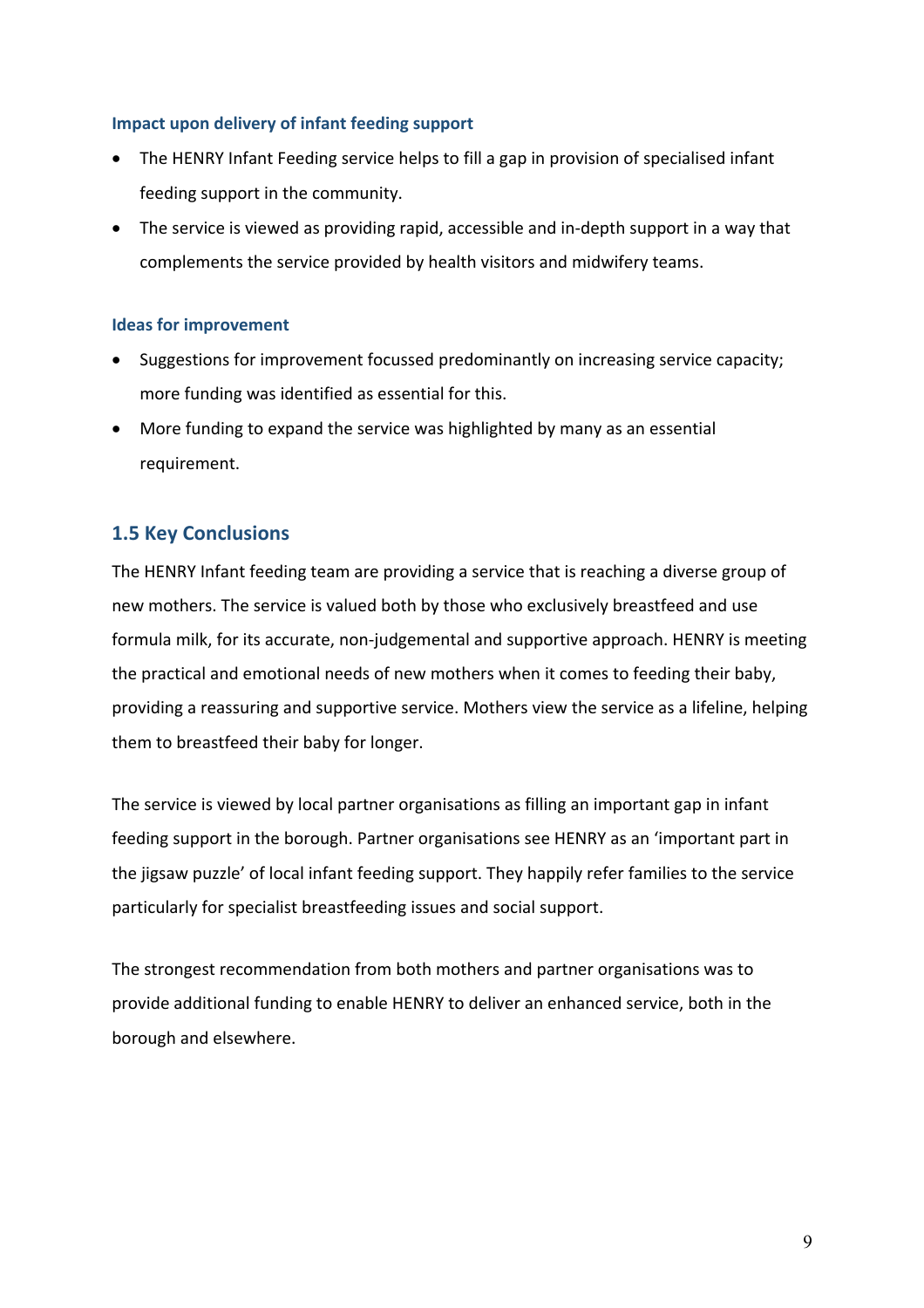### **2. Background**

The World Health Organisation recommends that infants are exclusive breastfed for the first six months of life , with continued breastfeeding alongside complementary food up until the age of two years and beyond  $(4)$ . The benefits of breastfeeding are wide-ranging and well documented in research; breastfeeding has been associated with reduced incidence of childhood illness, allergies and other long term conditions such as diabetes  $(2, 14)$ . Breastfed babies are less likely to be overweight as children, potentially due to improved dietary intake and appetite regulation  $(11, 15)$ . Protection for mothers includes a lower risk of breast and ovarian cancers, heart disease and type 2 diabetes  $(3)$ . Breastfeeding also reduces the demand on healthcare services  $(16)$  and decreases our impact on the environment  $(17)$ .

Despite this knowledge and policy recommendation, breastfeeding rates in the UK remain low. According to the most recently available statistics from the 2010 Infant Feeding Survey, 81% of women in the UK breastfeed their baby at birth, however this declines to 69% at one week and to 55% by six weeks. By six months of age although 34% of mothers are still breastfeeding, just one per cent are doing so exclusively. This is not through a lack of intention to breastfeed; most women want to breastfeed and over 80% of those who stop breastfeeding in the first six weeks are not ready to do so  $(5)$ . This can have significant implications for their mental health <sup>(18)</sup>.

Research examining infant feeding decisions in the UK has identified numerous complex influences upon ability to initiate and continue breastfeeding, predominantly at a structural public health and societal level. A lack of investment in professional and peer support, negative public attitudes and poor understanding of breastfeeding can lead to difficulties and low milk supply. Aggressive marketing of breastmilk substitutes and public opinion of their impact upon infant behaviour e.g. promoting sleep can lead to women believing they need to stop breastfeeding before they are ready  $(19)$ .

#### **2.1. What specific feeding challenges do mothers face?**

The reasons for stopping breastfeeding are often complex and personal, however it is vital that we understand what these reasons are, so that families can be supported to continue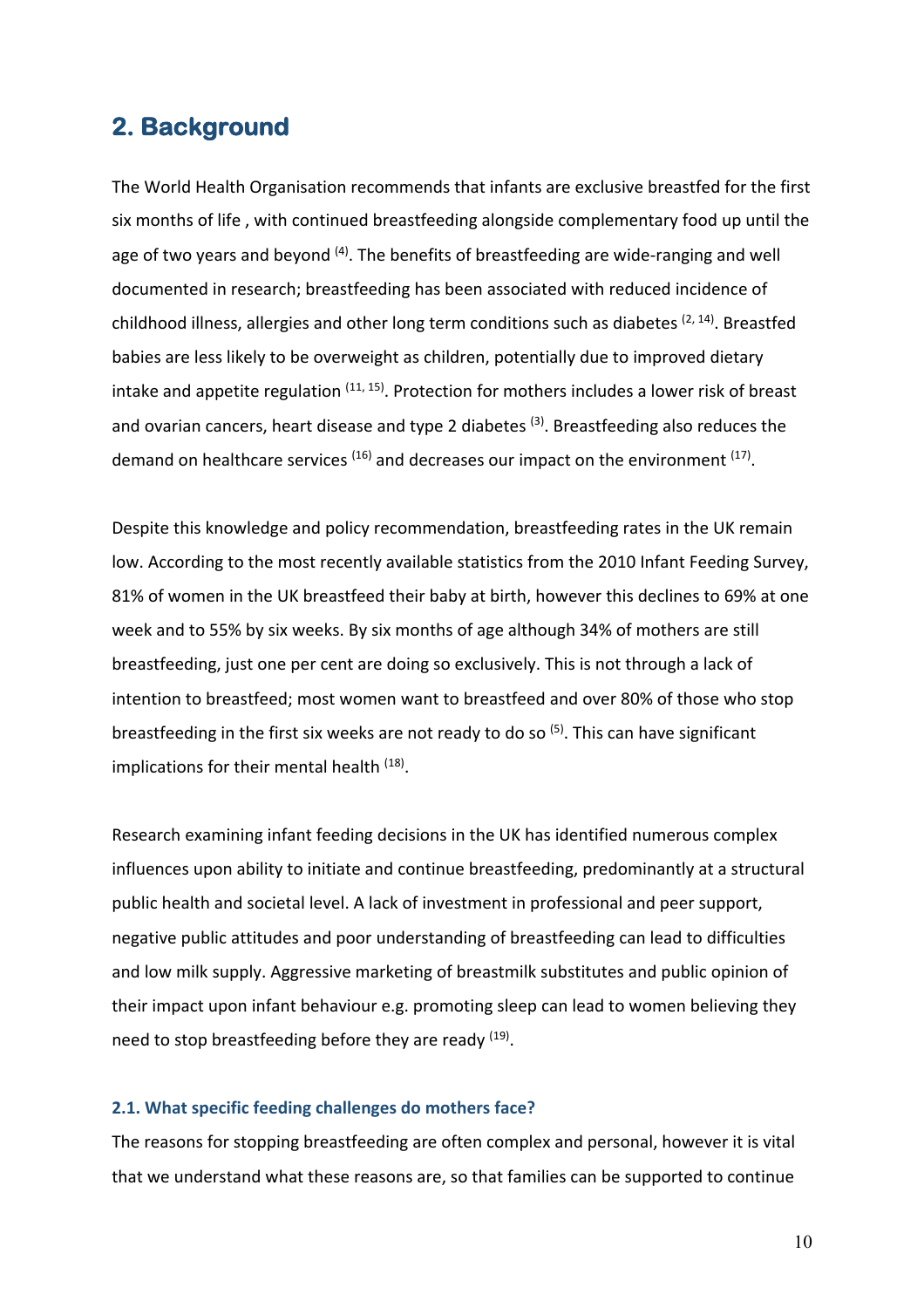breastfeeding for as long as they would like to. The most common reasons for stopping breastfeeding include difficulties with latch, nipple damage and pain, and worries about the baby not getting enough milk <sup>(19)</sup>. These issues are very common but importantly should be fixable with the right support  $(20)$ . Likewise, reassurance and realistic expectations about normal new-born baby behaviour  $(7)$  and challenging of common myths such as babies feeding too frequently or formula milk helping babies sleep better  $(21)$  are a vital part of breastfeeding support.

When mothers talk about what they value about breastfeeding support, they discuss concepts of emotional support, reassurance and solidarity as much as they do practical information and guidance  $(22)$ . They value this from both professionals  $(23)$  and peers  $(24)$ . This is partly due to feeling pressurised or judged by others, including family, friends and the public for continuing to breastfeed. Breastfeeding support groups provide a safe space where mothers can relax, talk openly and learn from others about feeding their baby  $(25)$ .

Likewise, when mothers use infant formula, whether exclusively or alongside breastfeeding, accurate and non-judgemental information is required to support safer and healthier bottlefeeding practices  $(26)$ . Some mothers feel this information is not provided to them  $(27)$ , or is deliberately withheld <sup>(28)</sup>. Feeling pressured or judged by others regarding their feeding decisions<sup>(9)</sup>, or feeling guilt or shame are common experiences which can be damaging to self-esteem (8).

#### **2.2. What support do mothers need?**

All parents benefit from practical and emotional support especially in the early days of parenthood when they are going through major life changes, emotional adjustments and recovery from birth. In terms of breastfeeding support practical advice around attachment, positioning, night feeding, normal baby behaviour, and medications as well as prioritising maternal rest, nutrition, emotional support and encouragement are all vital areas of information for new mothers  $(7)$ . Likewise, clear information is needing on choosing infant formula milk, knowing how much to give, preparing and sterilising bottles, and responsive bottle feeding (10).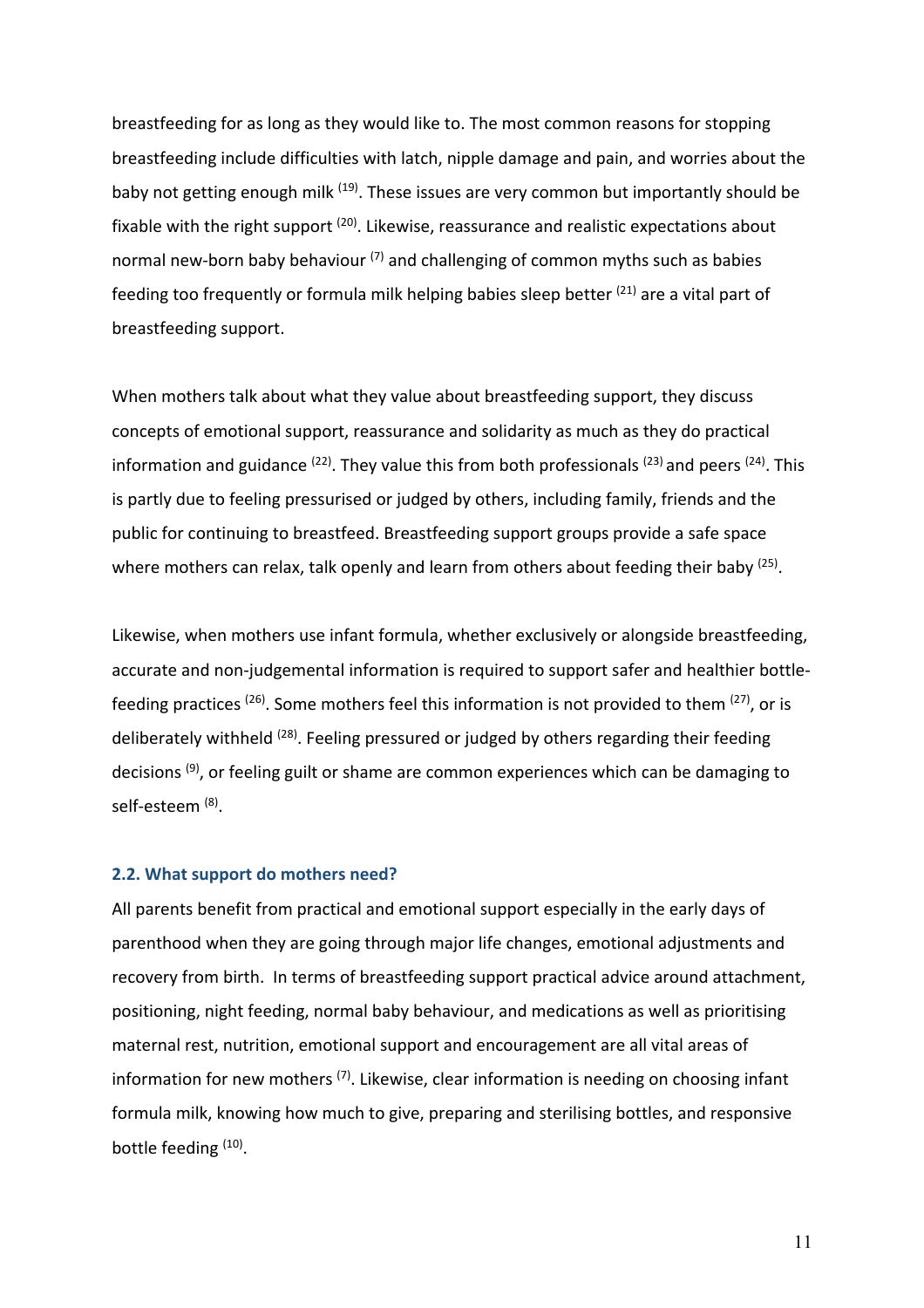Breastfeeding and bottle feeding support also needs to be realistic  $(29)$ . Mothers often report experiencing a mismatch between what they are told in particular about the benefits of breastfeeding and the reality of common difficulties  $(7, 30)$ . Realistic antenatal education, and focussed individualized support in the early days of feeding has been shown to improve breastfeeding duration and mothers' infant feeding experiences  $(22, 31, 32)$ .

Health professionals, partners, friends and family all have a role to play in creating an environment where new mothers feel supported  $(7)$ . As well as professional support, the availability of experiential knowledge of breastfeeding in the mother's social support network is crucial. However, many mothers live in communities where formula feeding is the norm and are unlikely to have women with lots of experience of breastfeeding around them. Receiving peer (mother-mother) support via breastfeeding support groups and cafes can be an important way of making this experiential knowledge available, and have also been associated with increased breastfeeding continuation  $(33, 34)$ . Mothers highly value the practical and emotional support alongside normalisation provided by peers.

However significant cuts to infant feeding budgets, alongside staffing and resource issues in the NHS, have led to increased pressure on breastfeeding support services. Many health professionals report feeling overwhelmed and that they do not have enough time to spend with mothers supporting them to feed their baby <sup>(35)</sup>. This can be stressful and demoralising, particularly given many entered the profession wanting to provide a woman centred approach. Others feel they do not have sufficient training to support complex feeding challenges, especially when pressed for time  $(36, 37)$ .

#### **2.3. The HENRY Infant Feeding service in Waltham Forest**

HENRY is a charity focussed on ensuring that babies and young children get the best possible start in life. They support families to make positive lifestyle changes, create healthier and happier home environments and build healthier communities. Over the past ten years they have supported thousands of families to transform family life for the better, including a focus on improved nutrition, emotional wellbeing, parenting skills, breastfeeding and getting more active. They work alongside health and early years practitioners and have collaborated with NHS trusts, local authorities and many other partners <sup>(1)</sup>.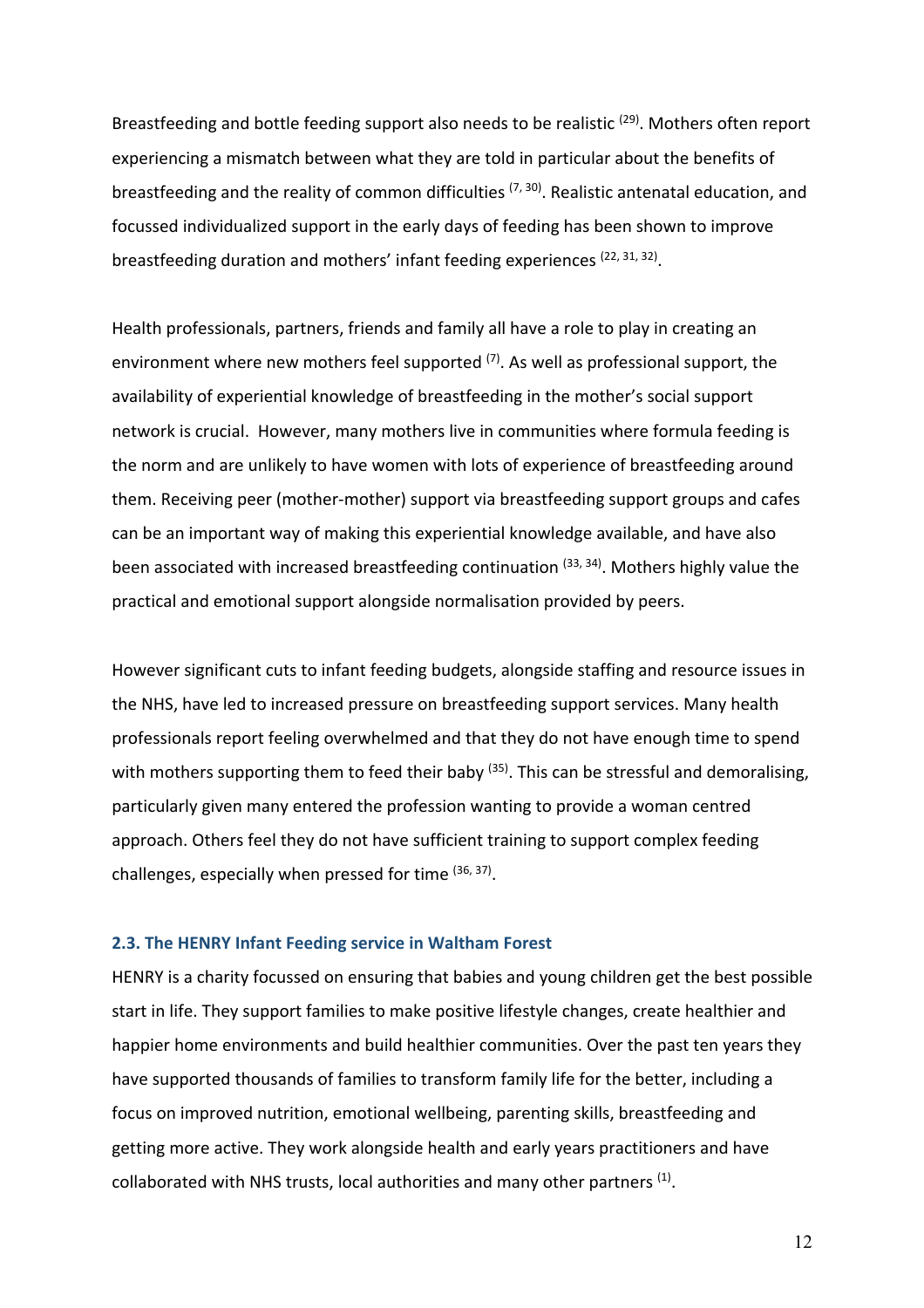In Waltham Forest, East London, HENRY work in partnership with London Borough of Waltham Forest, Lloyd Park Children's Charity and the local NHS Foundation Trust to deliver the 'Best Start' service to families with children aged 0 – 5 years. This service aims to improve health and wellbeing outcomes, focusing on the key areas of infant feeding, dietetics, speech and language and oral health. As part of this a dedicated infant feeding team offer support to families across the borough.

Although some changes have had to be made to the service due to COVID-19, prior to this HENRY offered specialist infant feeding support via one to one home visits, phone calls, infant feeding drop-in sessions alongside feeding clinics, and breastfeeding cafes <sup>(1)</sup>. The service covered all aspects of infant feeding including breast- and bottle-feeding support, information on mixed feeding and introducing solid foods. HENRY focus on delivering accurate information but also compassionate and non-judgemental support to all families regardless of infant feeding decisions.

#### **2.4 Aims of this study**

This evaluation was commissioned by HENRY to explore the impact and perceptions of their infant feeding service in Waltham Forest. It draws on the perspectives of mothers who received infant feeding support from the service in 2019 and partner organisations in the community who work alongside HENRY to support new families in the borough.

#### **Specifically, the evaluation explored:**

- 1. Who is using the service, how and what for?
- 2. How do mothers and partner organisations in the community view delivery of the service in terms of accessibility and availability?
- 3. Do mothers feel that the service practically supported them to breastfeed for longer or to formula feed safely? How and why?
- 4. What is the impact of the service upon maternal wellbeing? How is the service perceived in terms of its delivery of support?
- 5. What can be improved about the service?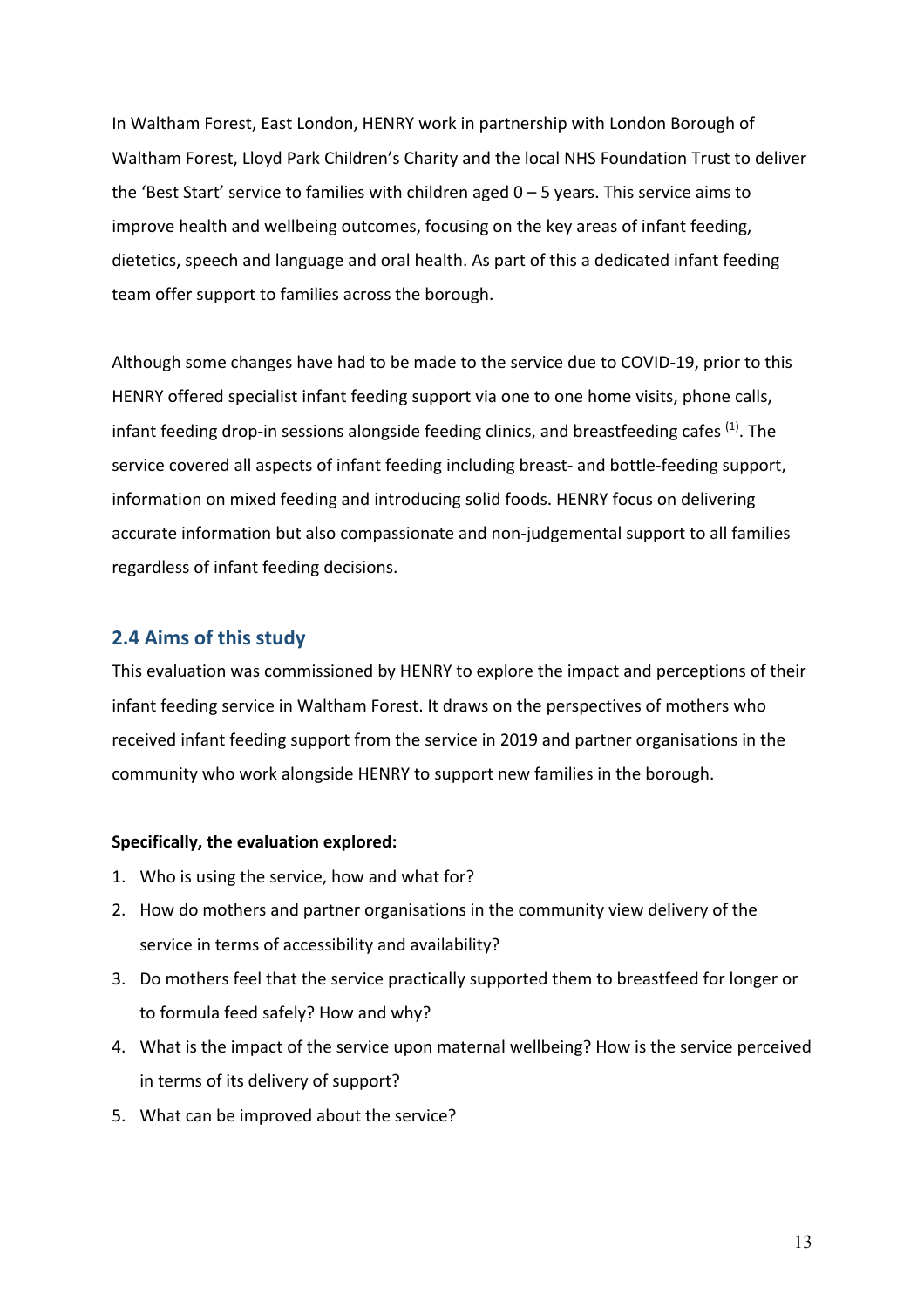# **3. Methods**

#### **3.1 Design**

The evaluation was carried out using online survey methodology. This was predominantly driven by data being collected during the COVID-19 pandemic and subsequent lockdown and social distancing rules. Data collection included:

- An analysis of who is using the HENRY infant feeding service, using data collected via the Waltham Forest's Children and Family Centre Database. This database records the families with children aged 0-5 years within Waltham Forest that have registered with a Children and Family Centre and activities run by the Children and Family Centre partners and the attendance at those activities.
- A survey of mothers' views of the HENRY Infant Feeding service including type of support given, accessibility and impact upon infant feeding experiences.
- A survey of the views of partner organisations in Waltham Forest working with young families, as to the role and impact of the HENRY infant feeding service.
- A survey of staff working for the HENRY Infant Feeding service

Data were collected between July and September 2020. For the parent questionnaire, data collection focussed on those who accessed the service during 2019. This provided a simple inclusion procedure, allowing parents to fully experience the service, but also ensured that parents reflected on usual face to face delivery of the service, as against changes that were made to remote support delivery during the COVID-19 pandemic.

#### **3.2 Participants**

For the parent questionnaire, all mothers who had used the service in 2019 and provided contact details (text or email) were invited to take part in the survey. For the partner questionnaire, all organisations working with families in the borough who were identified by HENRY as working in partnership to provide infant feeding and new parent support, were invited to take part in the survey. This included local health visitors, community nursery nurses, other health professionals (such as GPs), children and family centre staff, Early Help Waltham Forest staff, and Lloyd Park Waltham Forest staff. Finally, all HENRY Infant Feeding Service staff were invited to take part.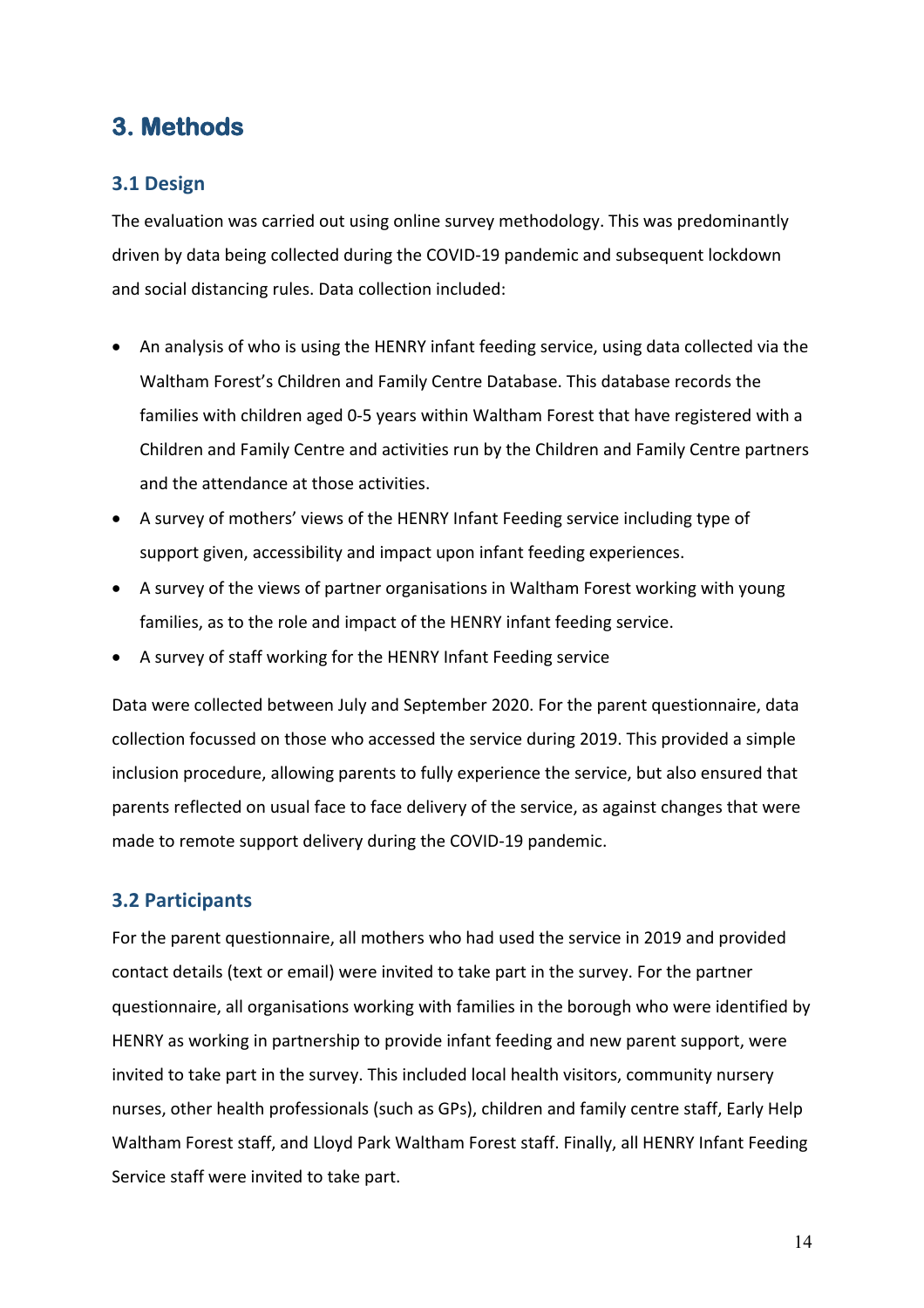All participants were aged 16+ and could complete the survey in the English language. Approval for this study was granted by Swansea University College of Human and Health Sciences Research Ethics Committee. All participants gave informed consent.

#### **3.3 Measures**

Data were retrieved from the Waltham Forest's Children and Family Centre Database, drawing on data from 2019. This included details on how many families accessed the service, in which format (helpline, home visit, drop-in clinics, breastfeeding café) and how many contacts were made overall. Data on ethnicity of families was also examined. Additionally, training requests from partner organisations for UNICEF UK Baby Friendly Initiative Level one and two training were also examined.

Surveys were distributed to eligible participants using an electronic link, hosted by Qualtrics UK. This method of data collection was chosen as it is an easy and efficient was of collecting participants views without too much burden on their time. In the context of the COVID-19 pandemic, face-to-face interviews or focus groups were not deemed suitable.

Parents completed a survey that consisted of both open and closed questions. It included routing information so that participants were only required to fill in sections relevant to them e.g., questions exploring breastfeeding experience only loaded for those who selected that they had received breastfeeding support. The survey included:

- Participant demographic background
- How parents accessed the service e.g. via the helpline, baby café or home visit and why
- Perceptions of the accessibility, accuracy and usefulness of the service
- Impact of the support upon knowledge, confidence and infant feeding decisions
- Suggestions on improvements for the service.

Partner organisations completed a separate survey, again consisting of both open and closed questions. They survey included:

- Job role and experience
- Understanding of the service HENRY delivers and the referral process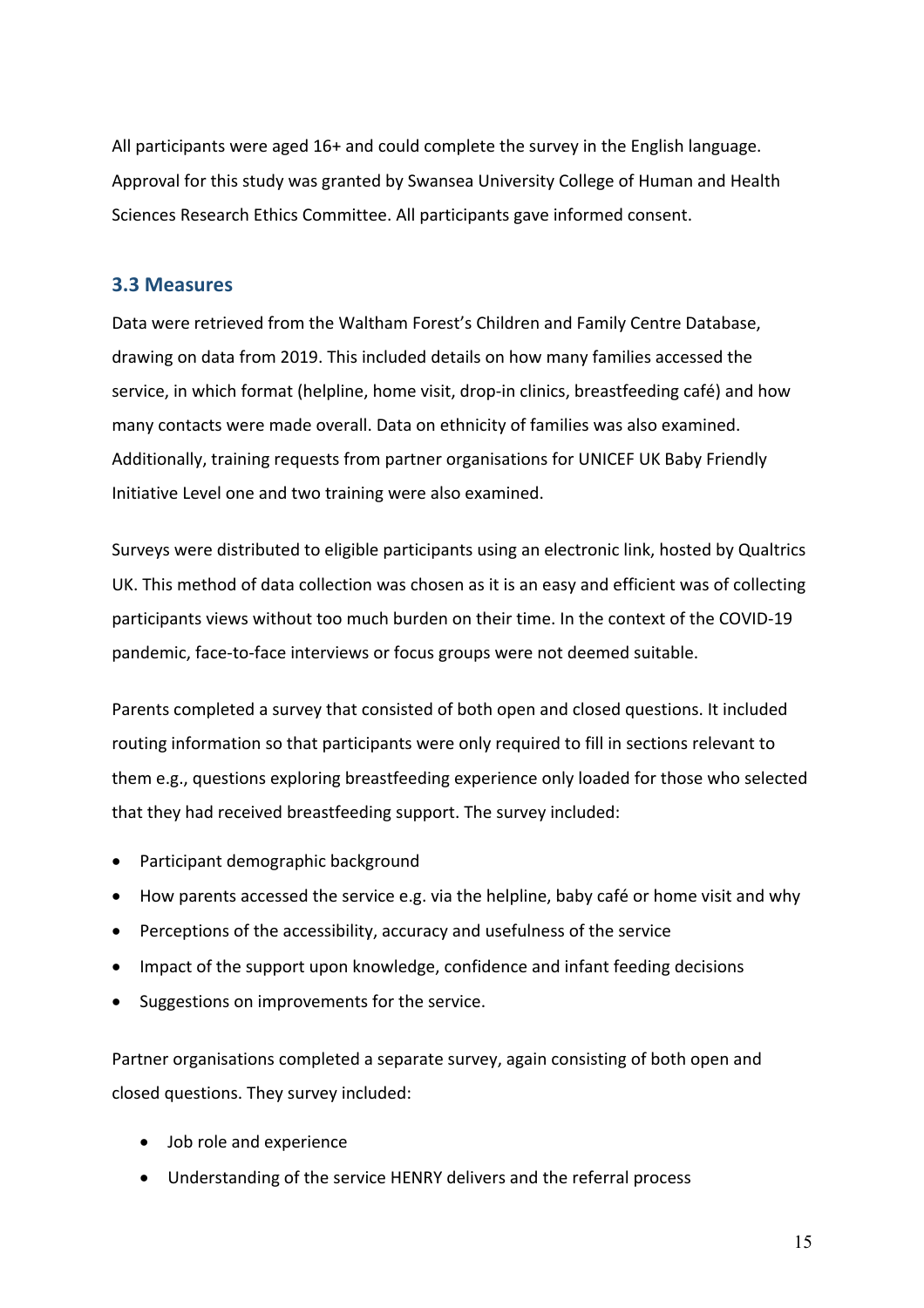- Perceptions of service delivery
- Perceptions of the impact of the service upon mothers' infant feeding decisions
- Suggestions on improvements for the service

HENRY Infant Feeding service staff completed a separate survey, again consisting of both open and closed questions. They survey included:

- Job role and experience
- Experience of working as part of the team
- Perceptions of service delivery
- Perceptions of the impact of the service upon mothers' infant feeding decisions

#### **3.4 Procedure**

For the data collection, eligible participants were identified by the HENRY infant feeding team. For parents this included all parents who had accessed the service in 2019 and who had given contact details with permission for future contact. The research team designed email and text content to invite parents to take part, including rationale for the study and who was leading it. The HENRY team sent out an email with the information and study link, followed by a text message a week later, with a further reminder text message a week after that. For partner organisations, HENRY compiled a list of those organisations with whom they directly had contact and worked alongside. An email was sent by HENRY to this list, with details of the study and the study link. A reminder email was sent a week later.

For both surveys interested participants clicked on the link, whereby an information sheet with full details of the study background, procedure and inclusion questions loaded. Only if participants could tick all inclusion criteria and consented to take part did the full survey load. A debrief at the end of the questionnaire thanked participants and encouraged them to seek advice from HENRY or their healthcare provider if the survey raised any concerns.

#### **3.5 Data analysis**

Frequency and descriptive data were calculated. For the open-ended free-text answers, a simple thematic analysis was performed to identify themes and subtheme. A subsample of data was checked by a second coder, and discussion held if disagreement occurred.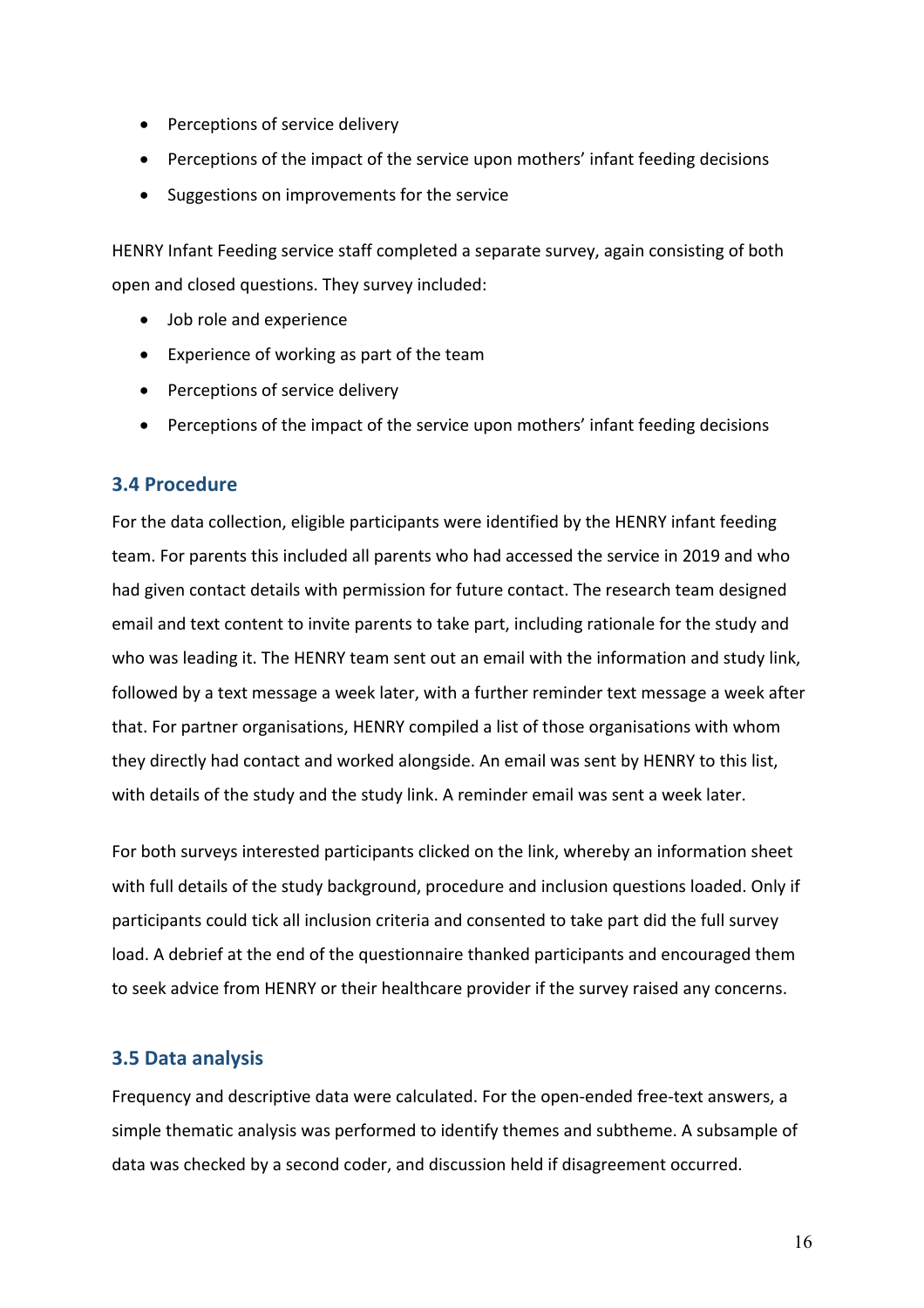# **4. Results**

The results are presented in four separate parts:

- 1. An overview of who accessed the HENRY Infant Feeding service in 2019
- 2. Parent perceptions and experiences of receiving support
- 3. Partner perceptions of service delivery and impact
- 4. Staff perceptions of working as part of the team, service delivery and impact

#### **4.1 Part One: Who accessed the HENRY Infant Feeding service in 2019?**

Analysis of data from the Waltham Forest's Children and Family Centre Database from across the 2019 year highlighted that overall, the HENRY Infant Feeding Team supported 1230 families from across Waltham Forest. In terms of how families accessed the service:

- 260 individual families contacts were made to the helpline
- 269 individual families received home visits
- 596 individual families were supported at drop in clinics
- 418 individual families were supported at a breastfeeding cafe

Overall, 1543 first contacts with an arm of the service were recorded, with some families accessing more than one form of support. When the total number of contacts across all formats was analysed, 2313 contacts were made during 2019 with a mean number of contacts per family of 1.8 (range  $1 - 16$ ). This highlighted how some simpler issues may be solved with one session, but other families might return for more complex issues or for the emotional support element of aspects such as the breastfeeding café. Families were supported across the borough. Overall, 296 (24.1%) families were registered in Chingford, 352 (28.6%) in Leyton, 263 (21.4%) in Leytonstone and 319 (25.9%) in Walthamstow.

In terms of who contacted the service, a breakdown by ethnic group indicated that 793 (64.5%) were from White backgrounds, 375 (30.5%) were from Black, Asian and Minority Ethnic backgrounds (BAME), and 62 (5.0%) did not provide ethnicity. Of those who provided ethnicity data, 67.9% were from White backgrounds and 32.1% from BAME backgrounds.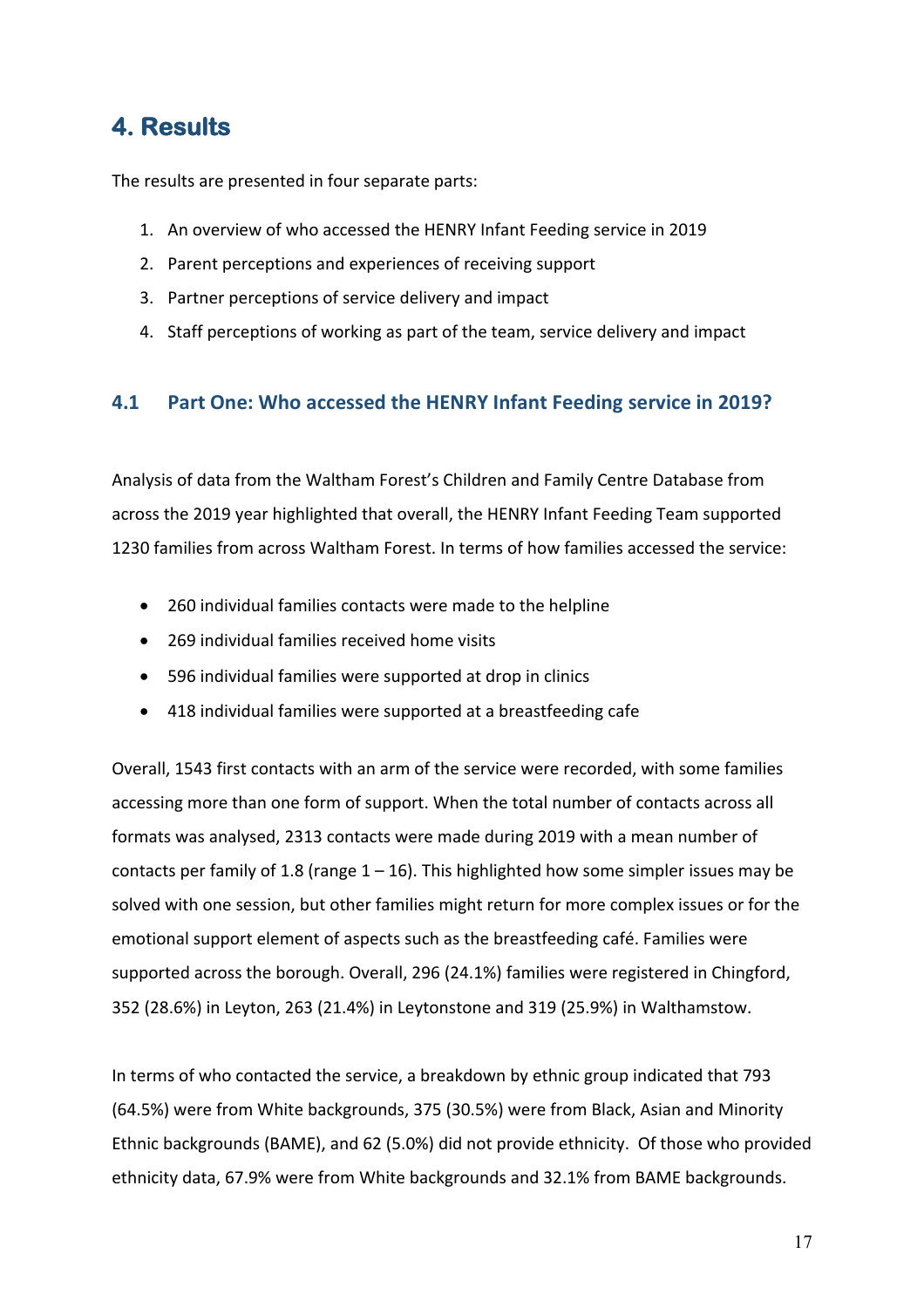#### **4.2.1. Part two: Parents views of the service**

251 mothers completed the survey. Mean maternal age was 35 (SD: 4.12, range 24-44). One hundred and eight six (74.7%) were first time parents, whilst 52 (24.9%) had two or more children. Average infant age when mothers last contacted the service was 3.9 months (SD: 3.32, range 0-18 months). Further demographic information can be found in table one.

| Category                 | Sub-category                             | N              | %           |
|--------------------------|------------------------------------------|----------------|-------------|
|                          | 19-24                                    | 3              | 1.2         |
|                          | 25-34                                    | 99             | 39.4        |
| <b>Maternal age</b>      | $35+$                                    | 148            | 59          |
|                          | Question not answered                    | $\mathbf{1}$   | 0.4         |
|                          | No formal qualifications                 | $\mathbf{1}$   | 0.4         |
|                          | <b>GCSE</b> or equivalent                | 15             | 6.0         |
| <b>Education</b>         | A level or equivalent                    | 27             | 10.8        |
|                          | Degree or equivalent                     | 99             | 39.4        |
|                          | Postgraduate qualification or equivalent | 109            | 43.3        |
|                          | Married/Civil partnership                | 164            | 65.3        |
|                          | Co-habiting                              | 79             | 31.5        |
|                          | Single                                   | $\overline{7}$ | 2.8         |
| <b>Marital status</b>    | Divorced                                 | 0              | $\mathbf 0$ |
|                          | Widowed                                  | 0              | $\mathbf 0$ |
|                          | Question not answered                    | $\mathbf{1}$   | 0.4         |
|                          | Employed, full time                      | 119            | 47.4        |
|                          | Employed, part time                      | 97             | 38.6        |
| <b>Employment status</b> | Not currently employed                   | 33             | 13.1        |
|                          | Question not answered                    | $\overline{2}$ | 0.8         |

| Table one: Participant demographic background |  |  |
|-----------------------------------------------|--|--|
|-----------------------------------------------|--|--|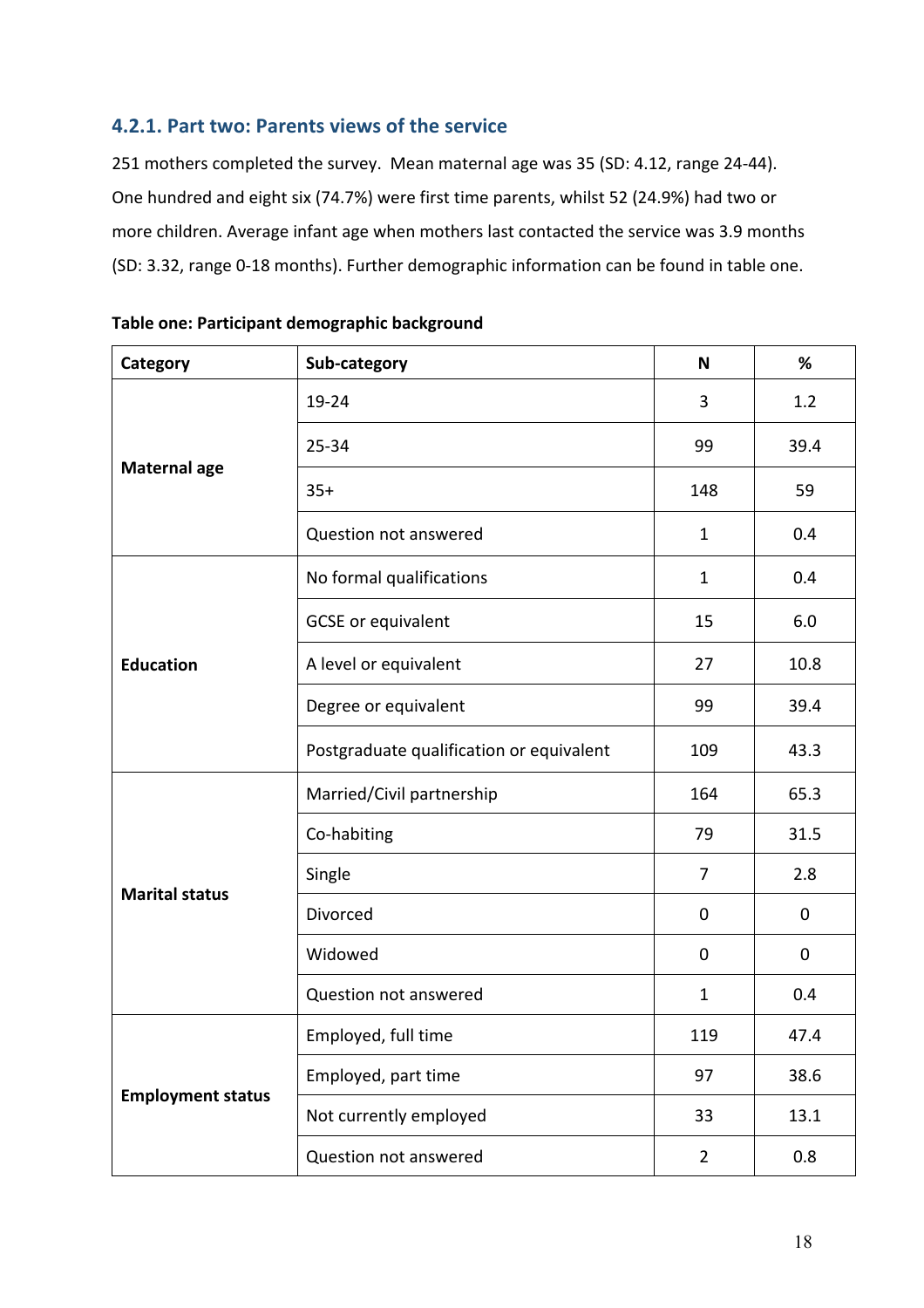Participants came from a broad range of ethnic backgrounds as shown in table two. Overall, 73.3% were from White backgrounds including White, White Irish and any other White backgrounds. Meanwhile, 25.1% were from BAME backgrounds, with over 15 different ethnicities listed. The remaining participants declined to provide ethnic group (n = 4).

| <b>Ethnic group</b>        | N   | %    |
|----------------------------|-----|------|
| White British              | 137 | 54.6 |
| Any other White background | 35  | 13.9 |
| White Irish                | 12  | 4.8  |
| Any other Asian background | 9   | 3.6  |
| Any other ethnic group     | 9   | 3.6  |
| <b>Black African</b>       | 11  | 4.4  |
| White and Black Caribbean  | 8   | 3.2  |
| Pakistani                  | 5   | 2.0  |
| <b>Black Caribbean</b>     | 5   | 2.0  |
| White and Asian            | 4   | 1.6  |
| White and Black African    | 4   | 1.6  |
| Bangladeshi                | 4   | 1.6  |
| Indian                     | 4   | 1.6  |
| I'd rather not say         | 3   | 1.2  |
| Question not answered      | 1   | 0.4  |

#### **Table two: Participant ethnic group (mothers)**

Other groups included: Albanian (n=2), Chinese (n=4), Lithuanian (n=1), 'Iranian/African' (n=1), 'Eastern European' (n=1), 'Arab/African' (n=1), 'Latin American' (n=1), Italian (n=1), German (n=1), 'British Asian'(n=1), 'White and Black African and Black Caribbean' (n=1).

Participants were also asked what languages they spoke at home. Overall, 239 (95.2%) spoke English at home, with 27 (10.8%) speaking English in conjunction with another language. Twelve (4.8%) people said that the main languages they spoke at home did not include English.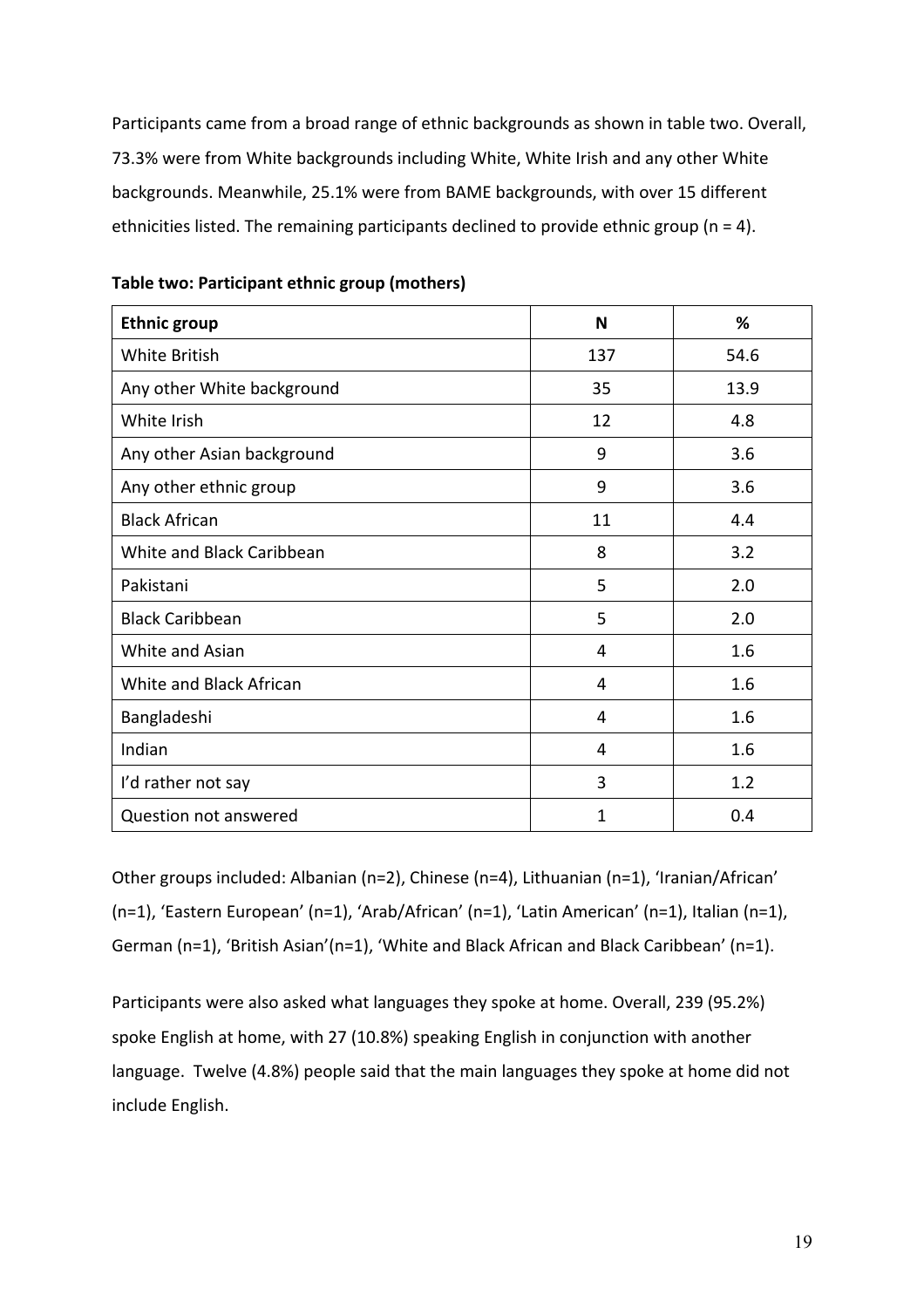Other languages spoken at home included; Albanian (n=2) , Bengali (n=2), Catalan (n=2), French (n=3), German (n=1), Mandarin (n=1), Polish (n=1), Danish (n=1), Spanish (n=3), Serbian (n=1), Finnish (n=1), Greek (n=1), Japanese (n=1), Turkish (n=1), Urdu (n=4), Bulgarian (n=1), Arabic (n=1), 'Ghana' (n=1), Italian (n=1), Russian (n=2), Lithuanian (n=1), Portuguese (n=1), Romanian (n=3), Slovak (n=1), Hungarian (n=1) and Swahili (n=1).

Participants were asked whether they would have liked to have received support in a language other than English. Overall, two participants said yes (both of whom did not speak English as a main language at home), with six responding with 'maybe'. Preferred languages included Urdu (n = 4), Bengali (n = 2), French (n = 1) and Japanese (n = 1).

#### **4.2.2 Mothers feeding decisions**

Mothers were asked about how they fed their baby. Two hundred and eighteen (86.9%) of participants breastfed and 13 (5.2%) formula fed their baby at birth. Twenty (8%) respondents did not answer this question. At the time of survey completion, 131 mothers (52.2%) were still breastfeeding. Of these 60 (40.6%) were combining breast and formula milk. Meanwhile, 21 (8.4%) were just giving formula milk and 65 (25.9%) no longer gave breast or formula milk. Thirty-four (13.5%) respondents did not answer this question.

For those who had breastfed at birth but had now stopped, the average age of stopping was 40 weeks (9 months) with a range from 0 – 24 months. Average infant age at introduction of formula milk was 13 weeks (with a range from 0 - 44 weeks). Parents who had stopped breastfeeding were asked if they felt ready to do so. The majority responded that they felt ready to stop breastfeeding ( $n = 61$ , 70.9%) with just 17 (6.8%) feeling not ready to do so.

A free text open ended box was included for mothers to explain their reasons for stopping breastfeeding. The most common reasons were 'return to work', 'breastfeeding difficulties or challenges', and 'feeling ready'. The most common breastfeeding challenges included pain, latching difficulty, tongue tie, perceived insufficient milk and exhaustion.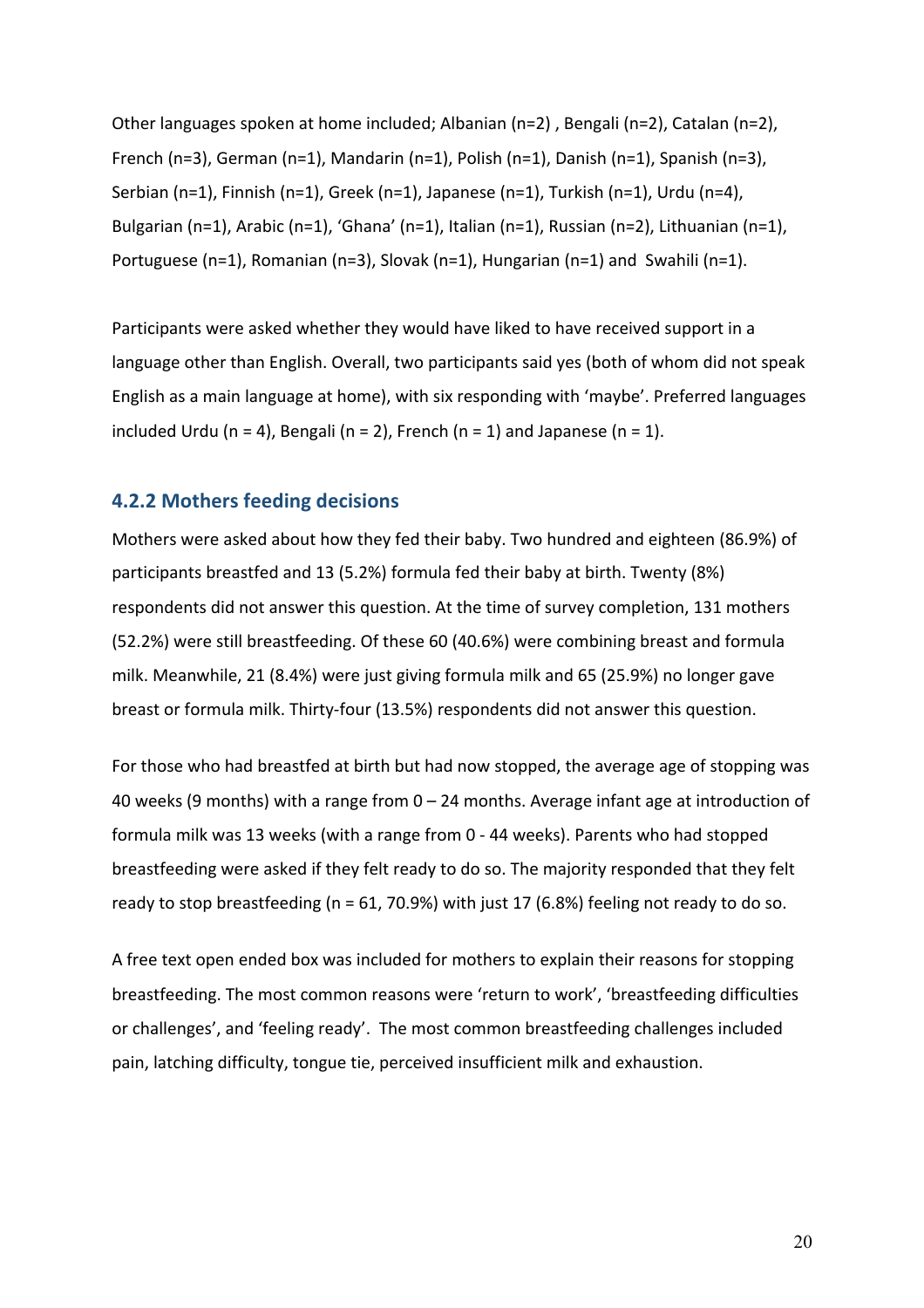#### **4.2.3. Accessing the HENRY Infant Feeding service**

Parents were asked how they accessed the HENRY infant feeding the service and how often (Table 3). The most popular way was to access the drop-in service / health clinic, with many mothers accessing multiple forms of support. Overall, 167 (66.5%) accessed the service via more than one method and 19 (7.5%) mothers accessed support via all methods of contact. It was also common for mothers to access a service more than once, with some accessing services such as the breastfeeding café or clinic more than 20 times. Combined, participants accessed the HENRY service (via any of the means) a total of 1,255 times. The average number of times HENRY were contacted by each mother was 5 times.

| <b>Mode of access</b>     | N   | %    | <b>Mean number of contacts</b> | Range    |
|---------------------------|-----|------|--------------------------------|----------|
| Drop-in/Health Clinic     | 183 | 72.9 | 2.8                            | $0 - 20$ |
| <b>Breastfeeding Cafe</b> | 129 | 51.4 | 2.98                           | $0 - 30$ |
| Help line                 | 94  | 37.5 | 1.4                            | $0 - 8$  |
| <b>Home Visit</b>         | 87  | 34.7 | 1.4                            | $0 - 5$  |

**Table three: Mode and frequency of infant feeding support access** 

Parents were asked about how they heard about the HENRY Infant Feeding service (Table four). The most popular way to hear about service was from their health professional with one in ten mothers returning after having accessed support with a previous baby.

**Table four: Source of information about accessing the HENRY Infant Feeding service** 

| <b>Source of information</b>               | N   | %    |
|--------------------------------------------|-----|------|
| Health professional                        | 156 | 62.2 |
| A friend or family member told me about it | 54  | 21.5 |
| Discharge pack (leaflets given at birth)   | 54  | 21.5 |
| Other                                      | 29  | 11.6 |
| I had used the service before              | 26  | 10.4 |
| I saw a post on social media               | 11  | 4.4  |
| Helpline                                   | 6   | 2.4  |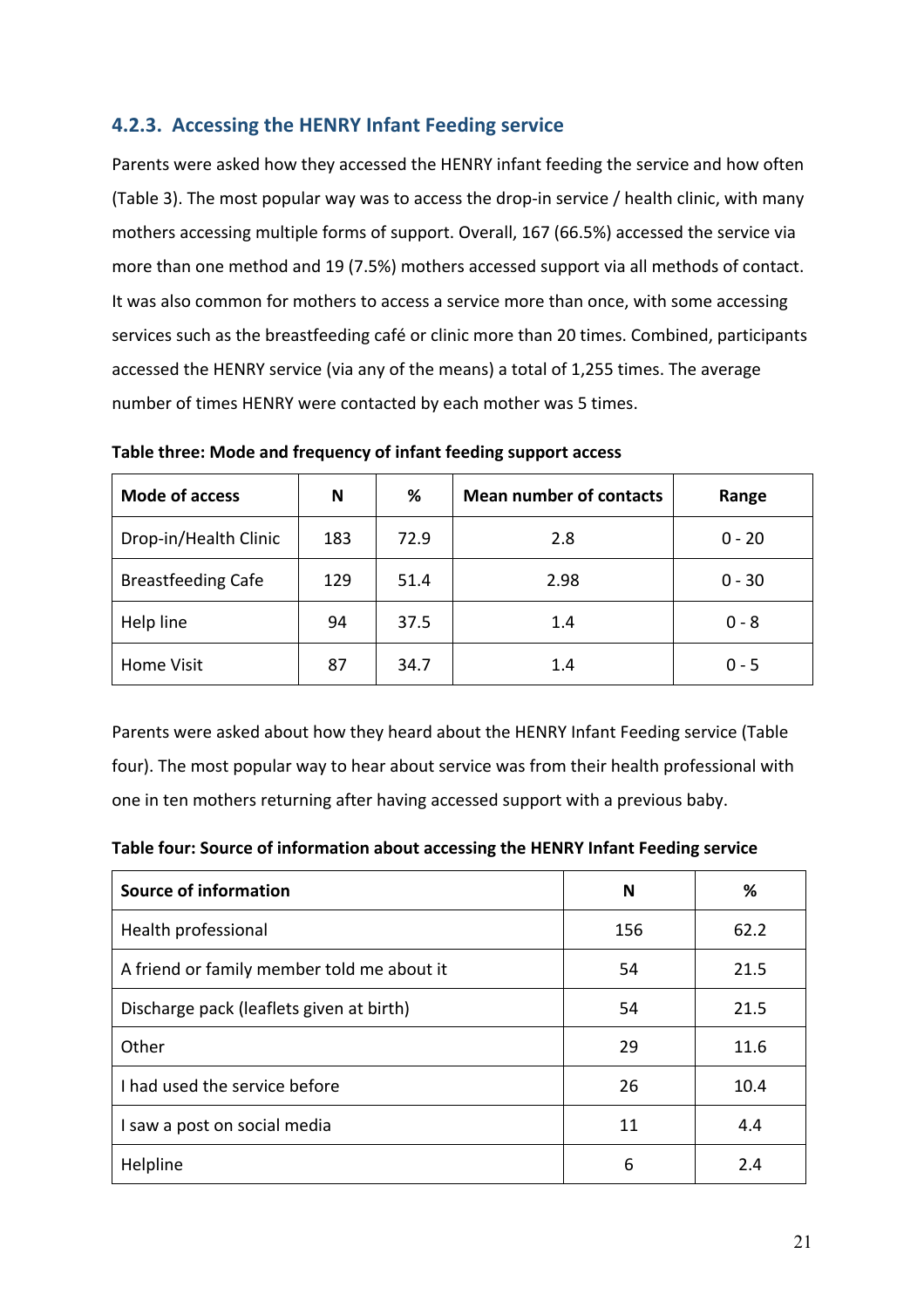Other sources of hearing about the service were given as; 'Google', 'local family centre', 'Waltham Forest children's services leaflet', 'NCT workshop', 'health visitor clinic', 'antenatal classes', 'Waltham Forest council', 'play group', and 'antenatal event'. Parents were also asked about other sources of infant feeding support other than HENRY (table 5). Many different sources of support were mentioned, but most commonly people received support from their midwife, health visitor, and friends and family.

| Source of support                                 | N   | %    |
|---------------------------------------------------|-----|------|
| My midwife                                        | 154 | 61.4 |
| My health visitor                                 | 128 | 51.0 |
| Friends                                           | 114 | 45.4 |
| Family                                            | 82  | 32.7 |
| A breastfeeding organization e.g. La leche league | 66  | 26.3 |
| A peer support group                              | 38  | 15.1 |
| The National Breastfeeding Helpline               | 34  | 13.5 |
| Other                                             | 33  | 13.1 |
| Children and family centre                        | 33  | 13.1 |
| Online support groups                             | 29  | 11.6 |
| My GP                                             | 16  | 6.4  |

#### **Table five: Sources of infant feeding support**

Other sources of support included not listed were given in participants own words as, 'a private midwife', 'lactation consultant', 'doula', 'milk making mama on Instagram', 'NCT', 'feeding experts at the hospital', 'tongue tie specialist', 'paediatrician', 'infant feeding coordinator at the hospital', 'Walthamstow toy library'.

#### **4.2.3 Reasons for contacting the HENRY Infant Feeding service**

Next, participants were asked why they contacted the infant feeding service and for what topics they received information and support. Overall, 221 participants (88.0%) received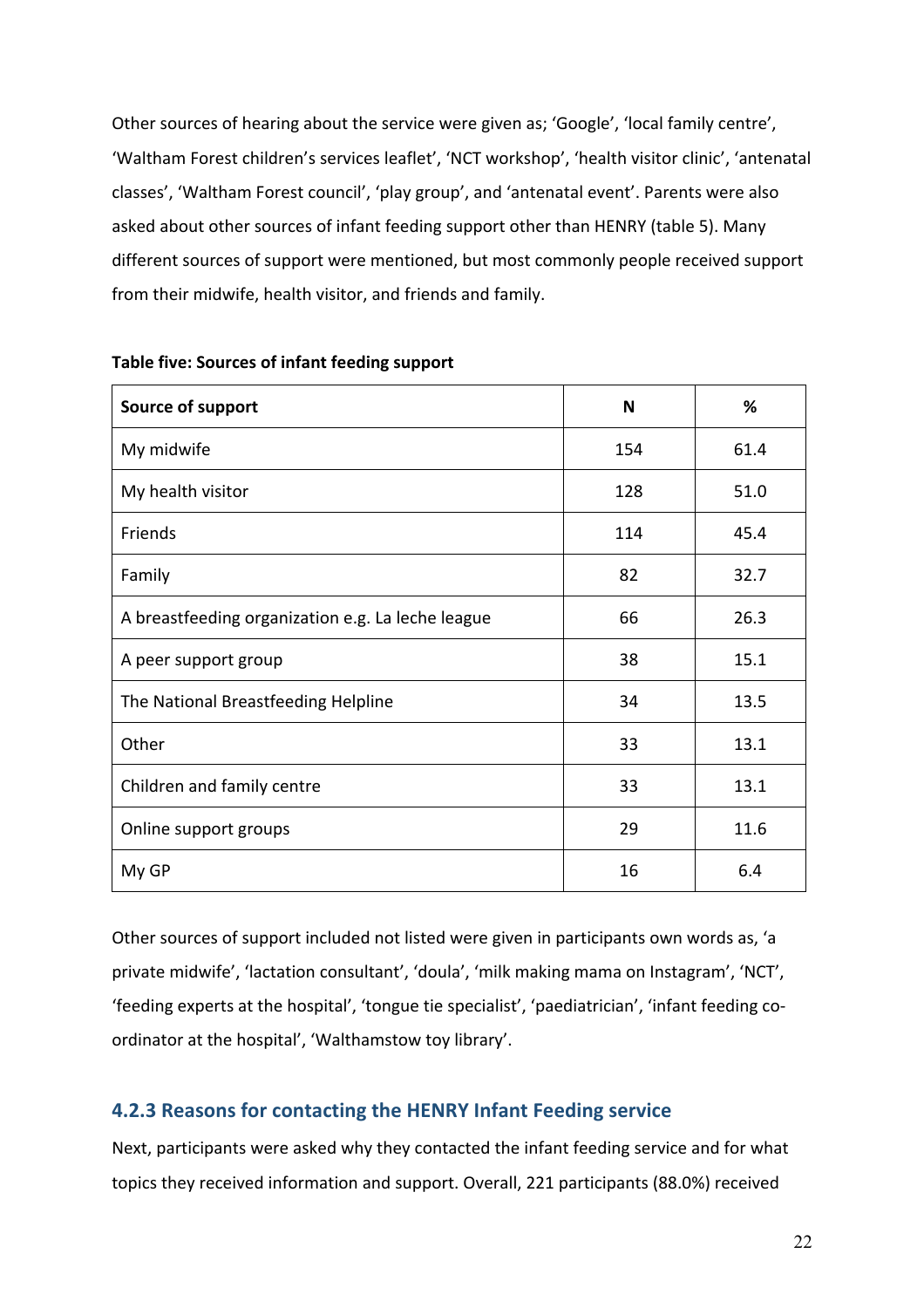support for breastfeeding whilst 40 (15.9%) received support for formula feeding. More specific reasons for support are detailed in Table 6.

| <b>Topic</b>                                      | N   | %    |
|---------------------------------------------------|-----|------|
| Practical support such as how to latch my baby on | 194 | 77.3 |
| Breastfeeding challenges such as pain             | 159 | 63.3 |
| Knowing my baby Is getting enough milk            | 81  | 32.3 |
| Expressing milk                                   | 67  | 26.7 |
| How often to feed my baby                         | 65  | 25.9 |
| <b>Starting solid foods</b>                       | 58  | 23.1 |
| Feeding my baby at night                          | 35  | 13.9 |
| Going back to work                                | 14  | 5.6  |

|  |  |  |  | Table Six: Reasons for contacting the infant feeding service |
|--|--|--|--|--------------------------------------------------------------|
|--|--|--|--|--------------------------------------------------------------|

An open-ended box was provided for details of support received for any other topics. Other topics of support included information on tongue tie (n=38), starting solids, fussy eating for older toddlers (n=2), intolerances and allergies (n=5), sleeping (n=3), and mastitis (n=2).

Participants who indicated they had stopped breastfeeding at the time of survey were directly asked if they contacted the HENRY Infant Feeding service because they were experiencing difficulties breastfeeding. Twenty-six (30.6%) said 'yes', 15 (17.6%) said 'no' and 44 (51.8%) said they weren't having any difficulties.

#### **4.2.4 Perceptions of the HENRY Infant Feeding service**

Parents were then asked more specifically about their experiences of using the HENRY infant feeding service. Participants rated a series of statements using a five-point likert scale from strongly agree to strongly disagree. These were grouped into 'agree' (strongly agree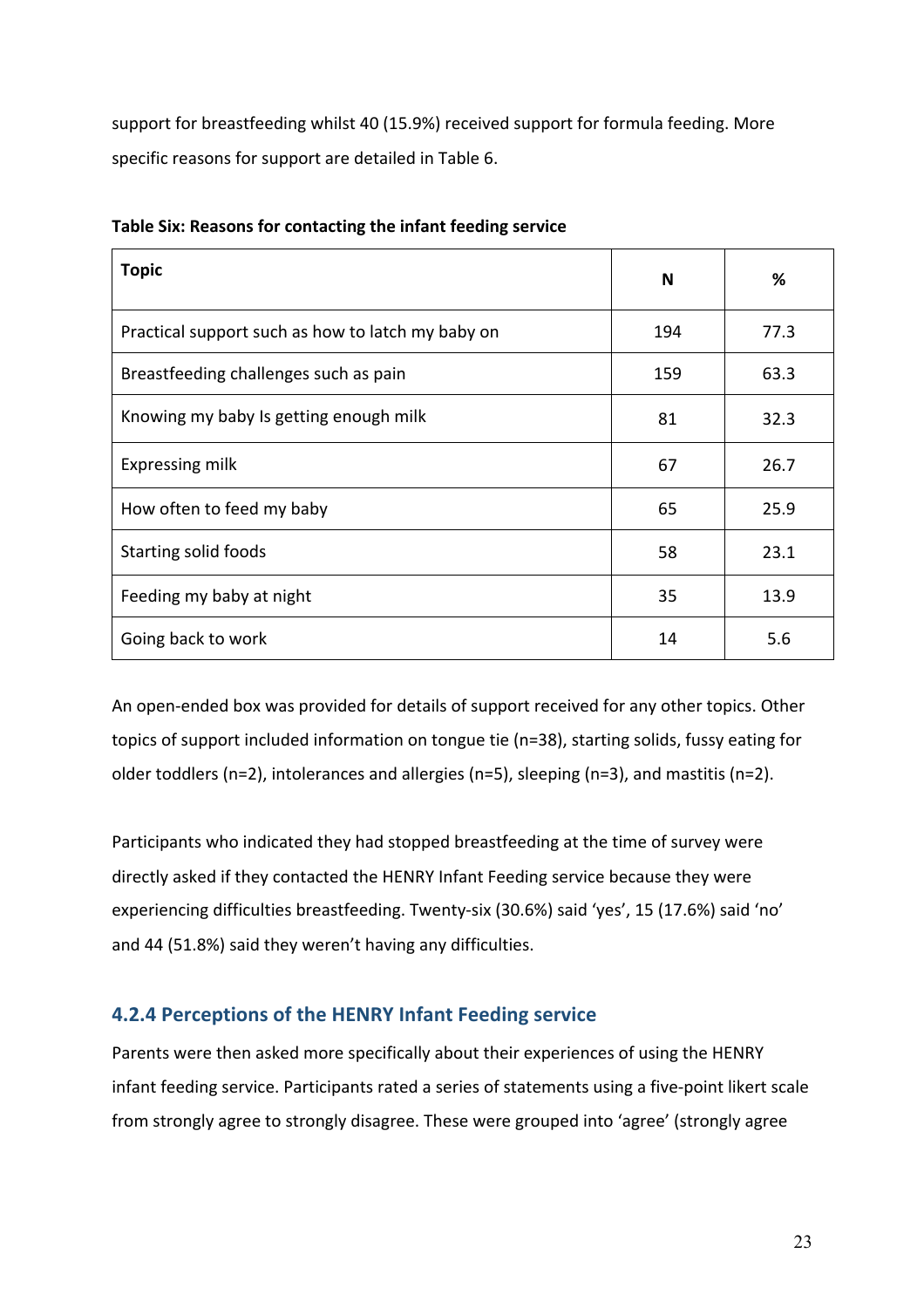and agree) and 'disagree' (strongly disagree and disagree). As table seven shows, the vast majority of participants viewed the service very favourably.

|                                                                                         | <b>Agree</b> |      |    | <b>Disagree</b> |
|-----------------------------------------------------------------------------------------|--------------|------|----|-----------------|
| <b>Statement</b>                                                                        | N            | ℅    | N  | ℅               |
| The person supporting me was friendly                                                   | 233          | 92.9 | 5  | 2               |
| The person supporting me was knowledgeable                                              | 231          | 92.1 | 5  | 2               |
| I felt listened to                                                                      | 230          | 91.6 | 8  | 3.2             |
| I found it easy to contact the service                                                  | 230          | 91.6 | 3  | 1.2             |
| I would recommend the service to other parents                                          | 229          | 91.3 | 8  | 3.2             |
| I found the information useful                                                          | 226          | 90.0 | 9  | 3.6             |
| The service offers good practical support                                               | 226          | 90.0 | 9  | 3.6             |
| I felt my decisions were respected                                                      | 225          | 89.7 | 4  | 1.6             |
| The service is non-judgemental                                                          | 221          | 88.0 | 10 | 4               |
| The service offers good emotional support                                               | 215          | 85.7 | 12 | 4.8             |
| The information given was sensitive to my<br>family's religious and cultural traditions | 128          | 51.0 | 4  | 1.6             |

#### **Table Seven: Perceptions of the infant feeding service**

Participants were then asked to rate support specifically in relation to breastfeeding and formula feeding (Table 8). Only participants who contacted the service for these reasons completed these sections. For breastfeeding support, 222 (88.4%) of respondents contacted the service for this reason and completed this section. Again, participants rated a series of statements via a five-point Likert scale from strongly agree to strongly disagree.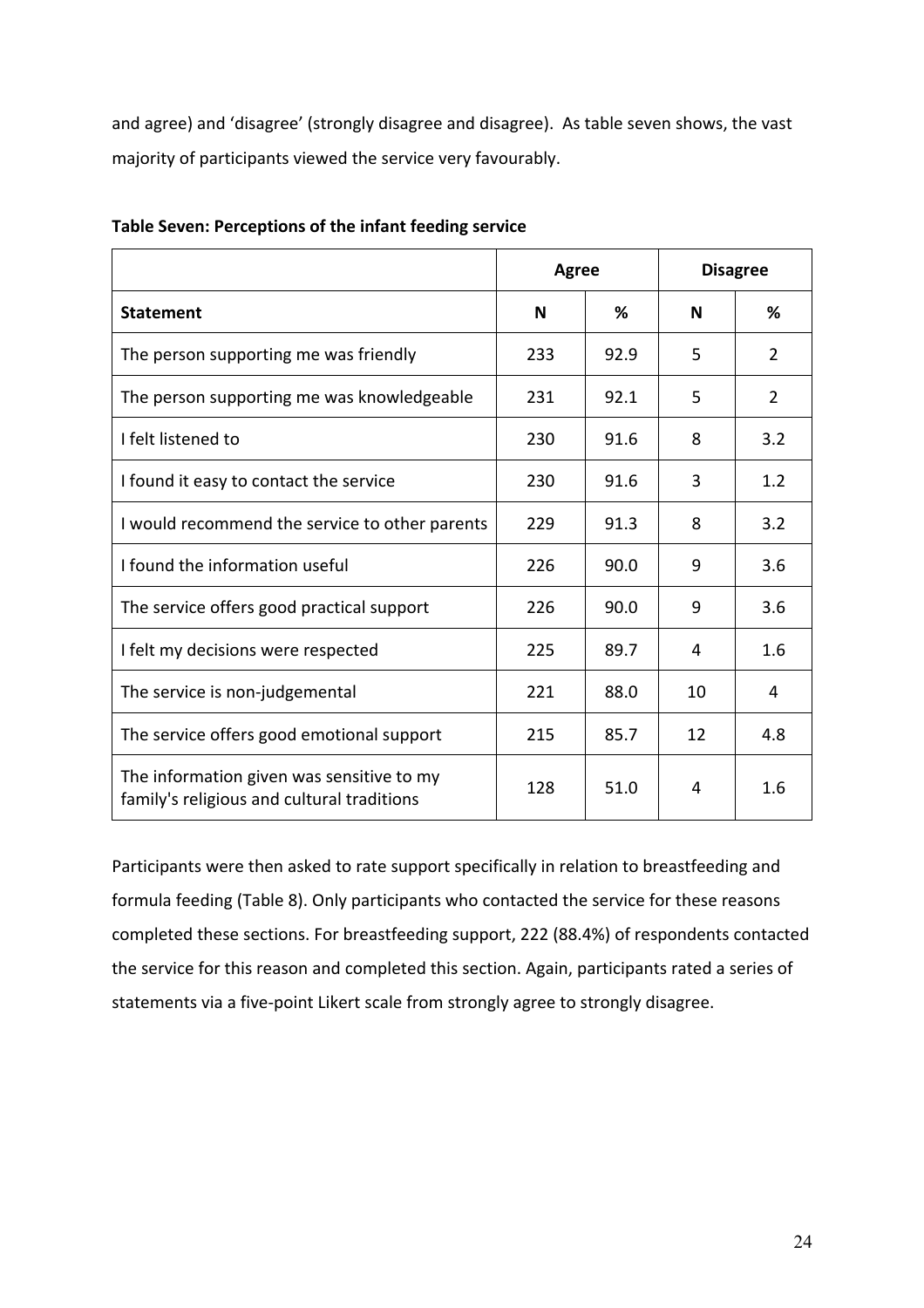#### **Table Eight: Perceptions of breastfeeding support given by the service**

| Do you feel that the service                       |     | Agree | <b>Disagree</b> |     |
|----------------------------------------------------|-----|-------|-----------------|-----|
|                                                    |     | ℅     | N               | ℅   |
| Helped you feel more informed about breastfeeding? | 198 | 91.7  | 9               | 3.6 |
| Helped you overcome any breastfeeding challenges?  | 187 | 85.8  | 17              | 6.8 |
| Helped you feel more confident breastfeeding?      | 189 | 86.7  | 16              | 6.4 |
| Helped you breastfeed for longer?                  | 167 | 76.9  | 16              | 6.4 |

Twenty-nine (11.6%) participants contacted the service for formula feeding support (Table 9). Again, participants rated a series of statements via a five-point Likert scale from strongly agree to strongly disagree.

# **Do you feel that the service… Agree Disagree N % N %** Helped you feel more informed about formula feeding? 24 82.8 1 0.4 Helped you learn about safe formula feeding e.g. preparing bottles? <sup>21</sup> 72.4 <sup>1</sup> 0.4 Helped you overcome any formula feeding challenges? 22 75.9 2 0.8

#### **Table Nine: Perceptions of formula feeding support given by the service**

#### **4.2.5 Perceptions of the HENRY Infant Feeding service by ethnic background**

The HENRY Infant Feeding service in Waltham Forest is based in an area of high ethnic diversity. Ensuring that the service meets the needs of parents from different backgrounds across the borough is important. Therefore, mothers' perceptions of the service were compared between mothers from White and BAME backgrounds. Although this simplifies ethnic groups, it allows for a broad comparison of experiences.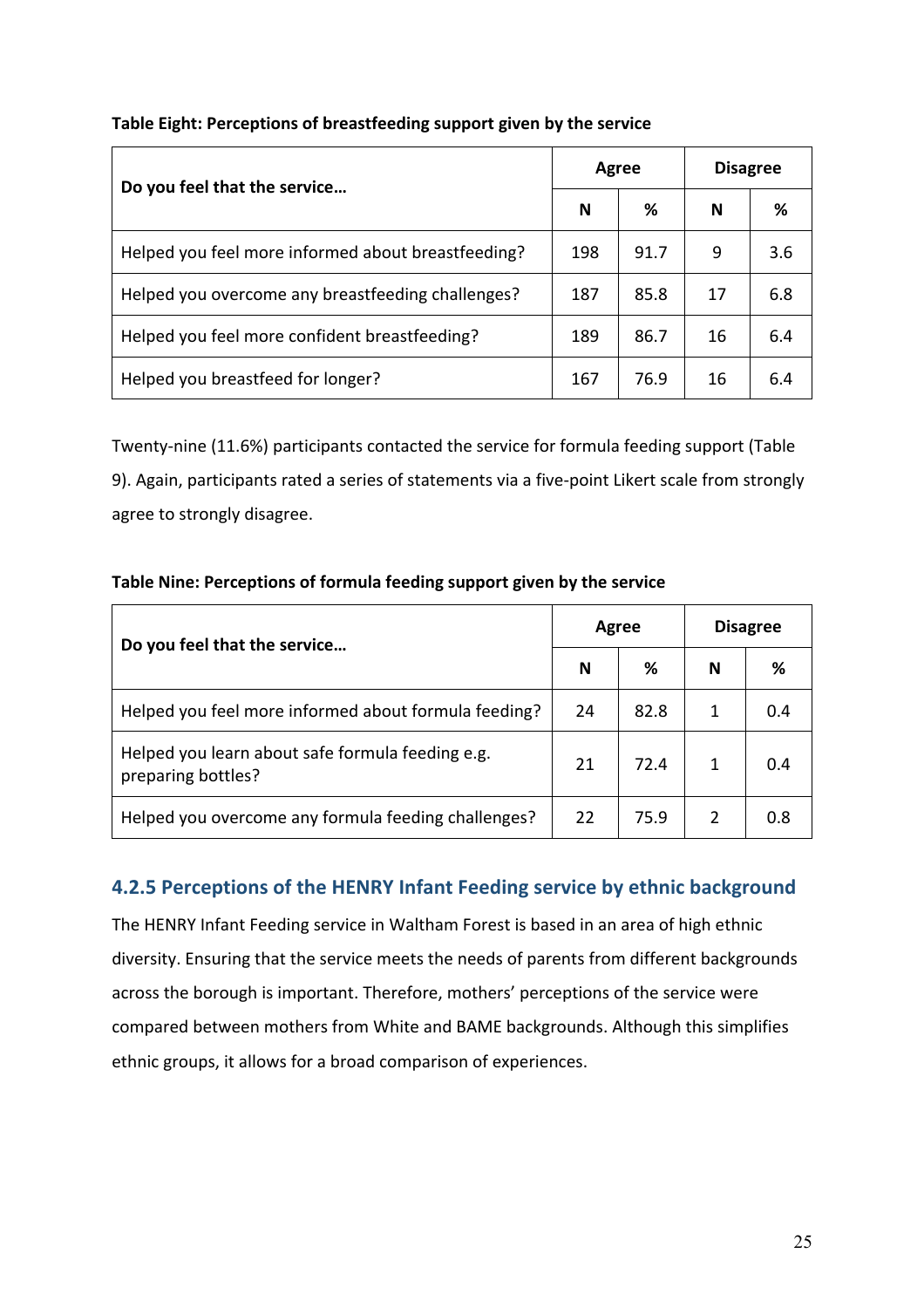First, table ten shows the proportion of mothers from White and BAME backgrounds who agreed or strongly agreed with each statement in terms of overall perceptions of the service.

|                                                                                         | White (n = 184) |      |    | BAME ( $n = 67$ ) |
|-----------------------------------------------------------------------------------------|-----------------|------|----|-------------------|
| <b>Statement</b>                                                                        | N               | %    | N  | ℅                 |
| I found it easy to contact the service                                                  | 167             | 90.8 | 63 | 94.1              |
| I found the information useful                                                          | 164             | 89.1 | 62 | 92.5              |
| The person supporting me was friendly                                                   | 170             | 92.4 | 63 | 94.0              |
| The person supporting me was knowledgeable                                              | 168             | 91.3 | 63 | 94.0              |
| The service is non-judgemental                                                          | 159             | 86.4 | 62 | 92.5              |
| I felt listened to                                                                      | 166             | 90.2 | 64 | 95.5              |
| I felt my decisions were respected                                                      | 161             | 87.5 | 64 | 95.5              |
| The service offers good practical support                                               | 163             | 88.6 | 63 | 94.0              |
| The service offers good emotional support                                               | 152             | 82.6 | 63 | 94.0              |
| The information given was sensitive to my<br>family's religious and cultural traditions | 77              | 41.8 | 51 | 76.1              |
| I would recommend the service to other<br>parents                                       | 166             | 90.2 | 63 | 94.0              |

|  |  |  | Table Ten: Perceptions of the infant feeding service by ethnic group |
|--|--|--|----------------------------------------------------------------------|
|--|--|--|----------------------------------------------------------------------|

Next, table eleven explores views of breastfeeding support given, again showing those who agreed or strongly agreed with each statement, split by White and BAME backgrounds.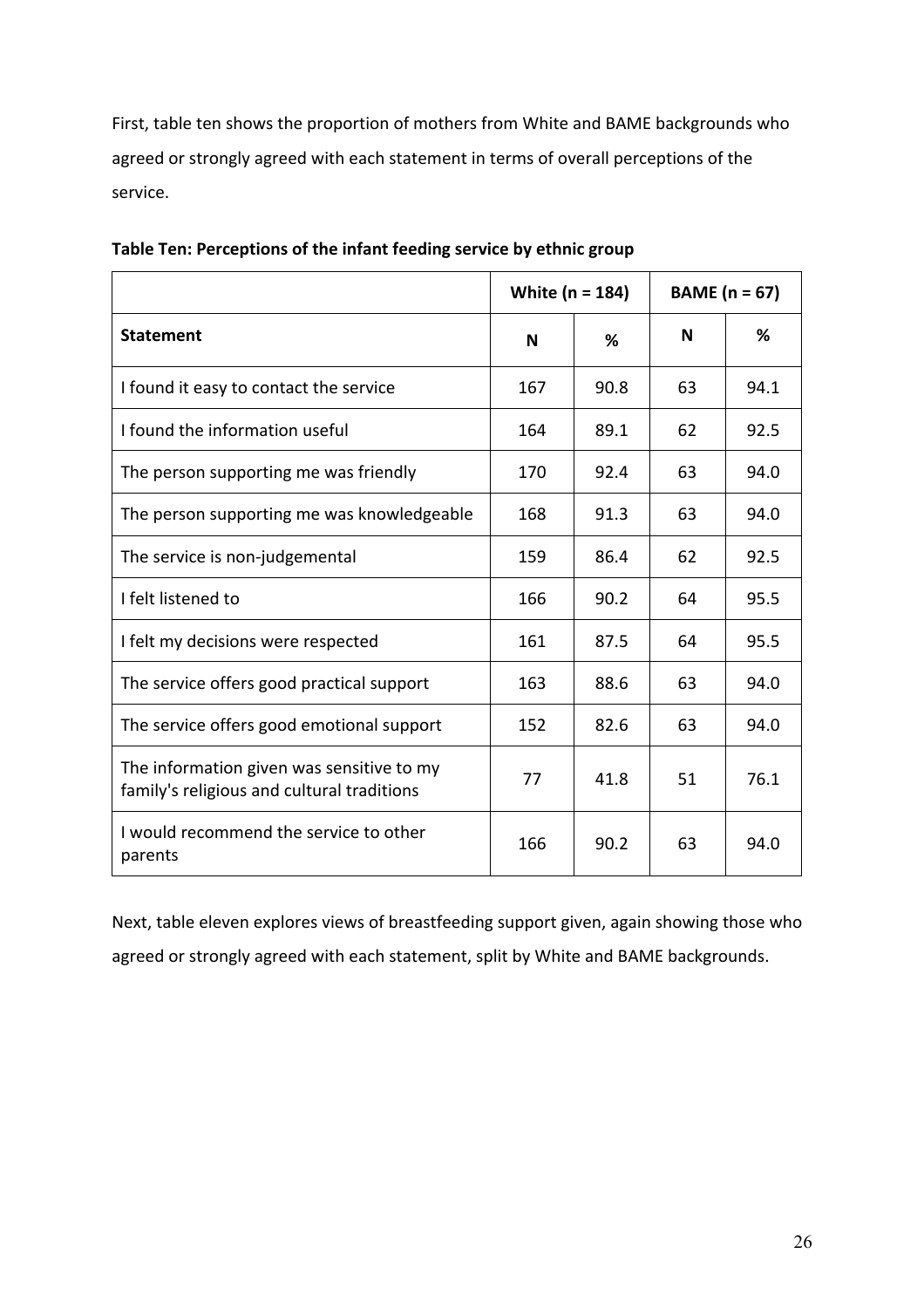#### **Table Eleven: Perceptions of breastfeeding support given by the service by ethnic group**

| Do you feel that the service                          |     | White ( $n = 161$ ) | <b>BAME</b> (n = 58) |      |  |
|-------------------------------------------------------|-----|---------------------|----------------------|------|--|
|                                                       | N   | ℅                   | N                    | %    |  |
| Helped you feel more informed about<br>breastfeeding? | 144 | 89.4                | 57                   | 98.2 |  |
| Helped you overcome any breastfeeding<br>challenges?  | 133 | 82.6                | 57                   | 98.2 |  |
| Helped you feel more confident breastfeeding?         | 136 | 84.5                | 53                   | 93.0 |  |
| Helped you breastfeed for longer?                     | 118 | 73.3                | 49                   | 87.5 |  |

Finally, table twelve explores perceptions of formula feeding support, showing the proportion of participants who agree or strongly agree with each statement, split by White and BAME groups.

| Table Twelve: Perceptions of formula feeding support given by the service by ethnic group |  |  |
|-------------------------------------------------------------------------------------------|--|--|
|-------------------------------------------------------------------------------------------|--|--|

| Do you feel that the HENRY infant feeding service                       | White $(n = 13)$ |      | BAME $(n = 16)$ |      |
|-------------------------------------------------------------------------|------------------|------|-----------------|------|
|                                                                         |                  | ℅    | N               | %    |
| Helped you feel more informed about formula<br>feeding?                 | 10               | 76.9 | 14              | 87.5 |
| Helped you learn about safe formula feeding e.g.,<br>preparing bottles? | 7                | 53.8 | 14              | 87.5 |
| Helped you overcome any formula feeding<br>challenges?                  | 8                | 61.5 | 14              | 87.5 |

#### **4.2.6. Exploring the impact of the infant feeding service**

Finally, participants completed a series of free text open ended boxes asking them their views of how the service support their infant feeding journey and any improvements they would like to see. A simple thematic analysis identified themes relating to the perceptions of the service, impact upon feeding and ideas for improvement.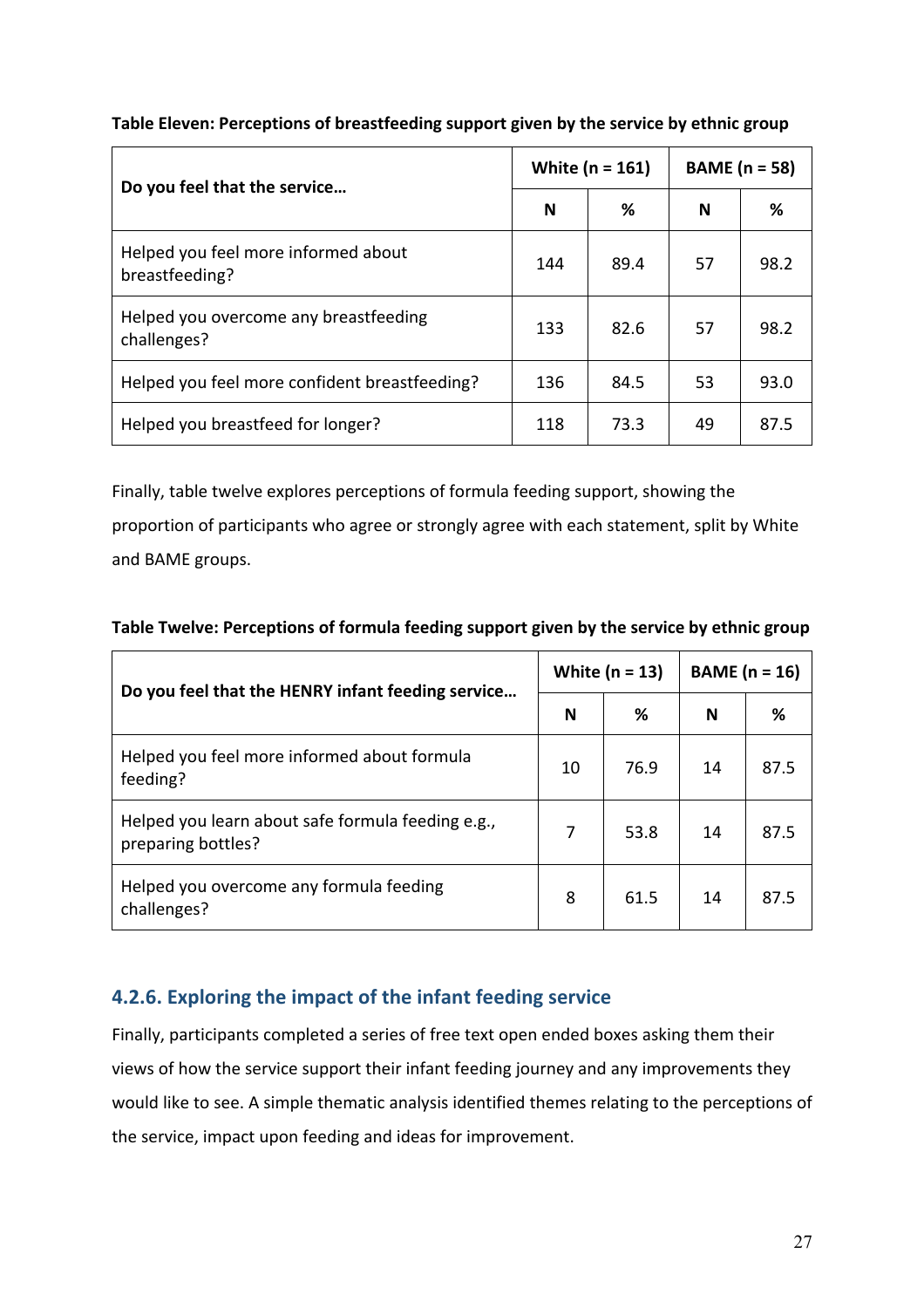#### **4.2.7. How do parents view the service?**

Seven positive themes were identified in terms of perceptions and impact of the service.

#### 1) **Enabling mothers to continue breastfeeding**

Overwhelmingly the most prevalent theme among the respondents was that they would not have continued breastfeeding, were it not for the support of the infant feeding service. Mothers described it as 'vital', 'invaluable' and a 'lifeline', showing the strength in their views of the support they received.

*"This is a vital service and only because of HENRY did I manage to Breastfeed my baby for as long as I could."* (age 37, first baby, 'Other' White background)

*"The service was a lifeline. I would have stopped breastfeeding without their support."* (age 35, first baby, White and Black Caribbean)

A core part of this was helping mothers to overcome practical breastfeeding challenges, most commonly pain, difficulties with latch or a perception of low milk supply.

*"It was absolutely invaluable. I wouldn't have been able to breastfeed without the help of [HENRY practitioner] in particular. I ended up exclusively breastfeeding for the past 8 months and intend to continue for a year. I wanted to give up because of the pain for the first 6 weeks. I am so grateful the service was there. I definitely couldn't have breastfed without support from them"* (aged 38, first baby, White British)

*"It really helped me to carry on feeding when things felt very tough. Without them I would have found it very difficult and may have used formula. I'm so very grateful to them."* (aged 24, first baby, Bangladeshi)

However, many mothers also talked about the emotional support and reassurance that the HENRY team provided. Support was not just about practical guidance to overcome pain or difficulty but reassurance that everything would be ok and that they were doing a good thing by continuing to breastfeed, especially if others were telling her differently.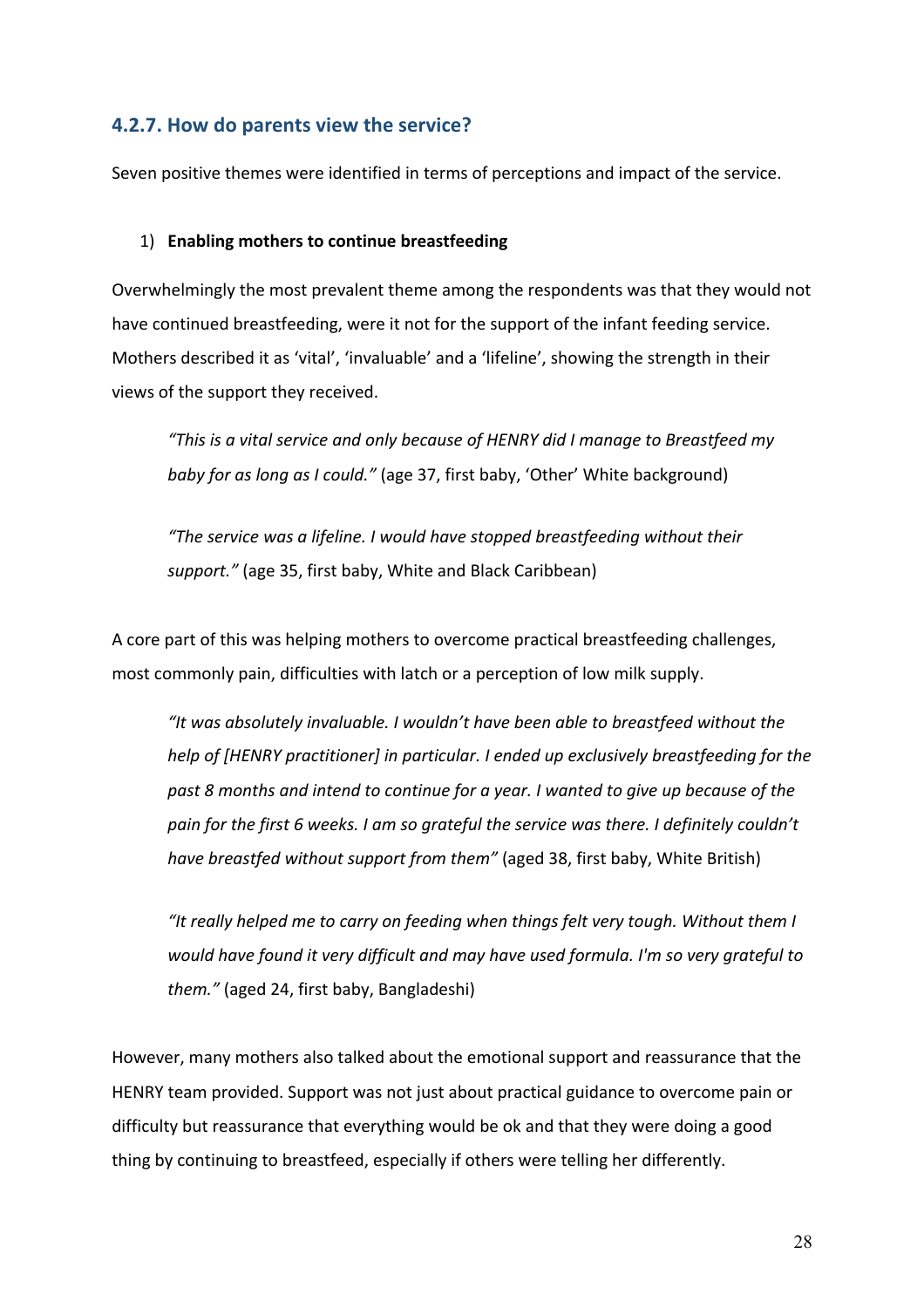*"It made me feel listened to and that someone cared enough to take the time to help me when I was having problems…. They are kind and caring and they listen to what you are saying."* (aged 24, first baby, Black Caribbean)

*"They assured me that what I was doing was right."* (aged 38, first baby, Indian)

Both these forms of support meant that women felt more confident and skilled in continuing to breastfeed, boosting their self-efficacy and determination that they could continue. Sometimes this was a broad feeling of confidence to simply carry on breastfeeding; for others it boosted confidence in specific scenarios such as feeding in public or return to work.

*"The support made me aware of a different breastfeeding position which in turn made the breastfeeding experience much more comfortable. I also felt more confident about breastfeeding overall and in public."* (age 35, first baby, 'Other' Asian background)

*"I cannot express enough how valuable I find the HENRY feeding team. They taught me techniques and made me feel more confident in breastfeeding. I wish I met them*  in hospital! I definitely continued my breastfeeding journey with the help of the *team."* (age 36, first baby, White British).

#### **2. Supporting local service provision**

A second common theme was that the HENRY Infant Feeding service filled a gap in local infant feeding provision. Many mothers talked about how they valued the service alongside other forms of infant feeding support, such as that from health professionals or voluntary groups.

However, for some, a difficulty accessing accurate or supportive information from health professionals meant that HENRY met a gap in provision that some women were experiencing.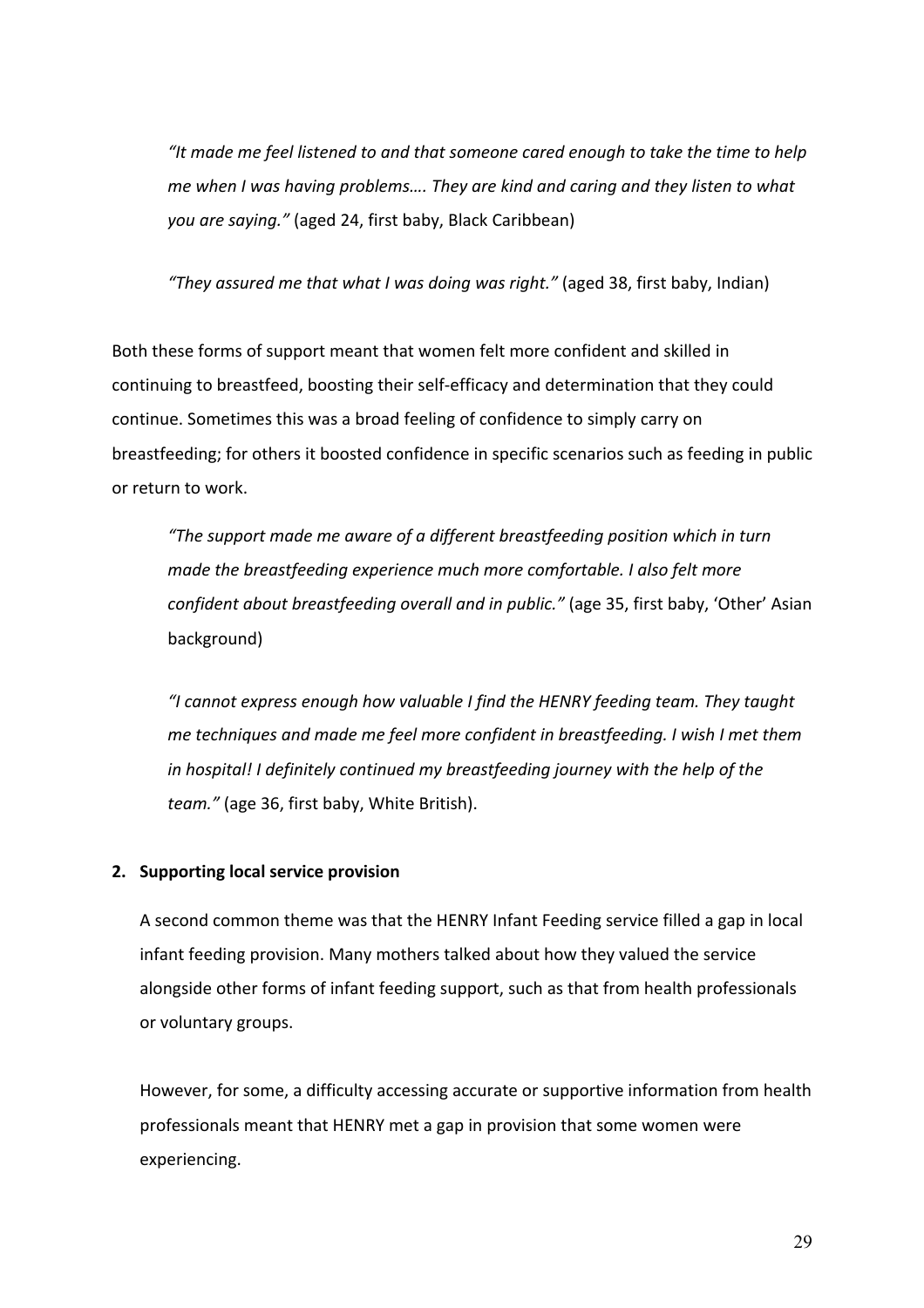*"The service is brilliant. In the first few days after birth we really struggled with breastfeeding, which was painful and difficult, the baby was upset and midwifes had suggested we give formula. We called HENRY in desperation and they spent a number of hours with us at home helping to establish feeding."* (age 34, first baby, White British)

*"My baby wouldn't latch on. Even the midwives struggled to latch her, some couldn't. HENRY gave me friendly advice that was also practical. HENRY, seemed to understand the genuine challenges faced by mothers"* (age 34, first baby, White British).

Although participants discussed a wide range of challenges the HENRY Infant Feeding service helped them overcome, a reoccurring theme was the support provided around tongue tie identification and correction.

*"The support I got from HENRY team was a game changer. I had a very tough time after my baby was born. She had jaundice and was unable to feed properly due to tongue tie. HENRY councillor helped me to identify the tongue tie and arranged for the referral to children's hospital to get it sorted. The team's emotional support was also awesome. Thank you!"* (age 39, first baby, White British)

*"I struggled at first and found the ladies so so helpful! The MW didn't pick up on my baby's tongue tie whereas [name of practitioner] from HENRY did! It made all the difference!" (age 35, first baby, 'other' Asian background)*

#### **3. A friendly, welcoming and dedicated approach**

Numerous mothers in the survey highlighted how friendly, approachable and dedicated staff delivering the service were. Several mothers named individual staff, highlighting the significant difference the individual had made to their feeding journey. This was about more than just providing emotional support; it was a clear endorsement of how welcoming the service was perceived as being.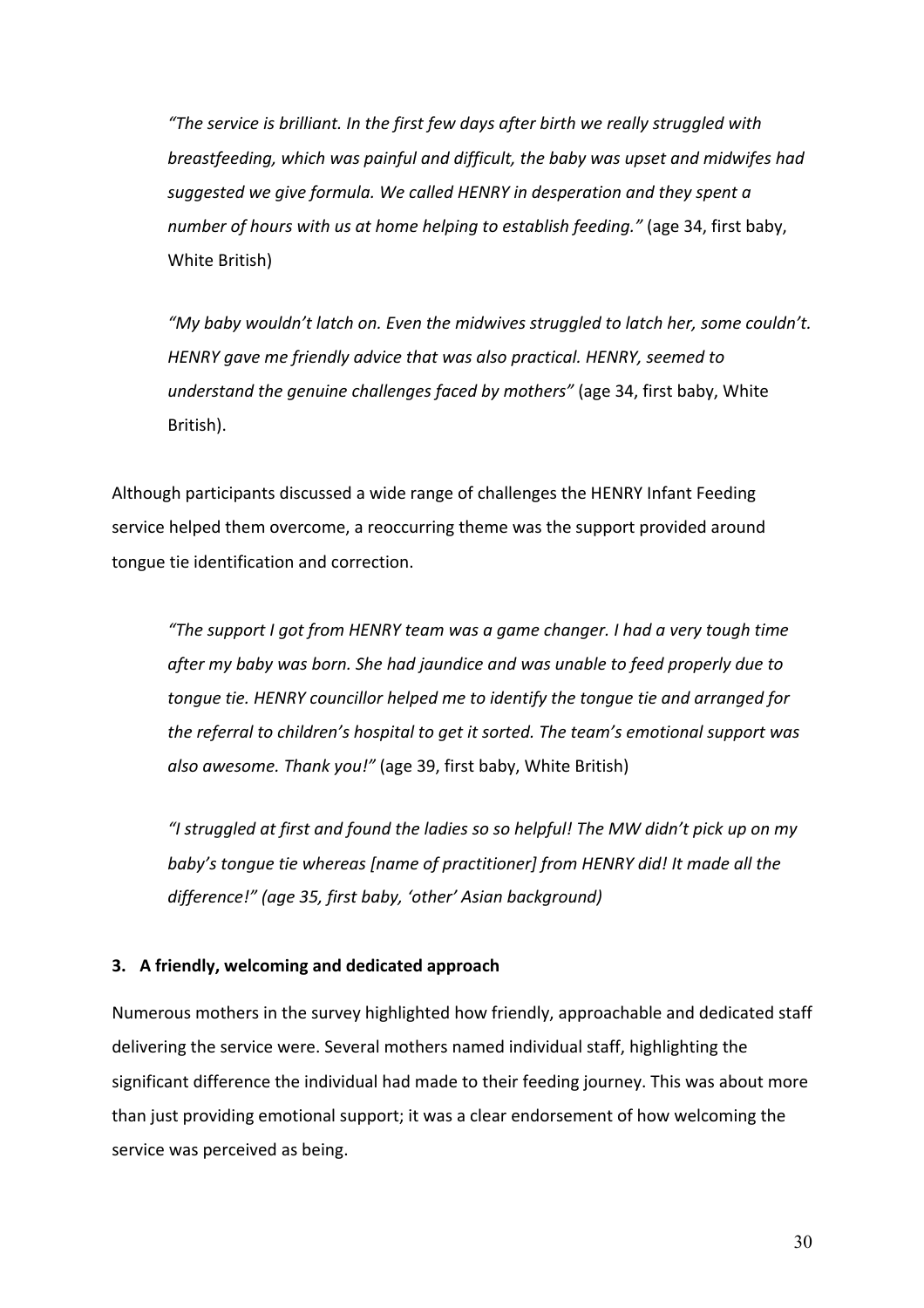*"How welcoming everyone is, I felt very much at ease and comfortable asking questions."* (age 26, first baby, Bangladeshi)

*"They are friendly and accepting. I felt at ease with them and like they wanted to help."* (age 27, first baby, White and Black African)

A central part of this was seeing staff as reliable and dedicated; mothers trusted them to give them the right information and to support what was best for them.

*"Dedication and friendliness of the staff found it incredible they came to my house and felt like they were really there for me"* (age 38, first baby, 'Other' White background)

*"They helped me feed my baby. One of the advisors was so lovely and even called me for a follow up to make sure we were doing okay."* (age 37, second baby, White British)

#### **4. Providing a non-judgemental service**

It was clear from responses that the majority of mothers felt that the HENRY infant feeding team provided a non-judgemental service, however a mother decided to feed her baby. Mothers who exclusively breastfed, mixed fed or formula fed all talked about how they felt their experiences and decisions were respected and supported.

*"All 3 staff I spoke to were hugely helpful and supportive. I didn't feel judged and they helped me work out a plan for feeding which I was happy with, based on their knowledge and my own feelings."* (age 30, first baby, White and Black Caribbean)

*"The non- judgemental approach and the knowledge of HENRYs staff. HENRY puts baby AND mum first and provides an empathetic place to go at often a very vulnerable time in a woman's life."* (age 34, first baby, 'Other' White background)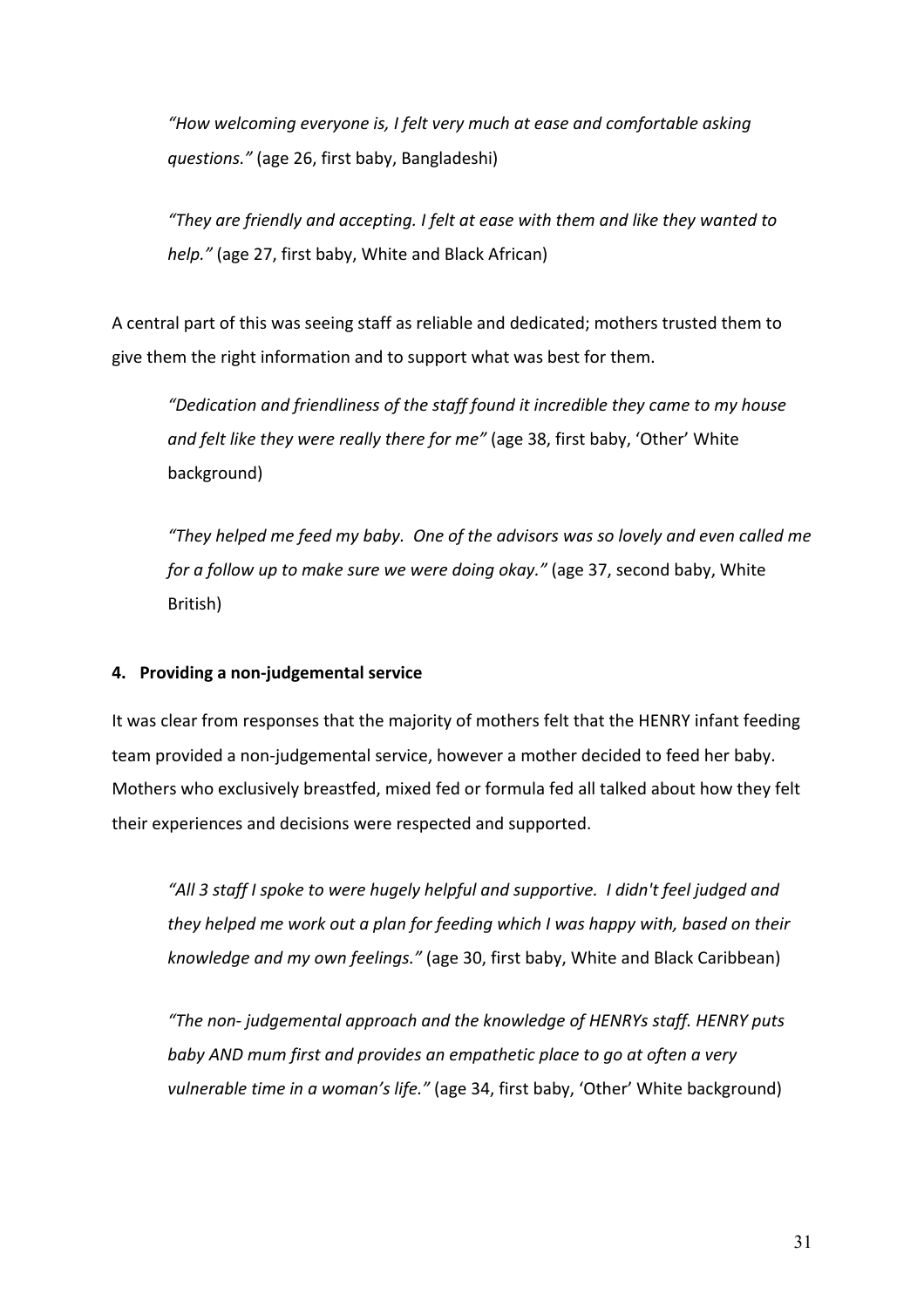#### **5. Supporting maternal wellbeing**

Closely related to the previous theme of the service being non-judgemental, a further theme that flowed throughout responses was the level of care the team delivered, not simply in relation to feeding decisions but wider mothering and infant care. Mothers felt genuinely looked after and cared for at a time when they often felt very vulnerable. A number of participants talked about being made to feel safe and valued and that they relaxed during support sessions, not simply due to practical problems being solved but because of the level of care received.

*"The service was wonderful, I felt very down about my baby not latching on properly and was on the verge of giving up trying to breastfeed after a fortnight. Everyone at HENRY was incredibly supportive. [The HENRY practitioner] was so personable and really helped me to relax - I felt very safe in her hands. … My son is now nearly 17 months and still breastfeeding here and there, which is amazing given that it was such a struggle at the beginning. I can't speak highly enough of the service, I know friends in other boroughs who don't have access to their wonderful work so feel incredibly lucky that we did."* (age 37, first baby, White British)

*"I am a very anxious person and had struggled with breastfeeding my first child …I will never forget the warm, empathetic and non-judgmental support I received from HENRY. [The HENRY practitioner] was extremely knowledgeable and encouraging"*  (age 35, second baby, 'Other' ethnic group)

#### **6. Providing a supportive community where mothers feel accepted**

Another common theme in the data was the welcoming, inclusive environment that HENRY had built, particularly amongst its breastfeeding cafes and other venues where mothers could socialise together as well as receiving support. The service provides a social lifeline to mothers at a time when they can often feel very alone.

*"It was really helpful to have someone there at the regular cafes. A friendly face. Helping me meet other mums."* (age 36, first baby, White British)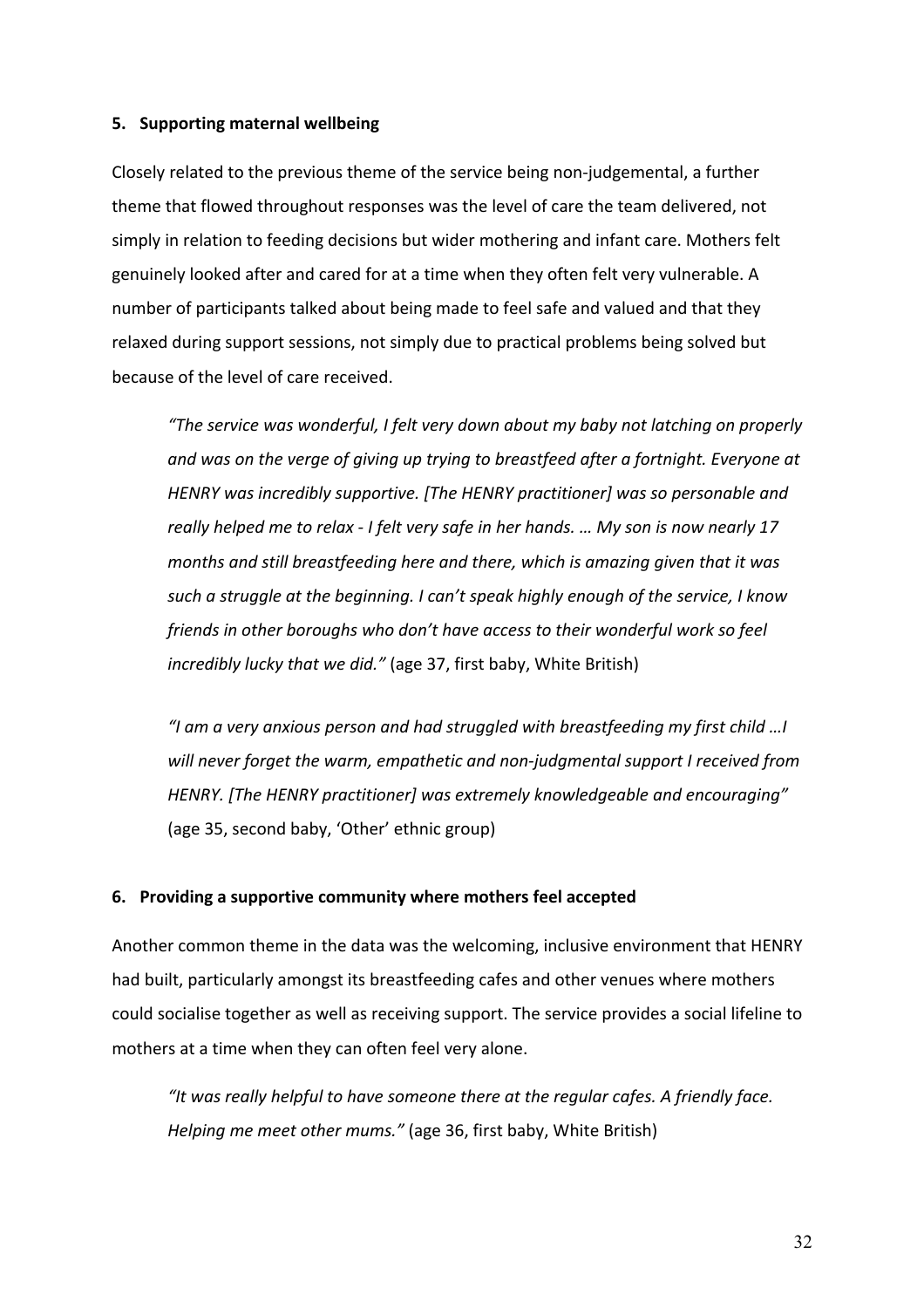*"I was new to the area and did not know many other parents to ask so the support was vital to me being able to continue breastfeeding."* (age 28, first baby, Black African)

Mother to mother support was a big part of this. Women talked about how they valued being able to ask other mothers their experiences and to get advice and reassurance from peers, rather than just professionals.

*"Getting to meet other mothers, and having a space in which to air questions and concerns around the process of feeding."* (age 30, first baby, White British)

*'I have been before but came back as it helps me feel more confident and relaxed in feeding my baby, knowing that I can speak to other mothers there who are feeding too and will be supportive'* (age 27, second baby, Black African)

This was especially important for mothers who came from a background where few people in their family or friendship circle had breastfed.

*"The HENRY service was an absolute lifeline for me. I had always grown up thinking that my family 'just couldn't breastfeed' after hearing of the failed attempts with my sister, mother, grandmother and even great grandmother. HENRY was a breath of fresh air… Just when I thought I was at breaking point that day, I would go to a cafe, have a great feed with some latch support and a listening ear and feel a renewed sense of determination that I can and will do this. I would go home feeling good and happy instead of low and despaired".* (age 36, first baby, White British)

#### **7. Delivering rapid, flexible and accessible support**

Finally, a number of participants commented on the speed, intensity and format of the support they received from HENRY. Many were visited that day including home visits. This was in contrast to mothers having to sometimes wait for support from overstretched services. Others highlighted the length of time the team could spend with them; significantly more than health professionals could afford to give. This understandably impacted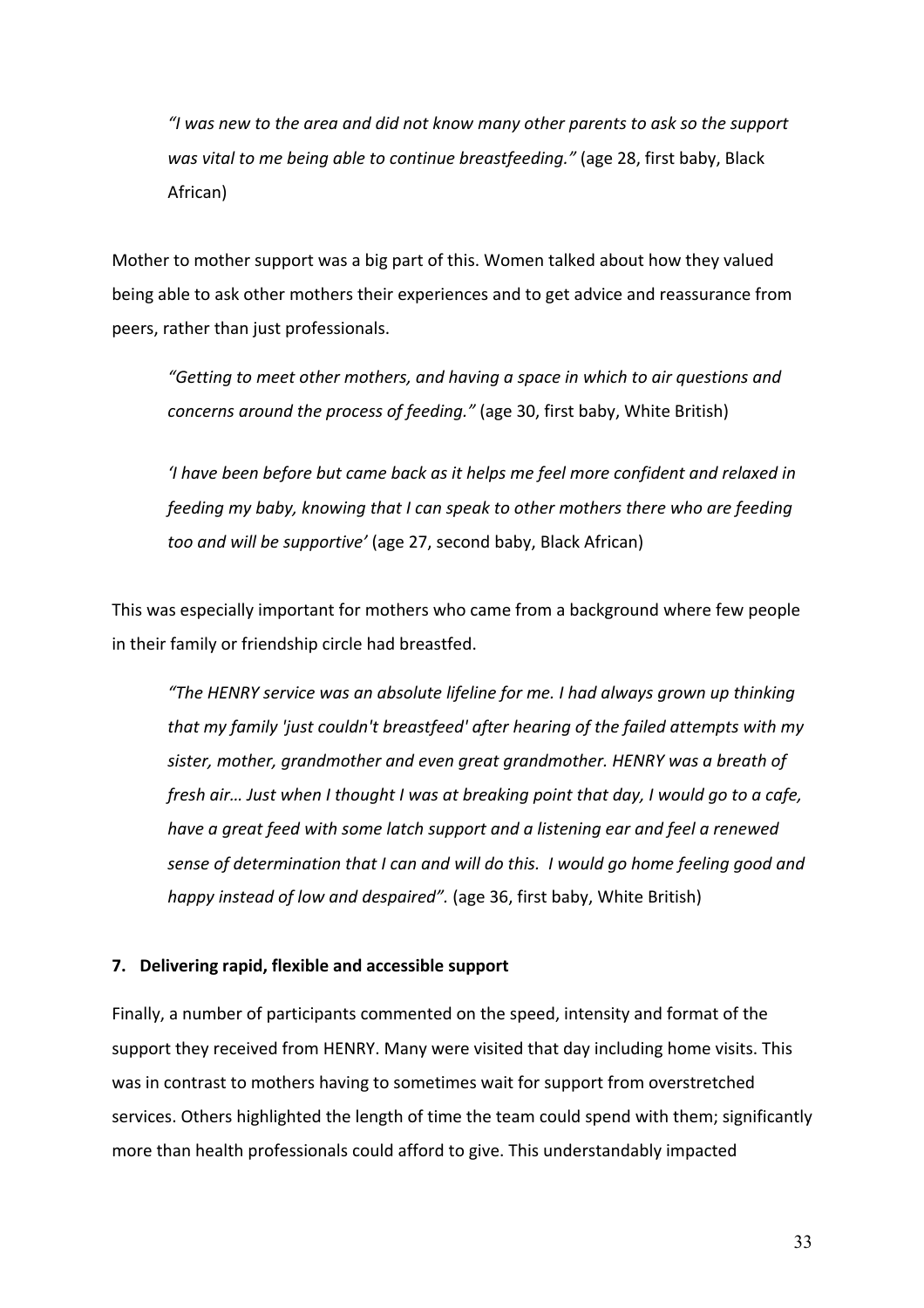positively upon their feeding experiences. Mothers felt listened to and valued because of the time.

*"The person who supported me was so calm and encouraging and I felt comfortable going back and checking things until I felt we'd got it completely right. It was so important not to feel rushed, and the support I received allowed me to keep breastfeeding, when others (HV) suggested switching to formula. I'm still breastfeeding now at 11 months."* (age 35, third baby, White British)

*"Everyone at HENRY was incredibly supportive. I phoned the helpline and a home visit was arranged within 24 hours. [The HENRY practitioner] was wonderful, spending an hour or more with me and really helping me to practise latching."* (age 37, first baby, White British)

The speed of support being delivered was also highlighted as extremely useful. Mothers often described being seen rapidly, quicker than health professionals could attend.

*"Without this service my breastfeeding journey would have not happened. The support and guidance I received was amazing…you came into my home on day 2 to guide me, without you I would have been lost. The service so was quick, I called and within the hour you were sitting in my bed helping me. Outstanding and I feel so blessed."* (age 31, first baby, White British)

Home visits were often considered to be valuable, particularly amongst those who had mobility or transport issues, or were struggling emotionally with leaving the house or feeding in public.

*"[The HENRY team practitioner] was absolutely wonderful with me at the start of my BF journey. I visited her at the drop-in clinic a few times and she could tell I was struggling so after the second time she offered to come and assess how I was feeding in the home that day. She came round and helped with positioning and offered advice - both practical and emotional and I really value her time and kindness she showed that day."* (age 32, first baby, White British)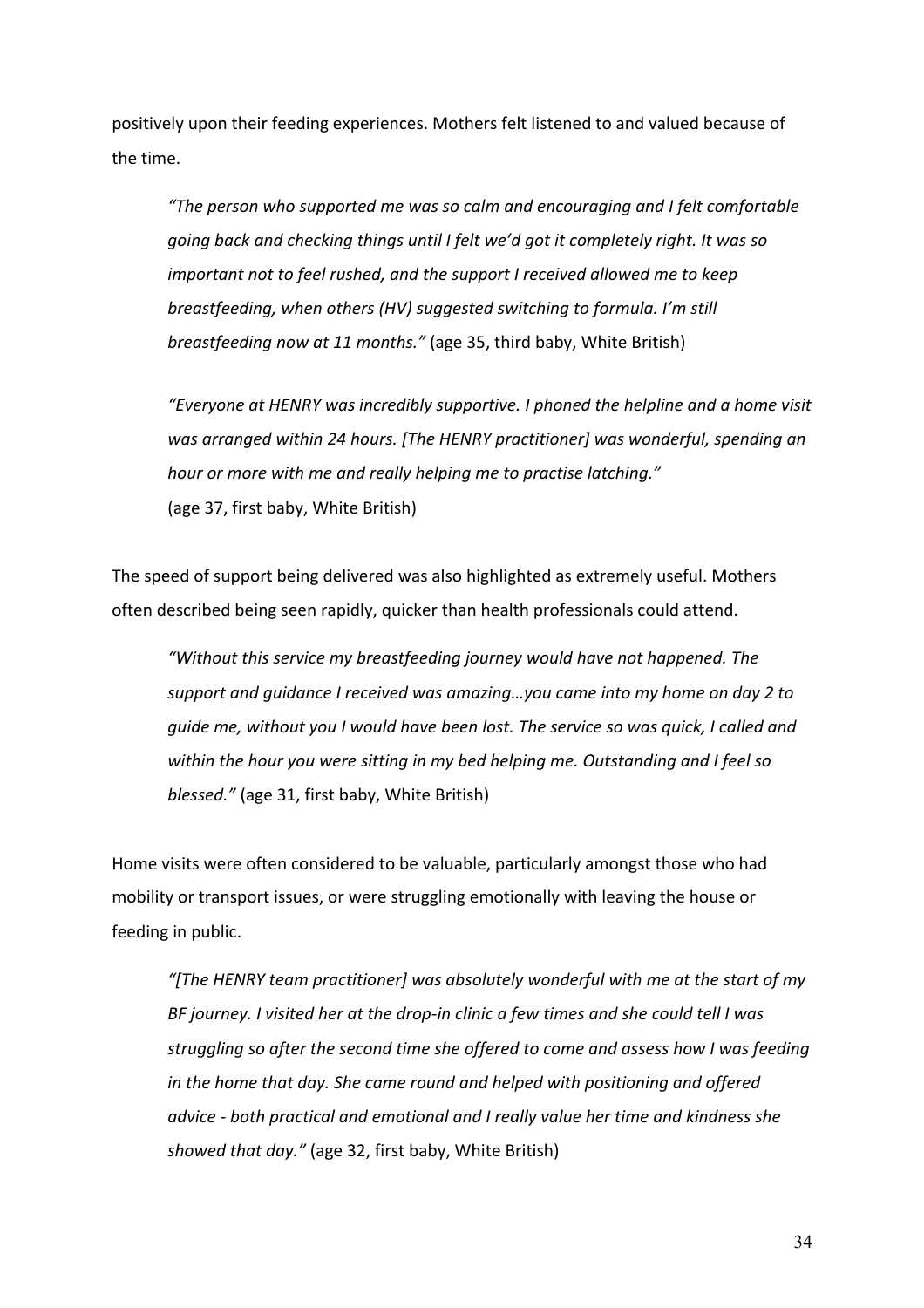*"The home visit made all the difference as we were still struggling with getting a consistent latch on day 2 or 3 - I still refer to the practitioner who came by as a superhero on a bike (in the rain no less)!!"* (age 36, first baby, 'Other' Asian background)

The sheer range of groups and options for support was also highlighted across responses. One mother described the service as being '*on tap'* whilst others praised how '*easy to connect with*' the service was.

*"Honestly, having a session that is available to go to every day is incredible. When I see what neighbouring boroughs offer, it pales in significance. The staff, the approach and education are all great. What a wonderful support service."* (age 36, first baby, White British)

*"Their knowledge and availability, and the organisation of meet ups, and the telephone support"* (age 32, first baby, 'Other' White background)

#### **4.2.8. What about mothers whose needs were not met?**

Overall, the vast majority of mothers evaluated their experiences of the infant feeding service extremely positive. However, some mothers (n=10) felt let-down by services. It is important to explore their experiences here, to understand whether changes could be made to aspects of delivery and to highlight the need for sufficient investment to ensure the highquality service received by the majority of mothers is available to all.

Quite often, mothers who did not have a positive experience were struggling more broadly with feeding their baby. It appeared some mothers were falling down the cracks of support often describing being let down by professionals before they accessed HENRY. Others were struggling because their baby had complex needs or with their own mental health.

*"…I was very isolated and probably very depressed"* (age 34, first baby, White British).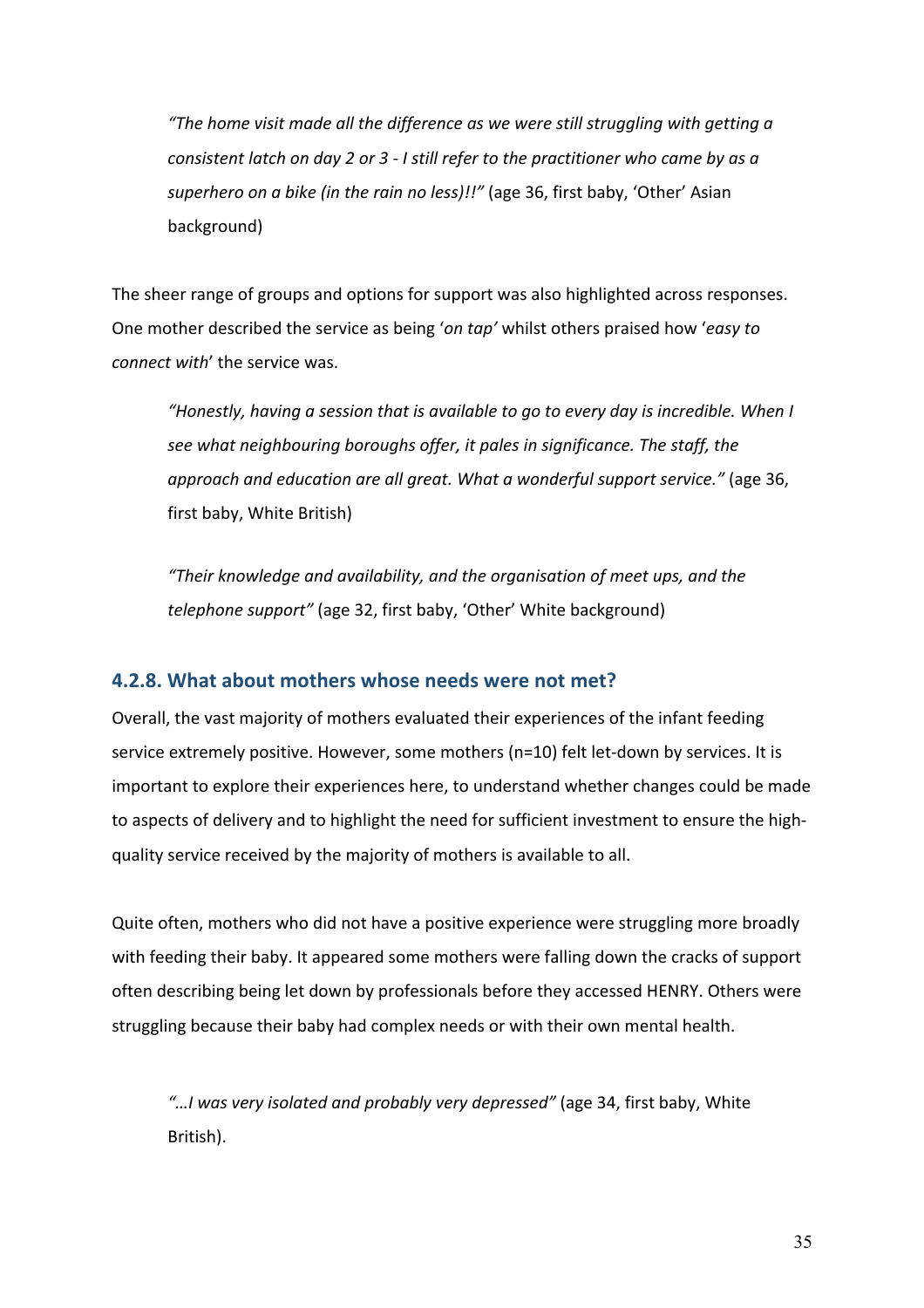To explore some of the reasons why women felt let down, a further thematic analysis was conducted on these responses. Some of the key reasons included a perceived lack of formula feeding support, missing more complex issues, difficulties accessing the service and the service being overrun with mothers needing support.

*"I felt that I was not given information on formula milk when I needed the information when baby wasn't feeding well at the beginning"* (age 34, first baby, Indian).

*"When baby was born during summer holidays, there were no BF cafes open and struggled for a few months with pain and poor latch. Would have been great if I could have accessed service earlier."* (age 34, first baby, Pakistani)

#### **4.2.9. How could the service be improved?**

Finally, participants were asked whether they felt that there is anything that the HENRY Infant Feeding service could do differently. The vast majority of suggestions identified here centred around the need for 'more' of what HENRY was already doing: more appointments, more time and enhanced accessibility. Other suggestions, often regarding perceptions of accuracy of support given, or appointment follow ups, could clearly be identified as often stemming from resource issues. Many recognised that this would be difficult without resource support and simply stated '*more funding'*. Common themes are presented below:

#### **1) Increase service provision**

The most common suggestion for improvement was to increase the level and intensity of support available, including in new areas. Mothers wanted more appointments during the week, more staff and more options. Some thought that the service was excellent but would value having even more time/visits as the service was perceived to be too busy at times.

*"Just more face to face time at the drop in. They are very busy!"* (age 33, first baby, White British)

*"More staff if possible"* (age 39, second baby, Pakistani)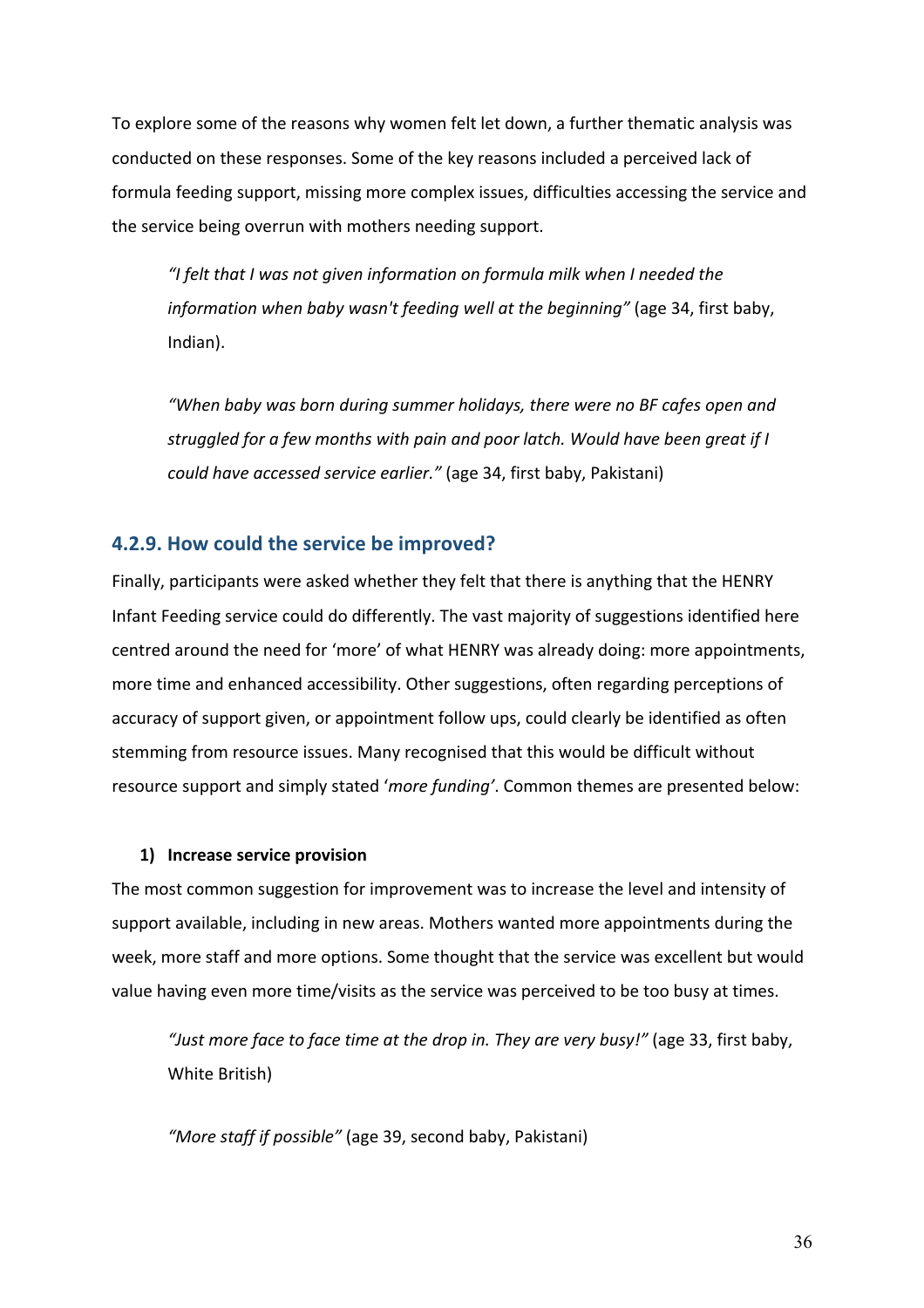For some, an enhanced service would involve more contacts with the service, with follow ups and HENRY checking up on mothers who had received support

*"I would have liked a telephone follow up to check in. I do recommend my friends to go to this service for support."* (age 38, second baby, White British)

*"In clinic there are so many people, I've been denied few times to enter, to discuss my problem… We need more attention and support! Is vital, is very important! Thank you very much!"* (age 38, first baby, 'Other' White background)

Some mothers also talked about feeling like the service focussed predominantly on younger babies and new mothers. They felt they needed support with older children or weaning issues but felt in the minority in some groups.

*"More for feeding older babies. My baby is now over 12 months and breastfeeding but the service seems more for newborn feeding issues. Can feel lonelier feeding older children as this is less visible and supported." (age 39, second baby, Pakistani)*

*"Maybe also teach how to wean off breast milk when you're ready to my baby is 17 months now and I want to stop but it seems impossible." (age 33, first baby, Black African)*

#### **2. Expand the service outside the borough**

Related to the previous theme, many participants talked about how they wished the service could reach more mothers, including those in other areas.

*"I think they should be available to everyone! Speaking to friends in other areas of the UK they don't all get a good level of support. I always knew I could ask a question if I had one and they helped me solve so many issues. Everyone should have that."* (age 30, first baby, White and Black Caribbean)

*"Just do more and make sure you get to every mum you can"* (age 36, second baby, White British)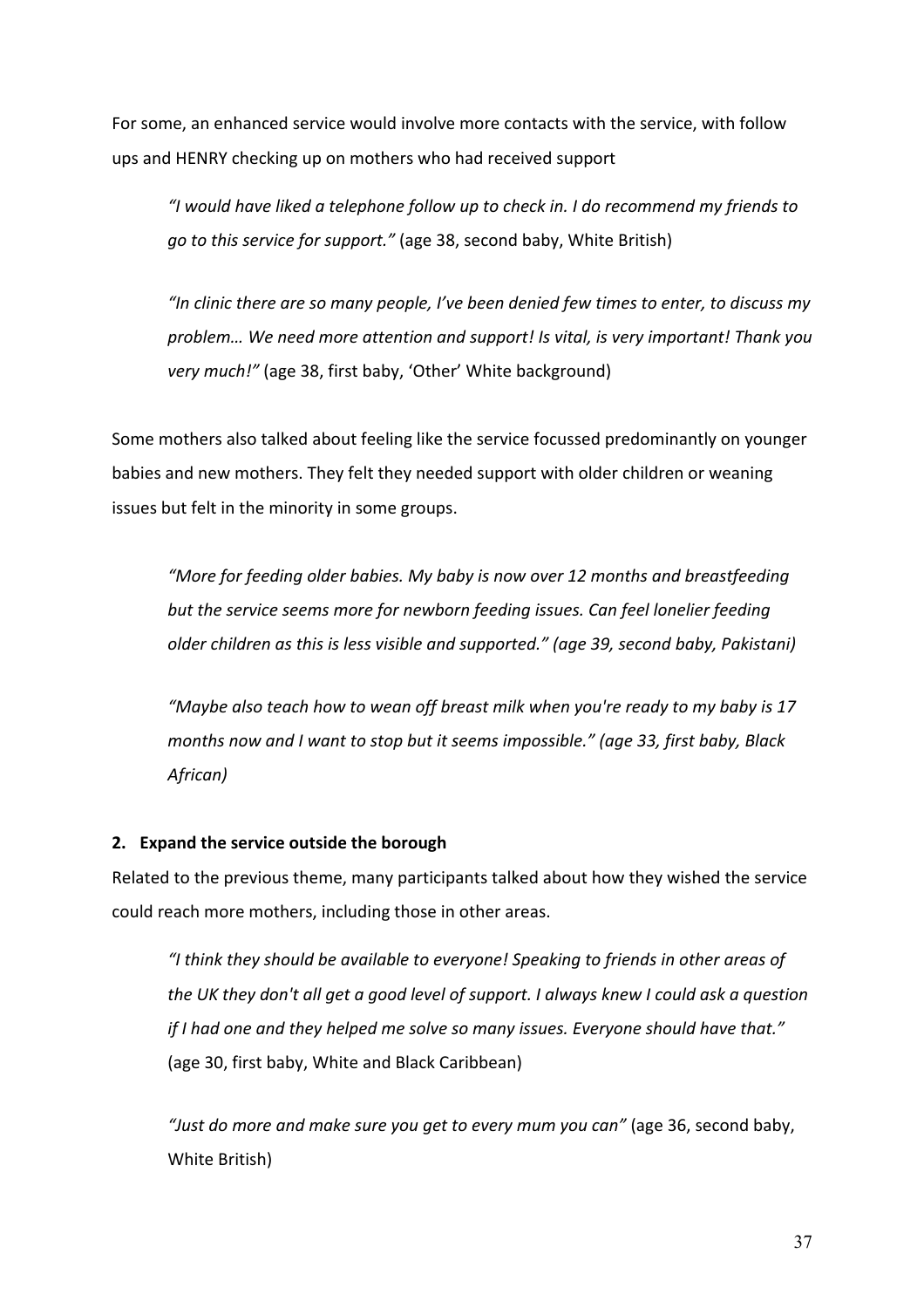Some had direct suggestions for how that could happen such as having HENRY services on postnatal wards or to give support as soon as possible:

*"HENRY should be on hospital wards as the midwives have no time to provide support."* (age 37, second baby, White British)

*"Try to get it on the agenda to provide breastfeeding mum's with support as soon as baby is born otherwise it may deter others to feed once the critical period is over."* (age 34, second baby, Indian)

#### **3. Increase publicity of services**

A further idea was that some participants wanted to see increased advertising of services available throughout the area. This was sometimes because they had not realised the service, or an aspect of it, was available until their baby was older. Others recognised that some mothers may not be aware of it and wanted to publicise it to all.

*"I guess it would be helpful to publicise the service more in the whole borough"* (age 40, first baby, 'Other' White background)

*"More promotions and leaflets"* (age 37, second baby, Pakistani)

#### **4. Clear referral pathways**

Although many mothers praised the service for offering clear referrals, some did not have this experience. A minority of mothers highlighted that they had not received information on where to access more complex support or were confused at different options.

*"All staff should be qualified to diagnose tongue tie and refer babies. If we had had an immediate diagnosis in the community and support to get his tongue tie reversed with suitable information about options to do this I feel l would have been able to do continue breastfeeding."* (age 34, first baby, White British)

*"There was a lot of confusion about where to refer me for tongue tie support."* (age 35, first baby, White British)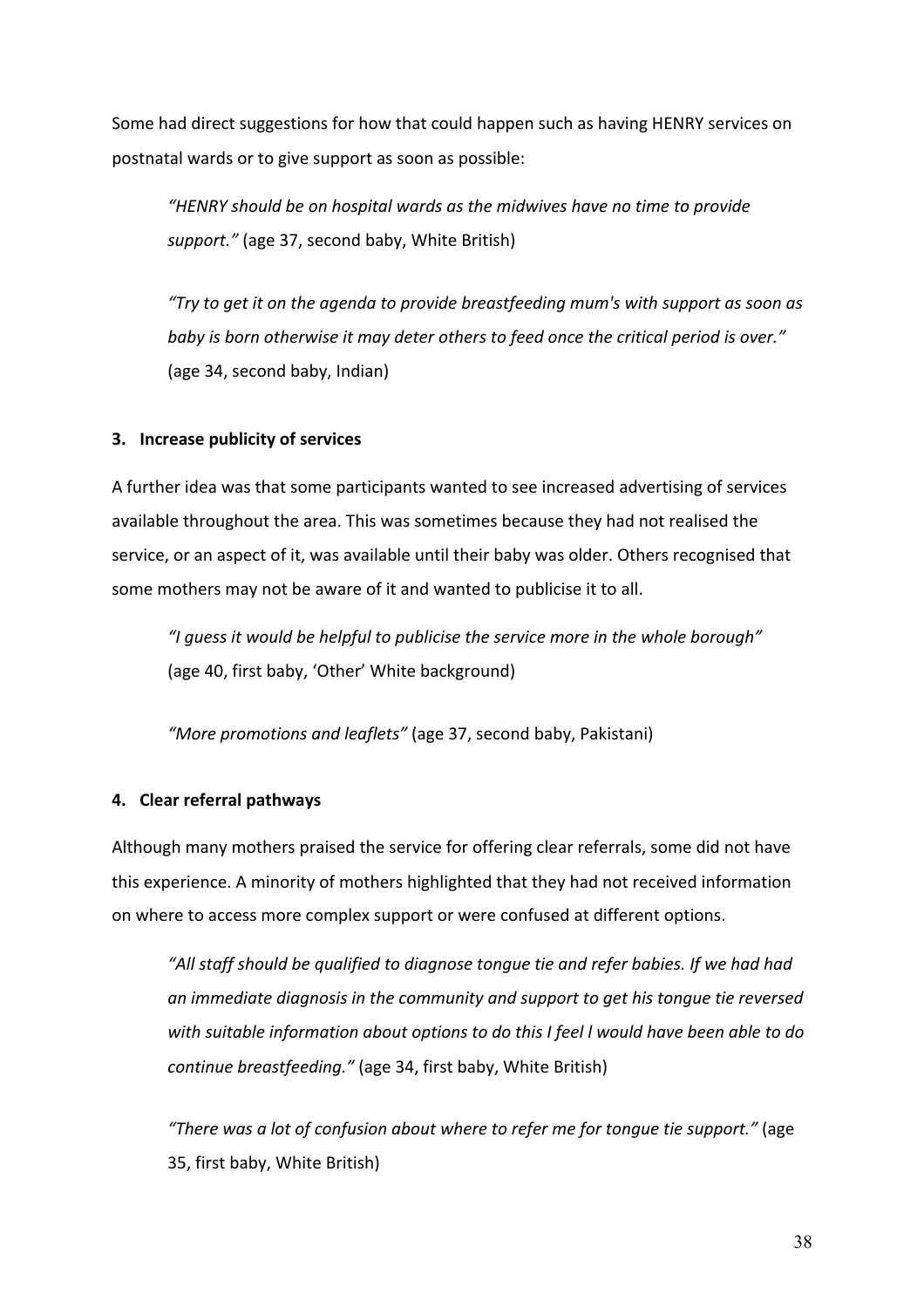#### **5. Ensure consistent advice across services**

Again, although the majority of mothers experienced high quality support, a few stated that they had received conflicting advice between HENRY practitioners and health professionals, leaving them feeling confused. It is not possible to determine accuracy of what information was given; potentially HENRY is correcting inaccurate advice. However, when practitioners do give information and support that differs from health professionals, it may be useful to ensure that parents understand why this information is different and to be trusted.

*"I really appreciated the help from HENRY but found it confusing that I was offered very different advice from my midwives at the time. My baby was having trouble gaining weight and they were very keen on me using formula whereas HENRYs were advising opposite. More joined up thinking between the two services would help as I found it all quite overwhelming and stressful."* (age 36, first baby, White British)

*"There can often be mixed messages about Breastfeeding throughout the various services. It would be helpful for more consistency from the different health professionals. I did find useful tips from consultants on Instagram - might be worthwhile having something on social media."* (age 37, second baby, White British)

#### **6. More help with formula or mixed feeding**

Although overall participants rated guidance related to formula feeding as highly positive, a small number of mothers felt that this aspect could be improved. Ideas focussed on supporting mothers emotionally through a move to formula and ways in which practical support was needed or could be delivered.

*"I felt that I was not given information on formula milk when I needed the information when baby wasn't feeding well at the beginning"* (age 34, first baby, Indian)

*"Run groups solely for formula feeding parents. There is a huge amount of stigma about being a formula parent."* (age 33, first baby, White British)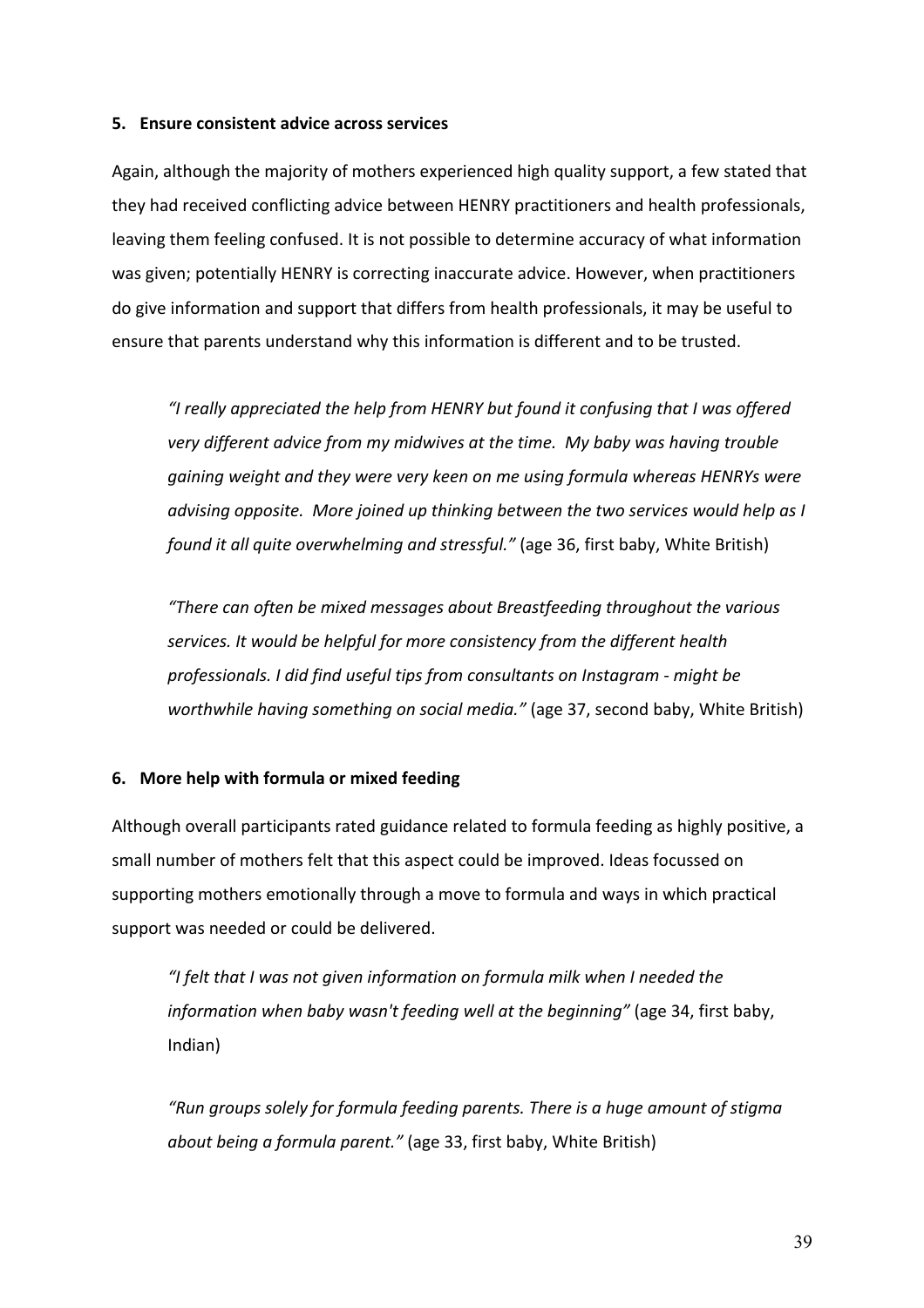#### **7. Changes to locations for support groups**

Finally, some participants suggested changes to the location and environment of support groups. This included factors such as where groups were held, availability of private spaces, and comfortable seating.

*"Better location, ours was in the back of a cramped café and customers would often look in on their way to the toilet"* (age 31, first baby, White British)

*"It's always really busy with a queue of people waiting to be seen so more helpers would be good. Sometimes privacy would be nice when you're inexperienced getting your boobs out in public and feeling vulnerable."* (Mother, age 43, second baby, White British)

*"Comfortable seating- big seats, sofas, bean bags or floor cushions."* (Mother, age 38, first baby, White British)

#### **4.3.1. Part three: Partner organisation survey**

Twenty-six partners / organisations responded to the survey. Table 13 shows a breakdown of participants by job role. Average number of years' experience working with young families was 17 years (range 1-43 years).

| Job role                                | N  | %    |
|-----------------------------------------|----|------|
| Health visitor                          | 13 | 50   |
| Early Help staff member                 | 10 | 38.5 |
| Other health professional               |    | 3.8  |
| Children and family centre staff member |    | 3.8  |
| Lloyd Park staff member                 |    | 3.8  |

#### **Table Thirteen: Partner organisation job roles**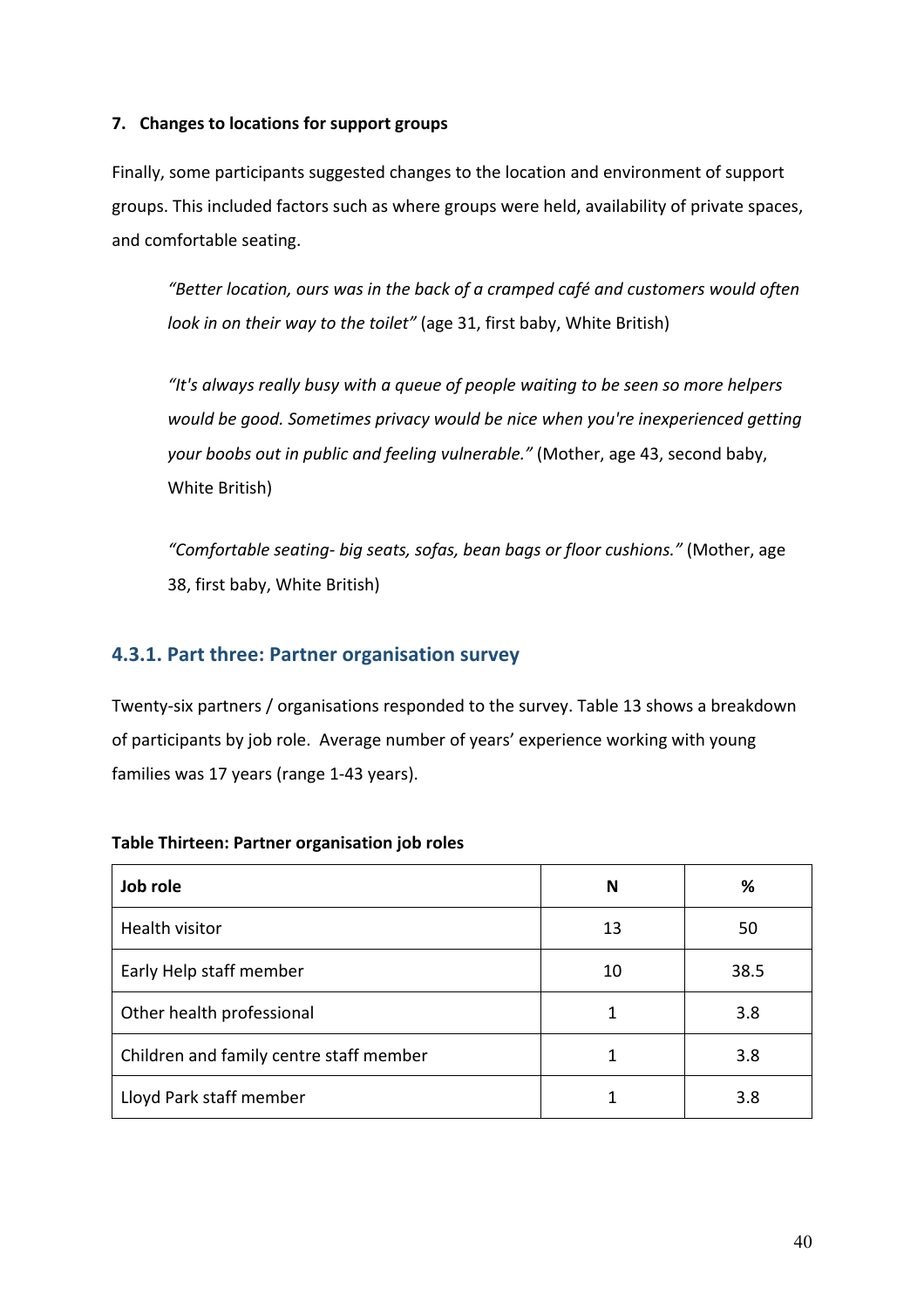#### **4.3.2. Partner organizations knowledge of the HENRY Infant Feeding service**

Participants were asked a series of questions regarding their knowledge of the HENRY Infant Feeding Service. All who responded were aware of the HENRY Infant Feeding service in Waltham Forest. For specific knowledge, all participants knew that HENRY was available for breastfeeding support. Most (N =23, 88.5%) also knew that HENRY provide formula feeding support and 24 respondents (92.3%) were aware that they provide starting solids support.

Participants were also given a free-text box to outline any more information they feel they needed to know about the HENRY service, and all said that they felt they knew enough about the service. Participants were then asked more specifically about their knowledge of the HENRY Infant Feeding service and asked to rate how strongly they agreed with a set of statements (Table 14). Response options were via a 5-point likert scale (strongly agree to strongly disagree).

| Do you know                              |    | <b>Agree</b> | <b>Disagree</b> |      |  |
|------------------------------------------|----|--------------|-----------------|------|--|
|                                          | N  | %            | N               | ℅    |  |
| Who leads the service?                   | 23 | 88.5         | 1               | 3.8  |  |
| Who delivers the support?                | 25 | 96.2         | 1               | 3.8  |  |
| What support is available for families?  | 25 | 96.2         | 1               | 3.8  |  |
| When support is available for families?  | 23 | 88.5         | 1               | 3.8  |  |
| Where support is available for families? | 24 | 92.3         | 0               | 0    |  |
| How many families access the service?    | 12 | 46.2         | 7               | 26.9 |  |

**Table Fourteen: Partner organisation knowledge of the HENRY Infant Feeding service** 

#### **4.3.3. Experience of referring to the HENRY Infant Feeding Service**

Participants were then asked a series of questions around whether they refer families to the HENRY Infant Feeding Service. The majority of the participants referred families 'often or sometimes' (84.6%). The remainder were split equally between referring 'very often' and 'rarely or never'. The majority of participants (92%) stated that it was very easy or easy to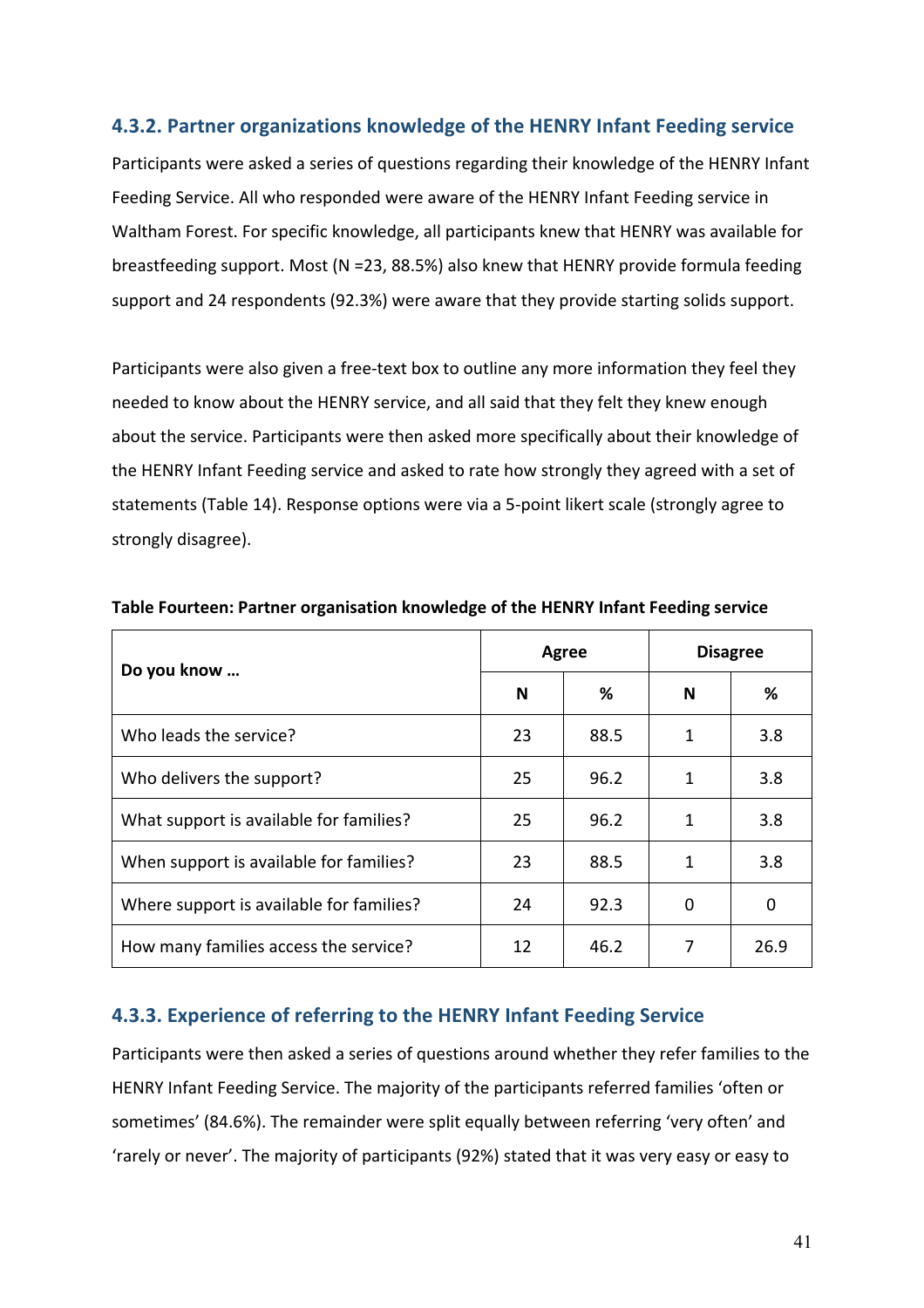refer to HENRY. Participants explained how they used the referral form, which they found '*clear and easy to use*' or signposted parents to the drop-in clinics and phone line

Participants were also asked where else they refer families for infant feeding support, aside from HENRY. A range of sources of support were mentioned including Health Visitors, tongue tie clinics, other online support services, dieticians, GPs. However, a number of participants (predominantly health visitors) stated that they provide the support themselves. Finally, participants were then asked to expand in a free text box as to why they referred to the service and for what support reasons. Themes included:

#### **1. Infant feeding information – including breastfeeding, formula and starting solids**

*"I will signpost families if they are having any difficulties in regard to feeding, mainly it's breast feeding that mothers struggle with."* (Lloyd Park staff member)

*"If families require support with breast feeding and if parents are concerned child is not eating a healthy diet"* (Early Help staff member)

#### **2. Wider development support including dental and oral development**

*"Dentist, breastfeeding, information for new mums solids etc"* (Early Help staff member)

*"Usually for support with infant feeding or speech development."* (Health professional)

#### **3. Complex feeding issues such as tongue tie**

*"For continued support after the HV team has identified and offered support with a complex infant feeding issue. Universal families are made aware of the service at initial HV contact and the HENRY leaflet is emailed to them." (Health Visitor)*

*"I refer for Tongue Tie assessment and to support infant feeding assessments when I feel mothers require additional time and support" (Health Visitor)*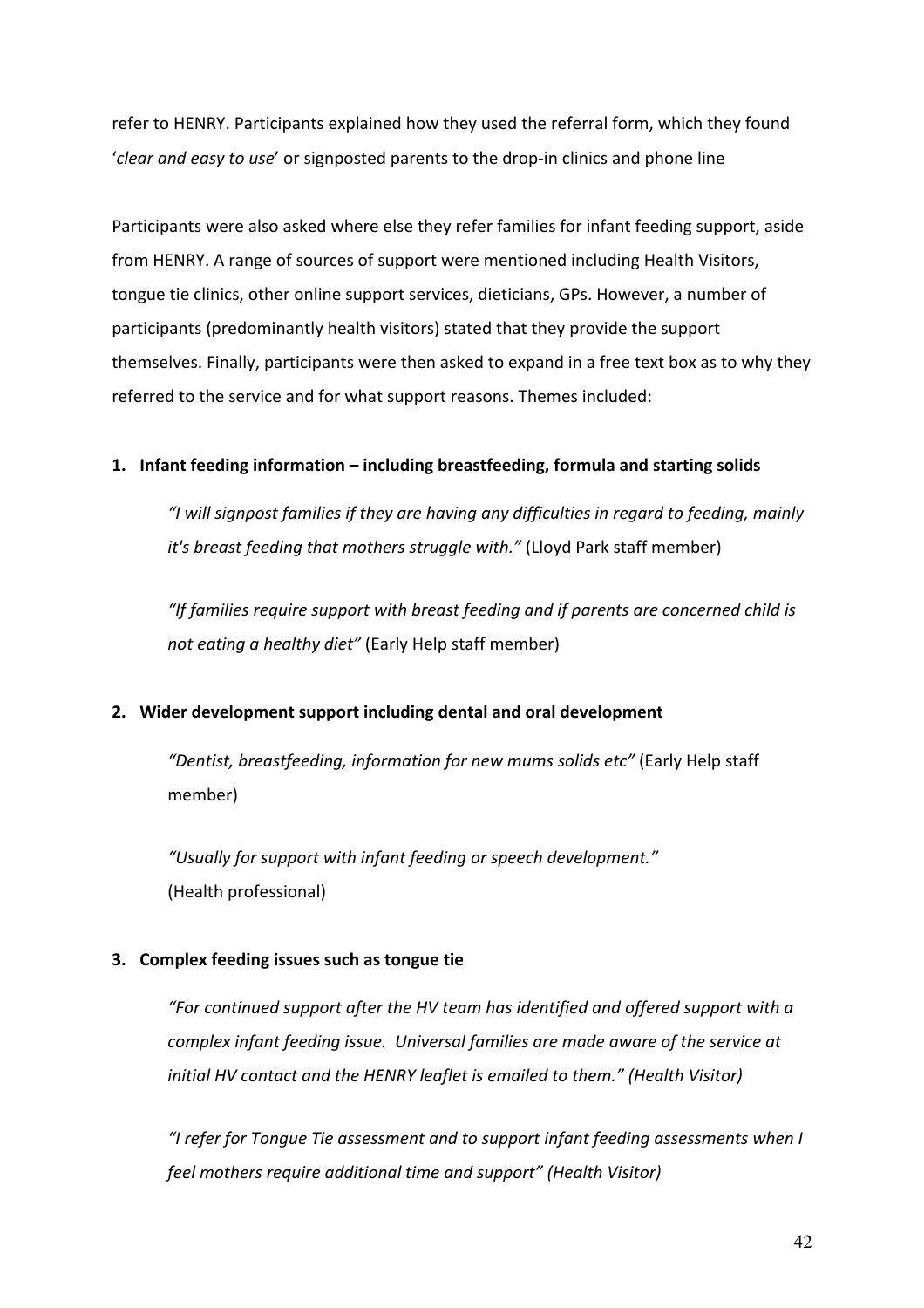#### **4. To provide more in-depth feeding support**

*"I have not got the capacity to support families with feeding problems and HENRY have been contracted by Waltham Forest to deliver this service."* (Health Visitor)

*"Breast feeding difficulties that would benefit from expert advice that may be time consuming and require a few additional appointments."* (Health Visitor)

#### **5. For social support**

*"We tend to refer to groups for support and company with other parents too. We sometimes refer for more specialist problems. I think parents like knowing that there are lots of options of things they can go to and different support out there."*(Health Visitor)

*"To have extra support from professionals and meet other families who has same situation so they won't feel lonely in what they are experiencing."* (Early Help staff member)

# **4.3.4. Family feedback of the HENRY Infant Feeding service to partner**

#### **organisations**

Participants were asked if families feed back to them about their experience with the HENRY Infant Feeding Service. Nine participants (36%) said that they very often or often received feedback from families about HENRY, and 12 (48%) sometimes received feedback.

Following on from this, participants were asked what parents tell them about the service via closed and open-ended questions. First participants rated a series of statements via a fivepoint likert scale (Strongly agree to strongly disagree). Responses are shown in table 15.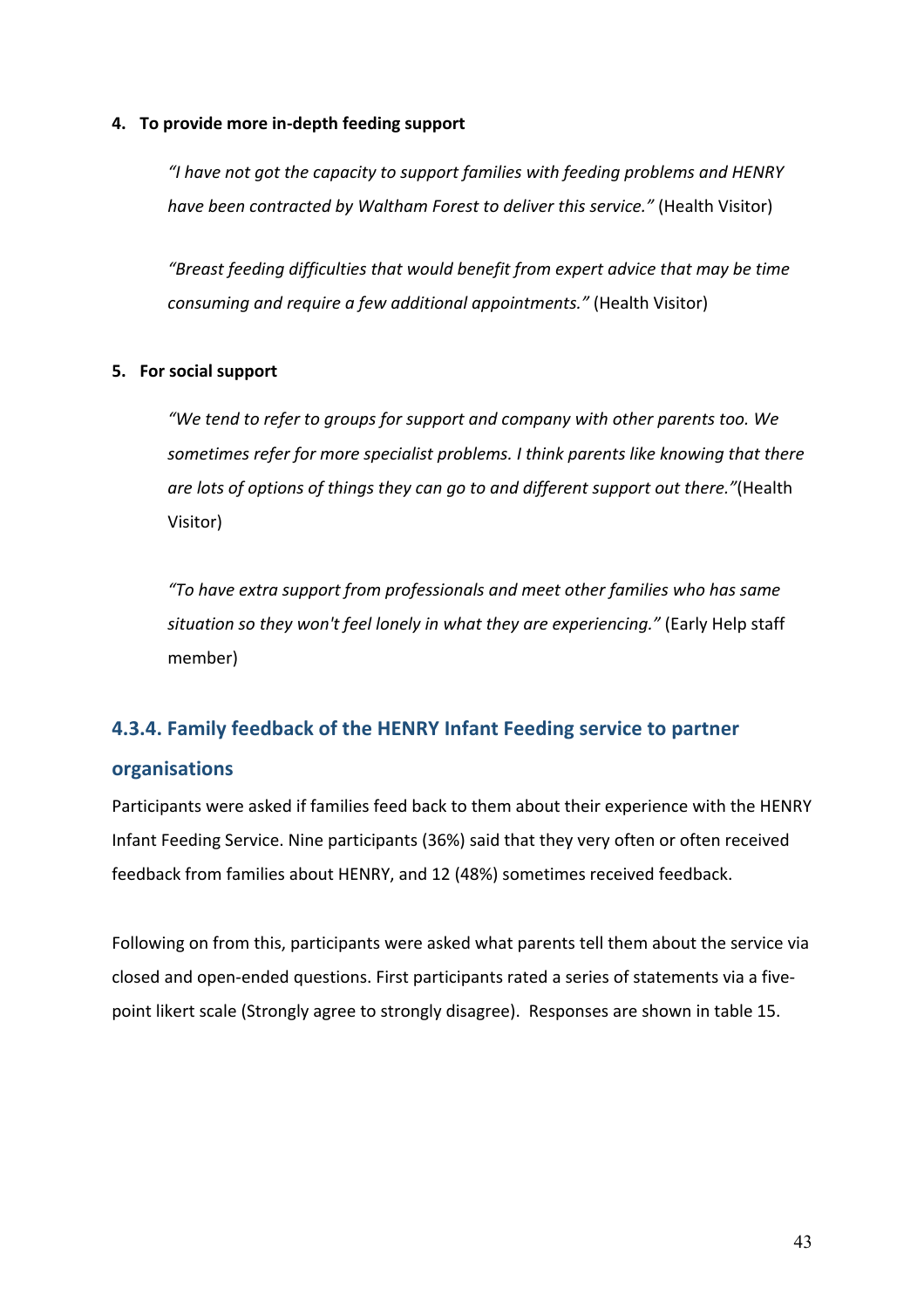| <b>Family feedback</b>                       | Agree |      | <b>Disagree</b> |   |
|----------------------------------------------|-------|------|-----------------|---|
|                                              | N     | ℅    | N               | % |
| Supportive                                   | 22    | 95.7 | $\Omega$        | 0 |
| Non-judgmental                               | 21    | 91.3 | $\Omega$        | 0 |
| Informative                                  | 22    | 95.7 | $\Omega$        | 0 |
| Useful in helping them to breastfeed         | 21    | 91.3 | $\Omega$        | 0 |
| Useful in helping them to safely bottle feed | 16    | 76.2 | $\Omega$        | 0 |
| Easy to access                               | 19    | 86.4 |                 | 0 |

#### **Table Fifteen: Family feedback of the HENRY Infant Feeding service to partner organisations**

A free-text box was provided so that participants could expand on their answers. The majority of feedback was positive. Families reported that they found the service informative, supportive and friendly; reflecting responses in part one of the results.

*"Many of the mums tell me about their experiences and they're all generally really positive. Mums feel supported and connected by the team. We really value being able to refer to the service as it supports us too."* (Health Visitor)

*"The families are always happy with the service they have received from HENRY."* (Children and Family Centre staff member)

Suggestions were made as to improvements families fed back to the partner organisations that they would like to see. These responses were in the minority of the feedback given but focussed on increased bottle-feeding support and enhancing awareness of the service.

*"Sometimes I feel that they make the mother feel guilty if she wishes to stop breast feeding"* (Health Visitor)

"Sometimes when I ask families if they know about HENRY, they have no clue who you are. Maybe more ads in local newspaper, GP's, Cafe etc." (Early Help staff member)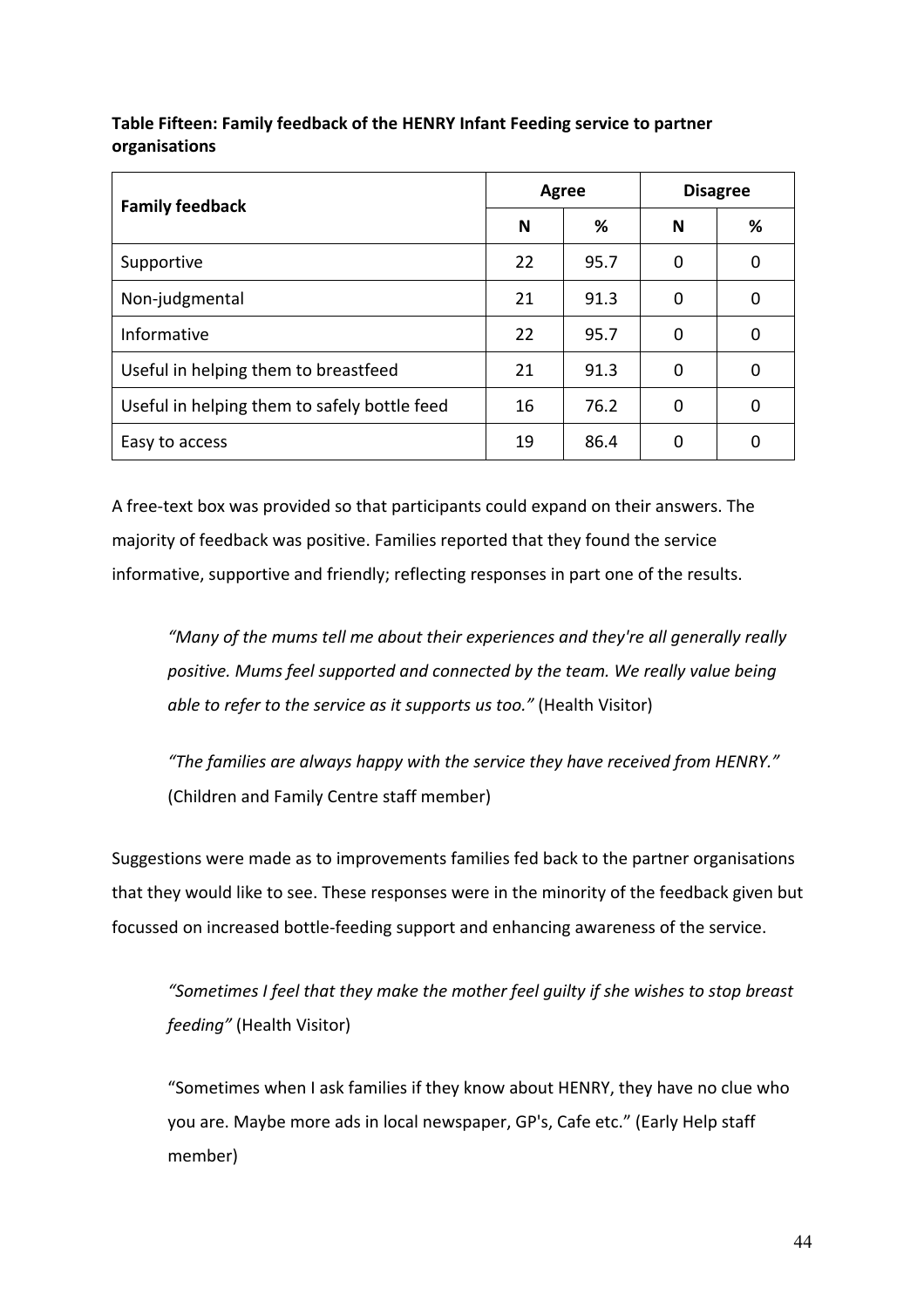#### **4.3.5. Partner organisation perceptions of the HENRY Infant Feeding service**

Participants were asked about their perceptions of the HENRY Infant Feeding service and asked to rate how strongly they agreed with a set of statements (Table 16). Again, responses were via a 5-point likert scale (Strongly agree to strongly disagree).

| Table Sixteen: Partner perceptions of the support provided by the HENRY Infant Feeding |  |
|----------------------------------------------------------------------------------------|--|
| service                                                                                |  |

| <b>Statement</b>                                                                   |    | <b>Agree</b> |          | <b>Disagree</b> |  |
|------------------------------------------------------------------------------------|----|--------------|----------|-----------------|--|
|                                                                                    |    | %            | N        | ℅               |  |
| The team provides good practical infant feeding<br>support                         | 24 | 92.3         | 0        | 0               |  |
| The team provides good emotional support to<br>families                            | 22 | 84.6         | $\Omega$ | $\Omega$        |  |
| The support offered helps families bottle feed safely                              | 22 | 84.6         | 0        | 0               |  |
| The support offered helps families breastfeed for<br>longer                        | 22 | 84.6         | 0        | 0               |  |
| The support offered is easy to access                                              | 22 | 84.6         | 0        | $\Omega$        |  |
| The support offered is inclusive to all families<br>regardless of feeding approach | 21 | 80.8         | 0        | 0               |  |
| The service reaches families from a range of cultural<br>and religious backgrounds | 20 | 76.9         | $\Omega$ | $\Omega$        |  |
| The support offered is non judgemental                                             | 20 | 76.9         | 0        | 0               |  |
| I feel the service is well known amongst families in<br><b>Waltham Forest</b>      | 20 | 76.9         | 1        | 3.8             |  |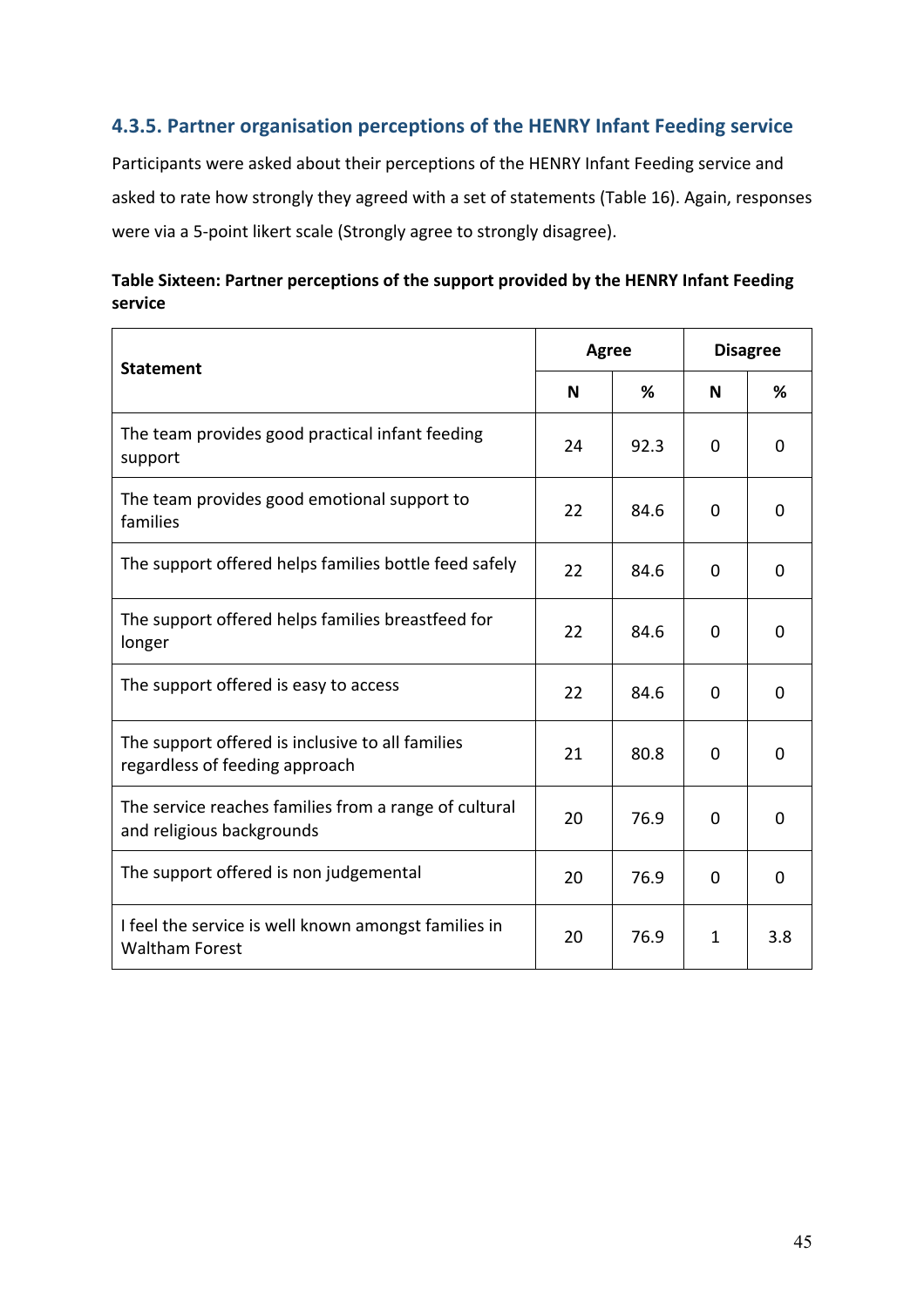Participants were then asked more specifically about their perceptions of working alongside the HENRY infant feeding team in the borough of Waltham Forest (table 17).

| <b>Statement</b>                                                                                                            |    | <b>Agree</b> |          | <b>Disagree</b> |  |
|-----------------------------------------------------------------------------------------------------------------------------|----|--------------|----------|-----------------|--|
|                                                                                                                             |    | ℅            | N        | ℅               |  |
| I feel the service is well known amongst health<br>professionals in Waltham Forest                                          | 26 | 100          | $\Omega$ | ŋ               |  |
| I encourage families to access the service                                                                                  | 26 | 100          | $\Omega$ | O               |  |
| I feel confident that a family will receive good support<br>if I refer them to the team                                     | 24 | 92.3         | 0        | 0               |  |
| I feel the Waltham Forest Infant feeding team offer<br>support that complements the service I deliver / am<br>involved with | 24 | 92.3         | 1        | 3.8             |  |
| I am pleased that the infant feeding service exists to<br>support our infant feeding support workload                       | 25 | 96.2         | 0        |                 |  |

|  |  | Table Seventeen: Partner perceptions of the HENRY Infant Feeding service delivery |
|--|--|-----------------------------------------------------------------------------------|
|--|--|-----------------------------------------------------------------------------------|

Partners were also presented with free text open ended boxes to expand on their perceptions of the HENRY Infant Feeding Service, both in terms of what they felt was working well and what could be improved. In terms of positive perceptions, partner organisations appeared to echo the perceptions of mothers in part one. HENRY was seen as an important part of a wider infant feeding service across the borough and was accepted and welcomed. As one Health Visitor noted *"I enjoy working alongside this dedicated team."*

Overall, the service was viewed as:

#### **1. Providing expert, practical and emotional infant feeding support**

"Gives good advice on technique for breast feeding and encouraging lactation. Gives reassurance to mothers and encouragement to persevere despite early on difficulties. Increase in confidence for mothers and for them not to blame themselves if not successful in breast feeding" (Health Visitor)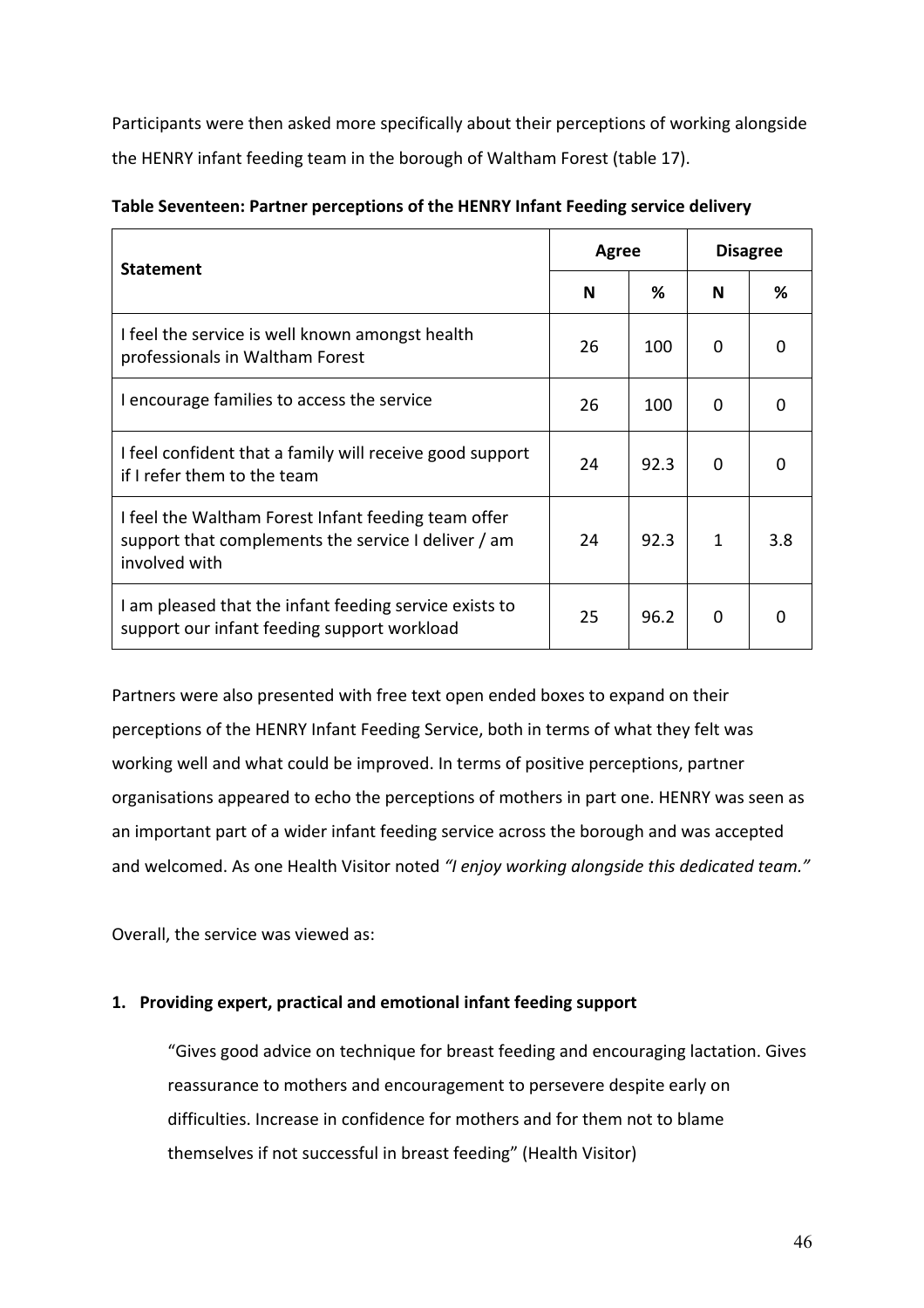#### **2. Filling a gap in the community**

*"The service is an important part of what we do in this area to provide support; they are part of the jigsaw as such and I like knowing I can refer mothers to them. Feedback from parents tells me that it is an open and welcoming service. Women feel that their decisions are respected and that they are listened to and treated with kindness."* (Health Visitor)

#### **3. Offering empathetic and non-judgemental guidance**

*"HENRY team are very supportive in all different aspects and show empathy, listen well and summaries what they have been listening to which makes families feel valued."* (Early Help staff member)

#### **4. Providing a warm and friendly service**

*"They are very warm and welcoming to new parents and parents say they feel really supported by them so I'm always confident in telling them about the different support options"* (Health Visitor)

In terms of ideas for improvement, criticisms were again in the minority and echoed that of some mothers.

#### **1. Improved accessibility for all**

*"Leaflets with different languages, or a translate button on the website. More outreach in our community so people will know more about HENRY"* (Early Help staff member)

#### **2. More staffing and a speedier service**

*"More trained advisors so that someone is always in the well-baby clinic if the advisor is unexpectedly off."* (Health Visitor)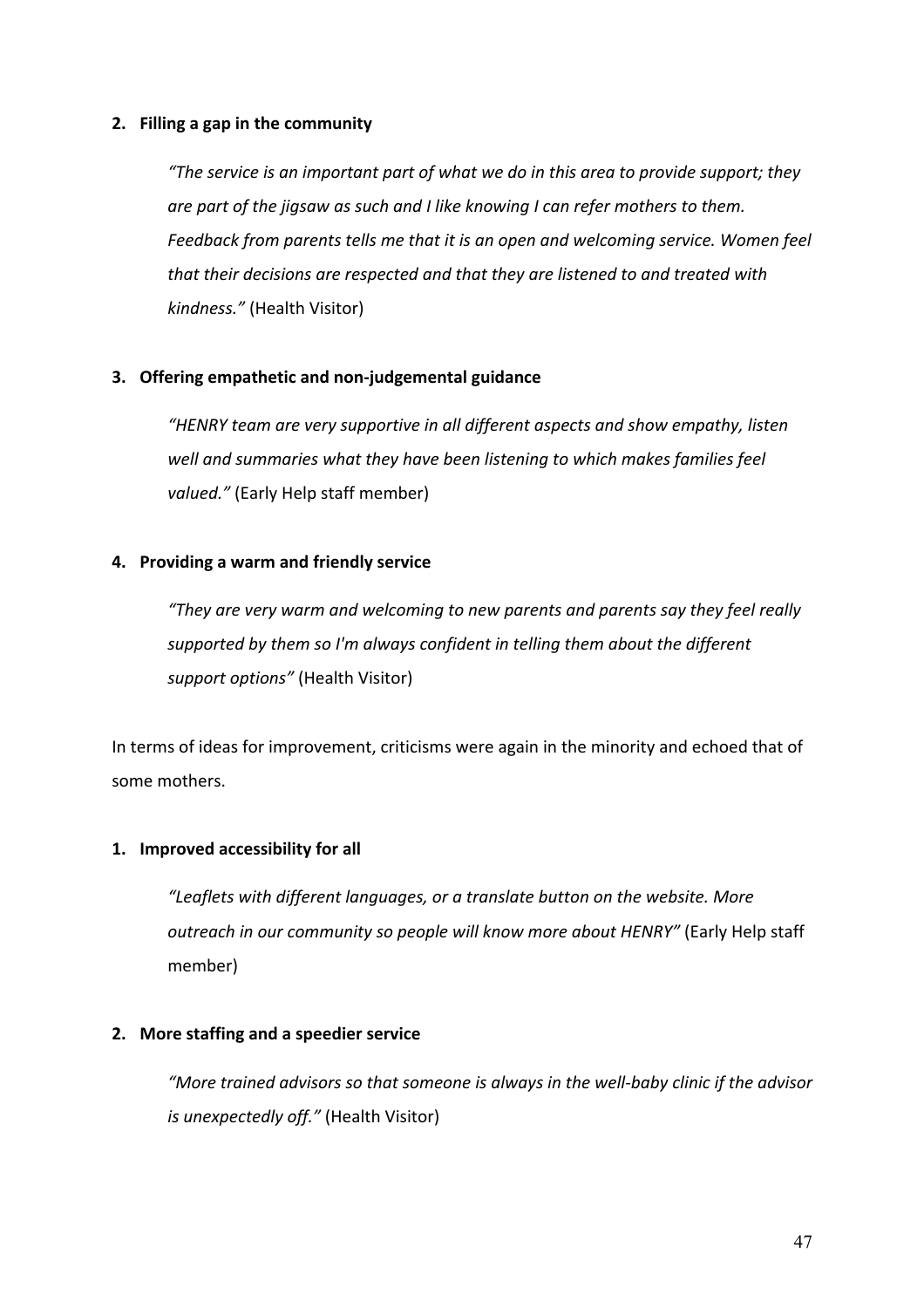#### **4.3.6. Experiences of undertaking UNICEF Baby-Friendly training with HENRY**

Finally, participants were asked about their experiences of UNICEF UK Baby Friendly training with HENRY (table 18). HENRY delivers level one and two of this training for, Early Help, Lloyd Park and Children and Family Centre staff. Eleven participants had undertaken this training.

| Table Eighteen: Partner organisation views of HENRY led UNICEF UK Baby Friendly training |  |  |
|------------------------------------------------------------------------------------------|--|--|
|------------------------------------------------------------------------------------------|--|--|

| <b>Statement</b>                                                                         | Agree |      | <b>Disagree</b> |     |
|------------------------------------------------------------------------------------------|-------|------|-----------------|-----|
|                                                                                          | N     | %    | N               | %   |
| The training was easy to follow                                                          | 11    | 100  | 0               | 0.0 |
| The training was useful in increasing my knowledge<br>around infant feeding              | 11    | 100  | 0               | 0.0 |
| The training was enjoyable                                                               | 10    | 90.9 | 0               | 0.0 |
| I would recommend the training to others                                                 | 10    | 90.9 | 0               | 0.0 |
| The training was useful in increasing my skills in<br>supporting infant feeding families | 10    | 90.9 | 0               | 0.0 |

#### **4.4.1. Part four: HENRY Infant Feeding Team Staff**

In this final part of the report, staff working for the HENRY Infant Feeding Team were asked about their experiences of working as part of a team and the impact that they felt the service had in Waltham Forest. As staff numbers are small, the findings should be taken with caution but are an important addition to the overall evaluation of the survey. Altogether, four HENRY staff members responded to the survey (a response rate of 80%). Average number of years' experience working with the service was 4.5 years (range 1-9 years). Three staff worked part time and one member of staff full time.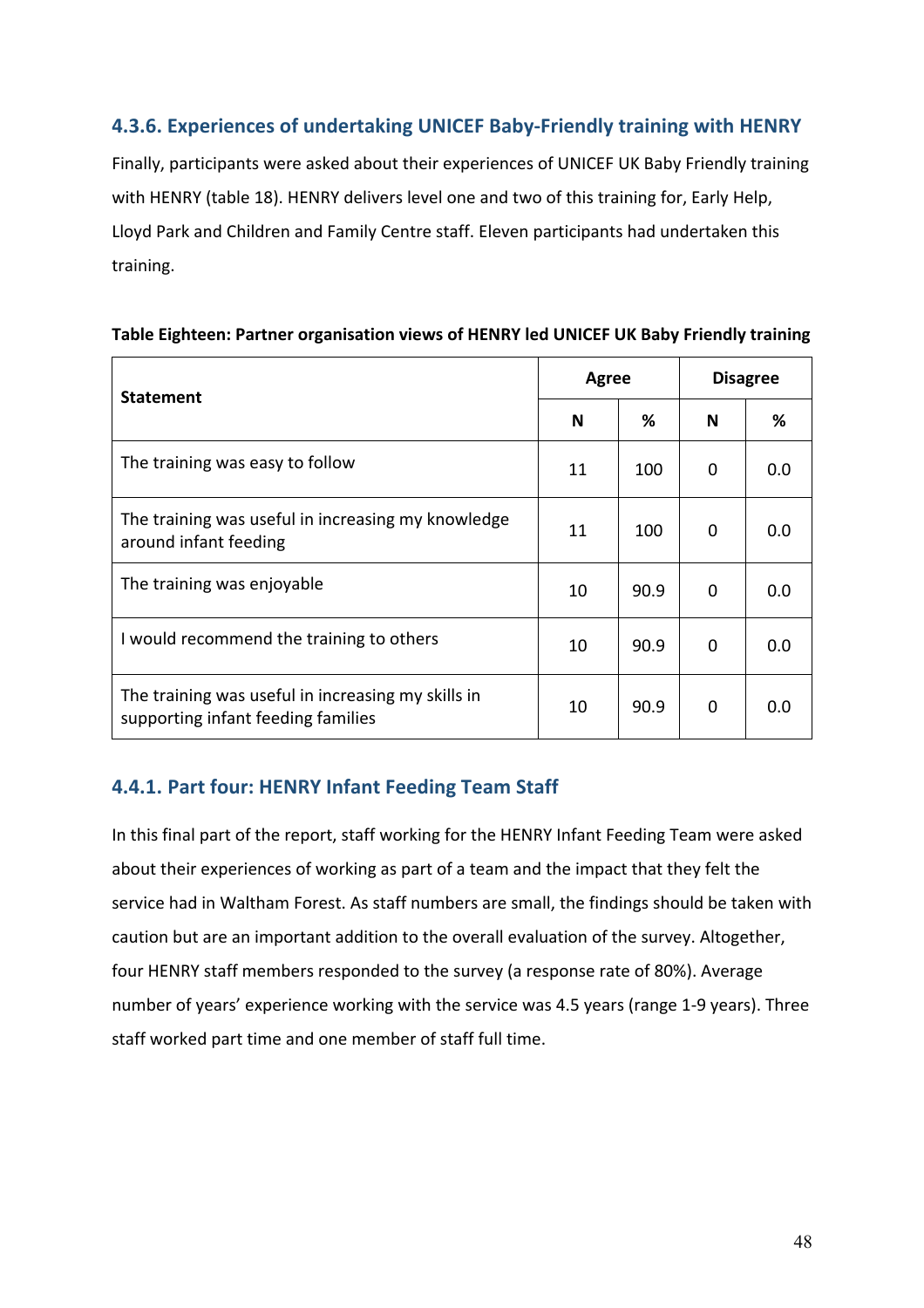#### **4.4.2 Experiences of working in the HENRY Infant Feeding Team**

Staff were asked about their experiences of working as part of the HENRY team (Table 19). Responses were via a five-point likert scale (Strongly agree to strongly disagree).

| <b>Statement</b>                                     | <b>Agree</b> |     | <b>Disagree</b> |     |
|------------------------------------------------------|--------------|-----|-----------------|-----|
|                                                      | N            | %   | N               | %   |
| The team works well together                         | 4            | 100 | 0               | 0.0 |
| I feel valued in my role                             | 4            | 100 | 0               | 0.0 |
| I feel supported in my role                          | 4            | 100 | 0               | 0.0 |
| I feel welcome and part of the team                  | 4            | 100 | 0               | 0.0 |
| I feel I have had enough training for my role        | 4            | 100 | 0               | 0.0 |
| I know where to go if I have questions about my role | 4            | 100 | $\Omega$        | 0.0 |
| I enjoy my role                                      | 4            | 100 | $\Omega$        | 0.0 |

**Table Nineteen: Experiences of working as part of the HENRY Infant Feeding Team** 

Participants were given opportunity to expand on their experiences. From a positive perspective, staff felt privileged to be able to support families at such an important time, particularly in terms of being able to provide additional support for infant feeding.

*"It is a privilege to support families early on and be able to support families towards their goals in the feeding journey"*

*"I feel in the post-natal period the support that is offered is minimal. Ongoing infant feeding support is so vital and I really enjoy supporting mothers during this time".*

Staff also valued the face-to-face contact and interaction with families, feeling that they were involved at the heart of the community.

*"I like that the service is freely available to parents and in normal times I like the face-to-face contact with the community. I feel involved in the community".*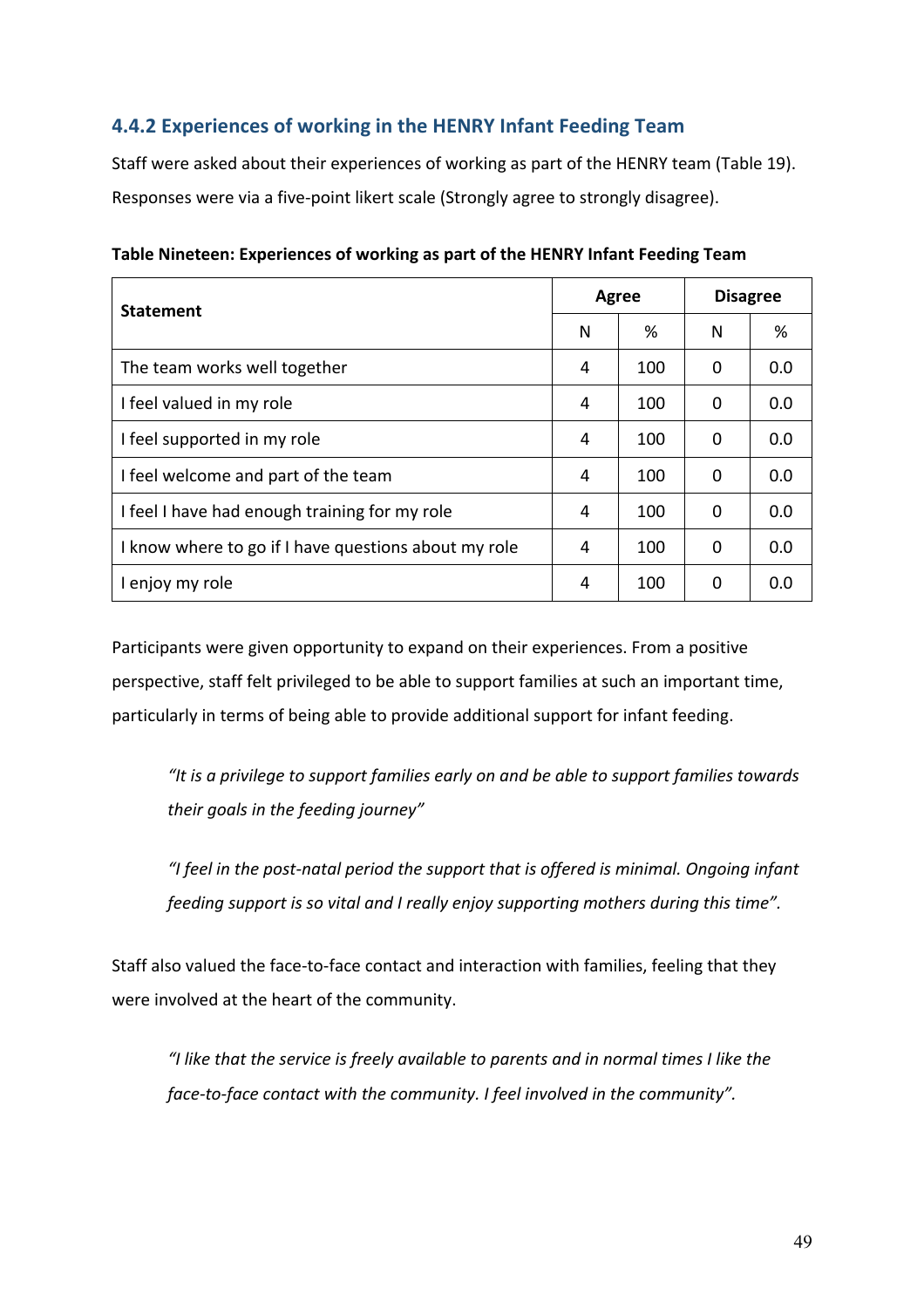Staff also felt part of a connected and strong team, who complemented each other's strengths and worked together well.

*"We have a strong team; we all have different strengths and support each other well".*

Finally, staff felt valued and appreciated by the families to whom they provided support.

*"I really love the positive feedback that we all, as a team, receive from the families that we support. Even though we sometimes cannot always provide a straightforward resolution, we always are thanked for our information and support, both on a practical level and an emotional level, which I feel, really demonstrates how valuable we are as a service to these families."*

In terms of challenges or potential improvements to the role, the most common experience shared was a desire for more staff members in order to be able to expand the service further and offer support to more families. In particular more diversity in the team would help them reach more families from 'in house'.

*"We are often very busy on our helpline and it can be challenging to deal with lots of calls in quite succession of one another".*

*"I do feel that it would be great to have speakers of other languages that reflect the diverse community that we support".*

Others wanted to expand their roles, working potentially in hospitals or gaining more skills in different areas of feeding support.

*"I feel I have enough training to do my job but I'm always looking to improve and there are many other topics I would like to investigate to make me better at my job".*

*"I would like to see the team expend and be present in both hospitals".*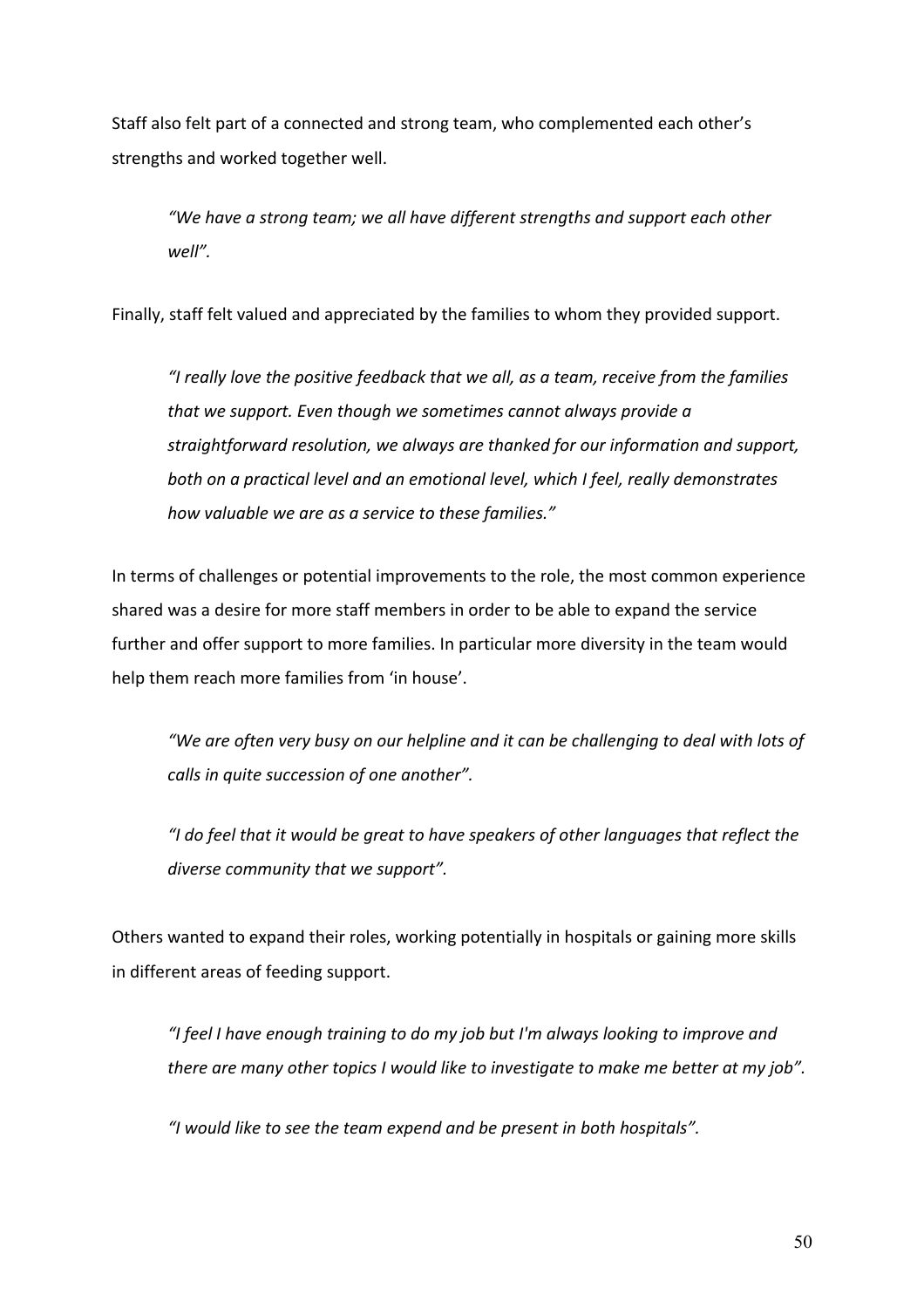Another challenge was reflective of what many breastfeeding supporters face: not always being able to solve issues or support a family in their desired feeding goals.

*"If I am in a situation, I know that I have done everything I could but the family are not feeding the way they want to for other reasons beyond our control".*

This was in part exacerbated by social distancing guidance during the COVID-19 pandemic.

*"I find it frustrating at the moment not being able to physically see parents and feel it limits my ability to help them when there are signal issues or when the mother doesn't have anyone to help aim the camera".* 

However, staff resilience was clear in overcoming challenges. Staff discussed learning from challenging experiences or working out ways to prioritise workload.

*"I enjoy the challenge as i learn so much from the experience and then can apply it to my ongoing practice".*

*"We are often very busy … however, in this scenario, I prioritise the workload and always contact the family as soon as I can, to at least let them know that I have received their call and arrange to have a phone call/video call asap to help support them with any infant feeding issue or question they may have".*

On a more practical level, challenges with administration were raised. These issues were linked to the common scenario of wanting to spend more time helping families rather than completing paperwork.

*"I find the level of admin challenging to fit into the hours I work. It feels like there is a lot of repetition in admin and every parent contact needs to be put in several places (spreadsheets, eStart notes, eStart event, forms for referrals...)".*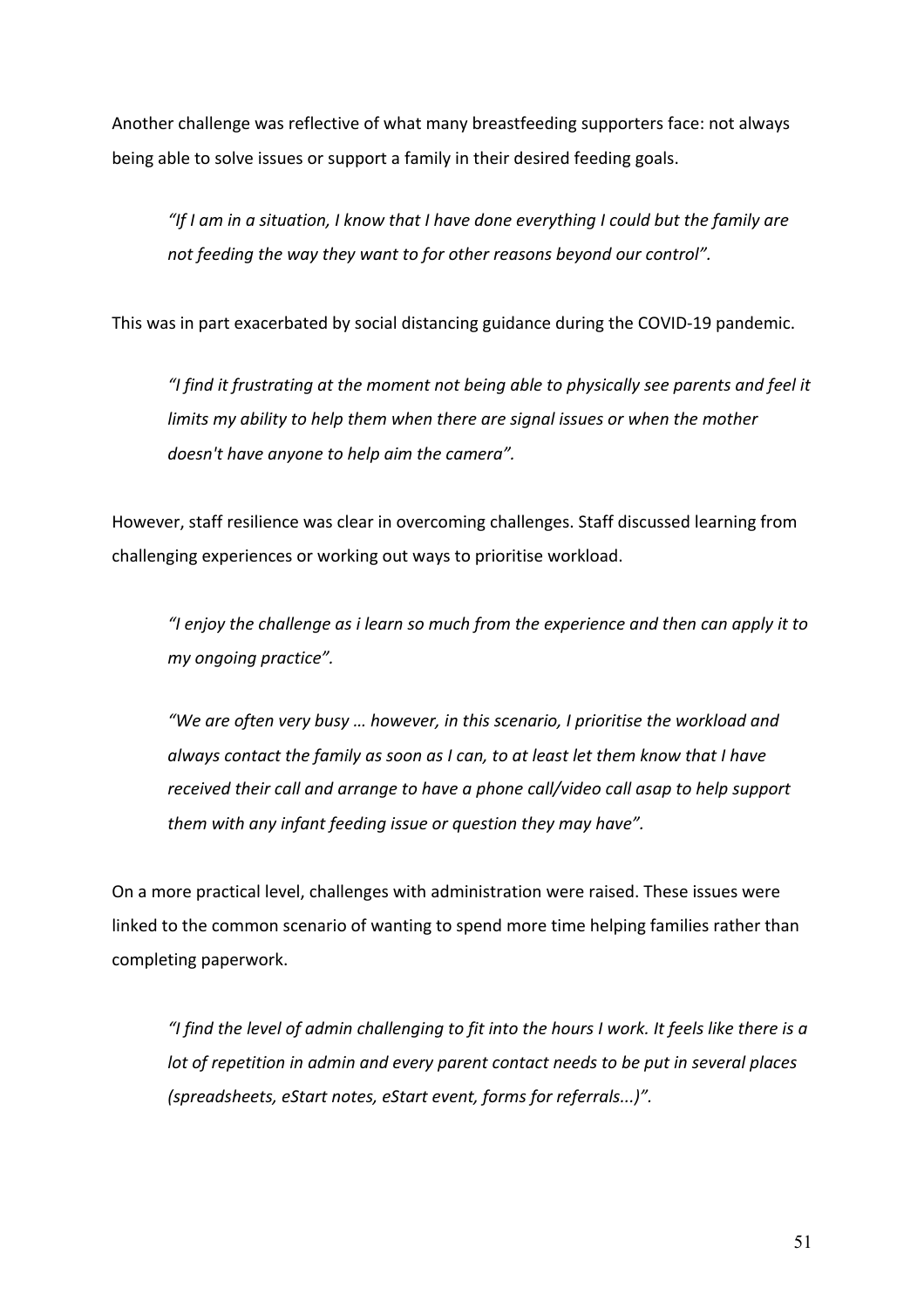*"EStart could be more efficient. If we could add an event from the same area of eStart as we're adding notes it would make things a lot quicker. And eStart could use the postcode to automatically add the event into the correct setting rather than the practitioner needing to look up which increases the chances of mistakes".* 

#### **4.4.3 Perceptions of the HENRY Infant Feeding Team**

Staff were asked to reflect on the service they offered and how they were perceived by other partner organisations and the families that they worked with (Table 20). Participants responded to items via a five-point likert scale (Strongly agree to strongly disagree).

| <b>Statement</b>                                                                                          | <b>Agree</b> |      | <b>Disagree</b> |     |
|-----------------------------------------------------------------------------------------------------------|--------------|------|-----------------|-----|
|                                                                                                           | N            | %    | N               | %   |
| We are a reflective service                                                                               | 4            | 0.0  | 0               | 0.0 |
| As a team, we continue to learn and move forward                                                          | 4            | 0.0  | $\Omega$        | 0.0 |
| We have grown in the number of different types of<br>families we support over the years since we started  | 4            | 0.0  | $\Omega$        | 0.0 |
| We have grown in the number of different ways we<br>support families since I started working for HENRY    | 4            | 0.0  | $\mathbf{0}$    | 0.0 |
| We are seen as a supportive service by families                                                           | 4            | 0.0  | $\mathbf{0}$    | 0.0 |
| We are seen as an inclusive service by families                                                           | 4            | 0.0  | $\Omega$        | 0.0 |
| We are seen as a high-quality service by other health<br>professionals                                    | 4            | 0.0  | $\Omega$        | 0.0 |
| We collaborate well with other health professionals in<br>supporting infant feeding across Waltham Forest | 4            | 0.0  | $\Omega$        | 0.0 |
| We have good relationships with other services<br>providing infant feeding support in Waltham Forest      | 3            | 75.0 | $\Omega$        | 0.0 |
| Our service is well known amongst families in Waltham<br>Forest                                           | 4            | 0.0  | $\Omega$        | 0.0 |

#### **Table twenty: Perceptions of the HENRY Infant Feeding service**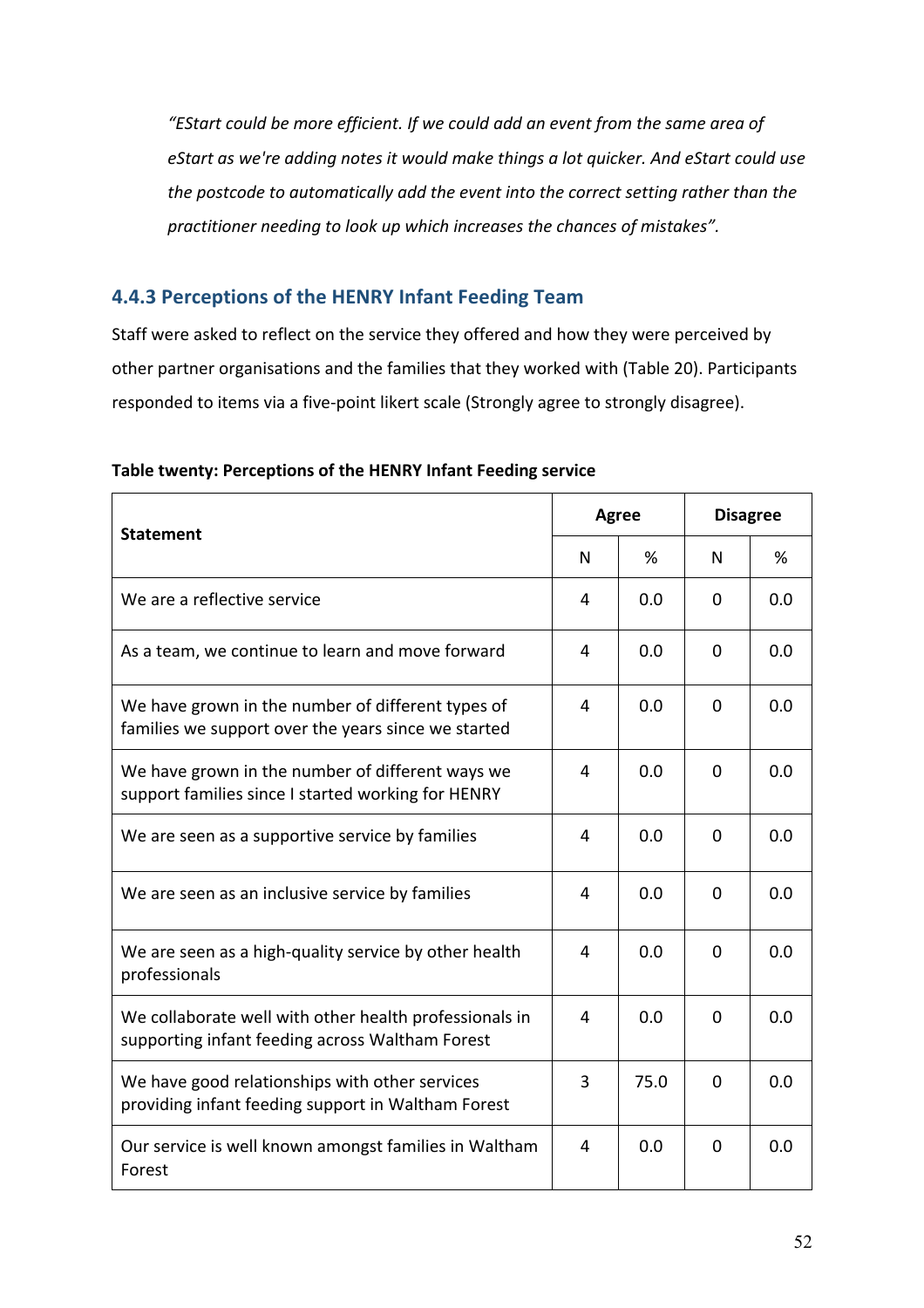#### **4.4.4 Perceptions of the impact of the HENRY Infant Feeding service**

Finally, staff were asked about their perceptions of the impact of the HENRY Infant Feeding service upon families (Table 21). Again, participants responded to items via a five-point likert scale (Strongly agree to strongly disagree).

|                                                                                        | Agree |     | <b>Disagree</b> |     |
|----------------------------------------------------------------------------------------|-------|-----|-----------------|-----|
|                                                                                        | N     | %   | N               | %   |
| We offer families high quality practical breastfeeding<br>support                      | 4     | 0.0 | $\Omega$        | 0.0 |
| We offer families high quality emotional support with<br>feeding and caring for babies | 4     | 0.0 | 0               | 0.0 |
| I feel like we make a real difference to the lives of the<br>families we support       | 4     | 0.0 | $\Omega$        | 0.0 |
| I feel that families breastfeed for longer because of our<br>support                   | 4     | 0.0 | $\Omega$        | 0.0 |
| I feel the service is inclusive to families from a wide<br>range of ethnic groups      | 4     | 0.0 | $\Omega$        | 0.0 |
| I feel the service is inclusive to families with different<br>education levels         | 4     | 0.0 | $\Omega$        | 0.0 |
| We are seen as a high-quality service by other health<br>professionals                 | 4     | 0.0 | 0               | 0.0 |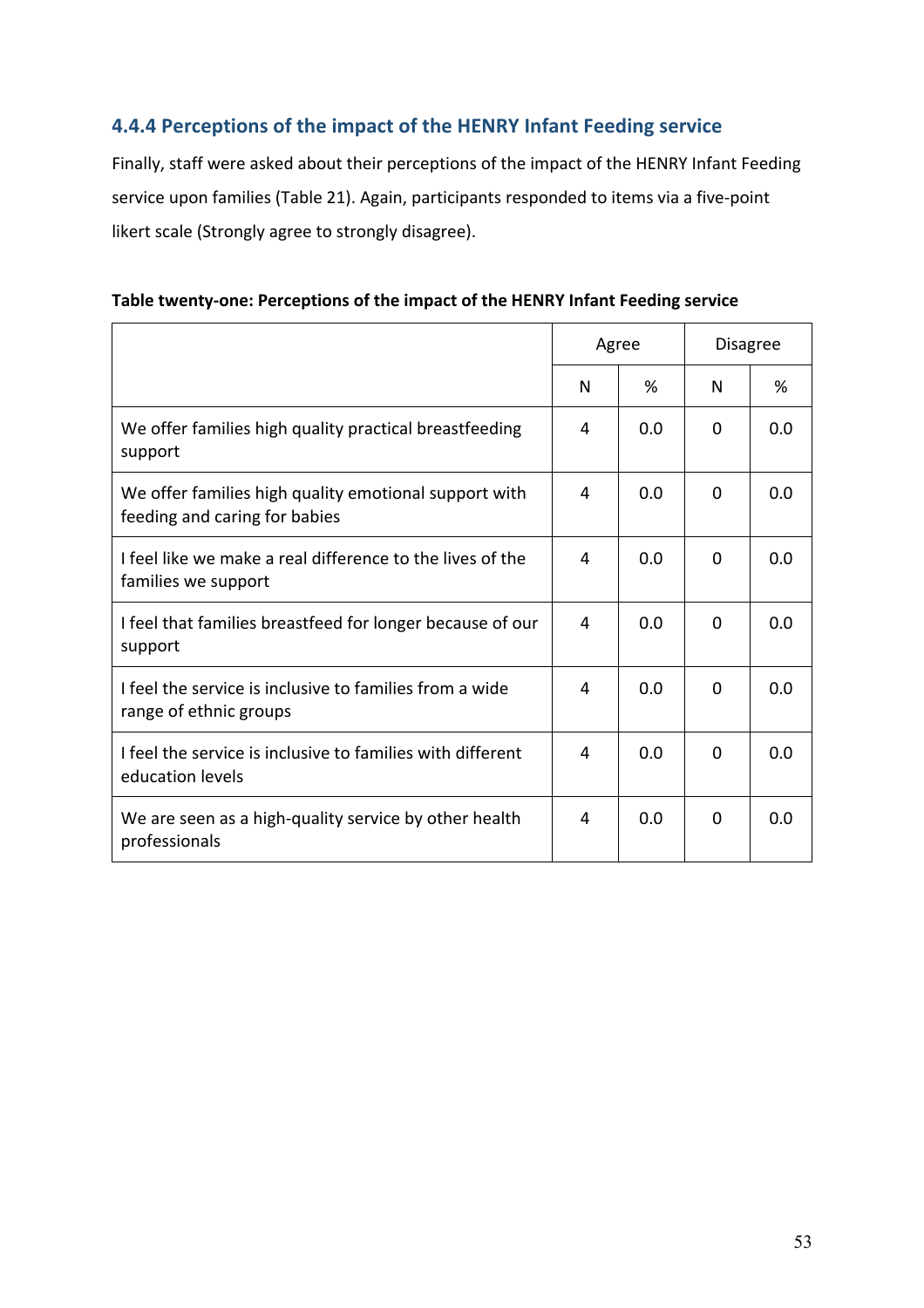## **5. Discussion**

#### **5.1 Overview of the evaluation**

This evaluation examined the impact of the HENRY Infant Feeding service in Waltham Forest upon maternal knowledge, confidence and ability to meet their infant feeding goals. It brought together the views of parents who used the service in 2019 as well as partner organisations who work alongside the service supporting infant feeding and families in the borough. Together with the experiences of staff working for the team, it highlighted the success of HENRY within Waltham Forest.

Overall, the findings illustrated the significant positive impact the HENRY Infant Feeding service is having within Waltham Forest. Mothers who were breastfeeding described increased confidence and ability to overcome feeding challenges, attributing the service to helping them to breastfeed for longer. Meanwhile mothers who were mixed or exclusively formula feeding also rated the service as supporting their knowledge, confidence and feeding questions. It was clear that the service was supporting both physical and emotional infant feeding needs, conveying a friendly, welcoming and non-judgemental approach.

Additionally, the service is integrated into local infant feeding support and valued by partner infant feeding and parenting support organisations in the borough. It is viewed as playing an important role in supporting all different types of infant feeding, particularly in terms of complex cases and the depth and rapid support it can give. Partners regularly signposted and referred mothers to the service, viewing the services provided as a collaborative effort to improve infant feeding support across the area. In addition, staff members felt connected to infant feeding support across the borough, feeling they worked well with partner organisations and were recognised as delivering high quality support.

Constructive feedback on the service focussed primarily on a need for increased funding to enable enhanced support. Both mothers and partner organisations wanted HENRY to do more of what it was already doing so well, with increased staffing, time and sessions. One area for improvement identified by some participants was to ensure an equitable standard of support for mothers who were formula feeding, although the complexity of this issue is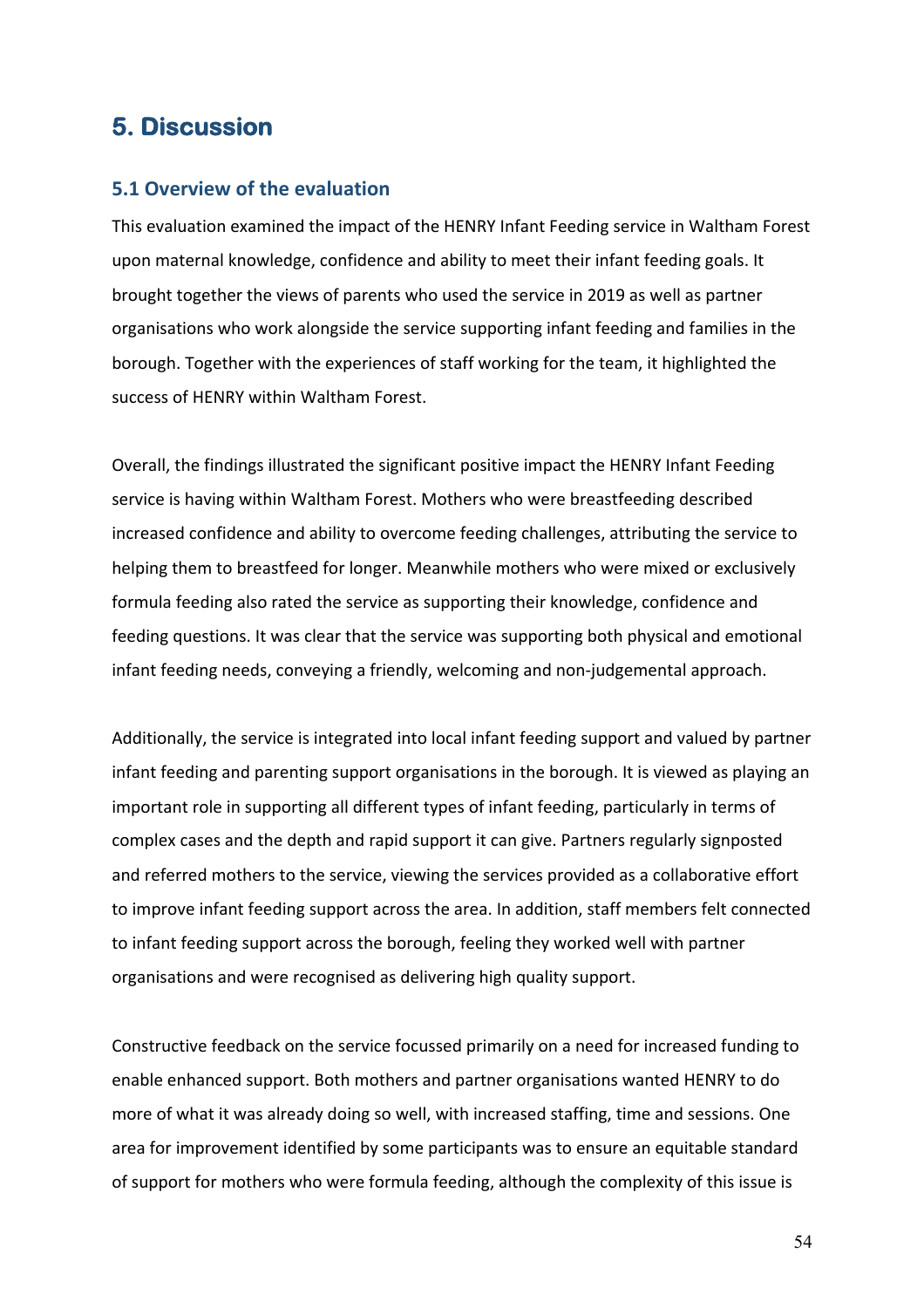reflected on further in this discussion. These desires were echoed by staff who wanted more time, more practitioners and more opportunities to do more of what they valued doing.

#### **5.2. Key findings**

Bringing the findings together, our evaluation highlights:

- The HENRY Infant Feeding service is delivering significant volumes of support across a variety of formats in Waltham Forest.
- The HENRY Infant Feeding service is highly valued in the community in Waltham Forest providing high quality and timely breastfeeding and formula feeding support; many mothers view the Infant Feeding Service as enabling them to breastfeed for longer
- HENRY Infant Feeding service staff were overwhelmingly perceived as non-judgmental, kind and compassionate, and provided many mothers with valuable emotional support during a vulnerable period in their lives.
- Staff working in the team felt valued, connected and that they were having a positive impact upon infant feeding support and families within the borough.
- The HENRY Infant Feeding service helps to fill a gap in provision of in depth and specialised infant feeding support in the community.
- Partner organisations working to support infant feeding in the community view HENRY as a valuable part of infant feeding support provision in the borough, regularly referring mothers to the service and valuing their expertise.
- Recommended improvements focus predominantly on increased staffing, provision of sessions and reach. Equitable access to support, particularly in relation to formula feeding is important. It is recognised that more funding would be a requirement for expansion.

# **5.3 Provision of high-quality infant feeding support which enables women to breastfeed for longer**

The majority of mothers accessed the HENRY Infant Feeding service for breastfeeding specific support, although responses highlighted the provision of safe and responsive bottlefeeding information too. Overwhelmingly mothers rated this support as accurate and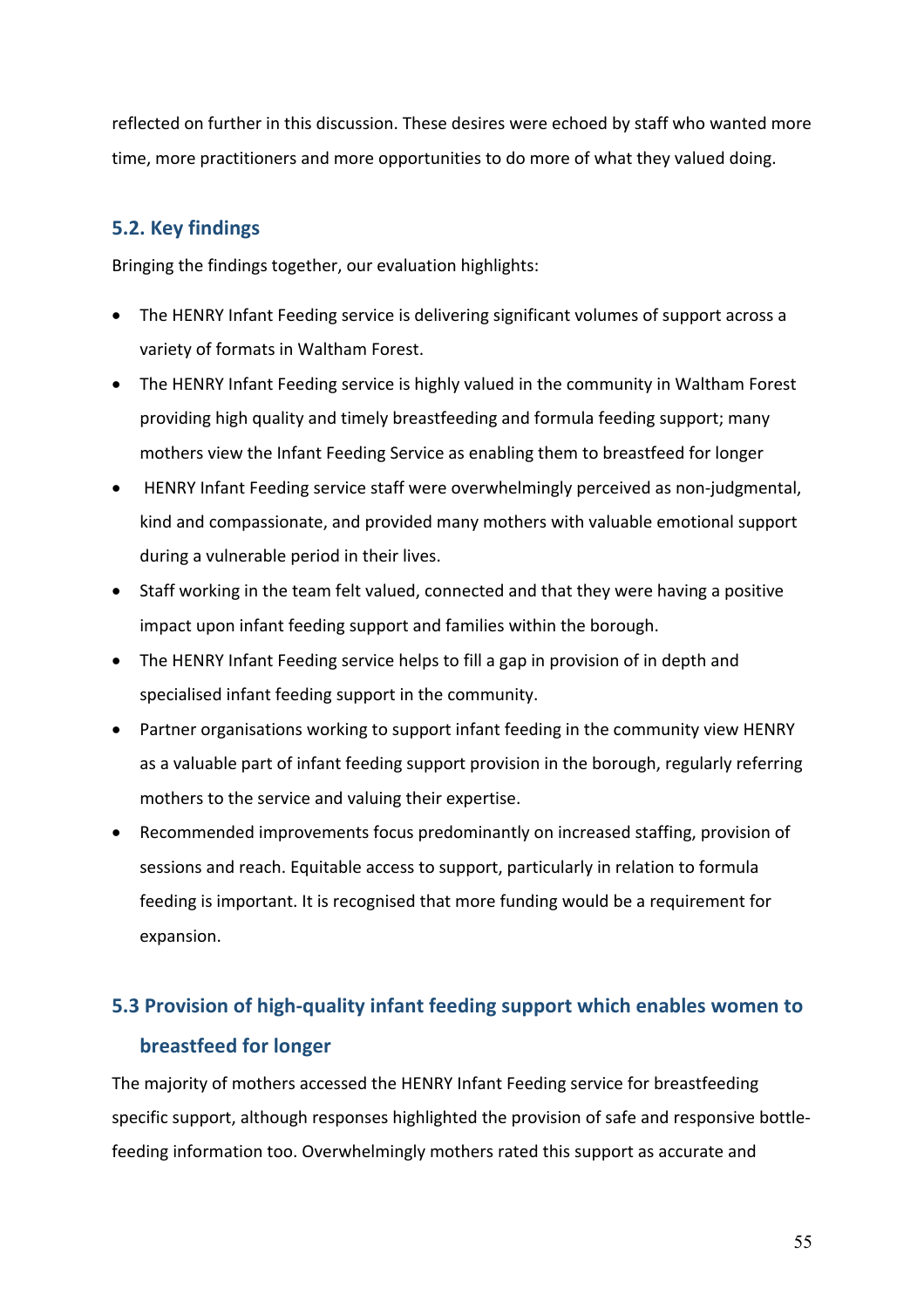helping them overcome feeding difficulties, including both breastfeeding and formula related issues. Partner organisations also viewed HENRY as providing reliable and accurate support across breastfeeding, formula feeding and introducing solid foods.

High quality infant feeding support is established as vital to breastfeeding success. This includes practical initial support in latching the infant on comfortably and effectively, understanding milk supply and overcoming breastfeeding difficulties such as pain <sup>(20)</sup>. Supporting mothers to overcome difficulties is not simply effective in enabling them to breastfeed for longer but is also an important element of supporting their mental health; breastfeeding pain and difficulty is associated with an increased risk of postnatal depression $^{(38)}$ .

In terms of who is being supported, Waltham Forest is an area of high ethnic diversity and therefore it is vital that the infant feeding service serves the needs of all communities. Data from e-start showed that around a third of families supported in 2019 were from BAME backgrounds. This shows the diversity of support given to families in Waltham Forest, which is important given that breastfeeding support has been criticised for being focussed on and delivered by primarily those from White backgrounds<sup>(39)</sup>. Analysis of parents' experiences of infant feeding support delivered showed a strong positive perception amongst parents from BAME backgrounds of the services support, delivery and impact. In fact, responses were often more positive than those given by parents from White backgrounds, particularly for satisfaction with support provided.

It would be interesting to explore why this is occurring in further evaluations, specifically examining any differences within BAME populations. For data analysis purposes, two broad groups of 'White' and 'BAME' were used to ensure group sizes were large enough. This of course ignores differences in background experiences and influences between the many different ethnicities that took part in our research. Again, this would be an important aspect to explore in future.

However, although it can certainly be concluded that the service is effectively meeting the needs of families who accessed the service (and responded to the survey), inclusion rates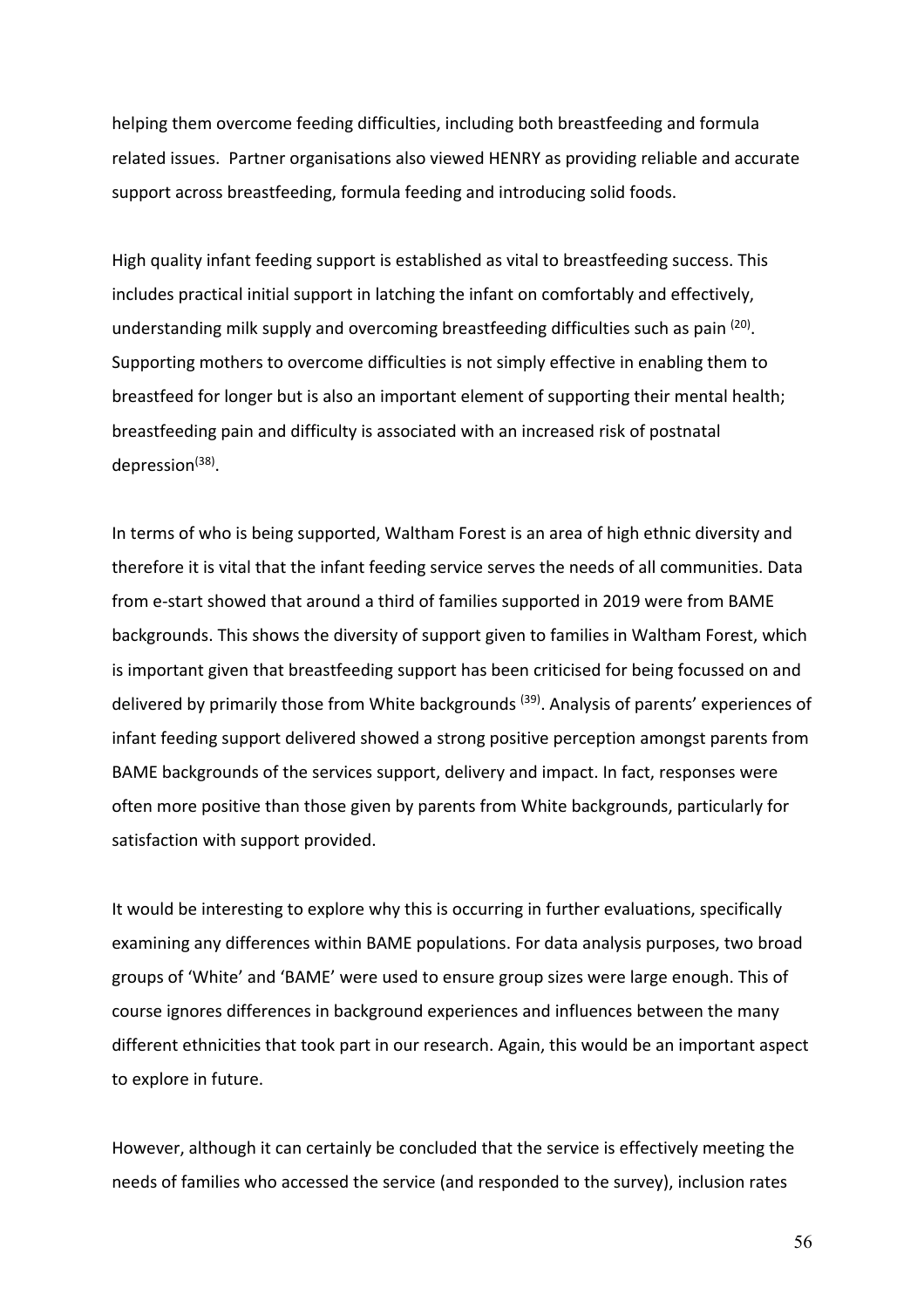are not in line with demographic breakdown of Waltham Forest. Borough statistics show that 48% of those living in Waltham Forest are from BAME populations<sup>(40)</sup> suggesting that there is room to improve connection and outreach to BAME families.

One of the most important findings of the evaluation was the impact it was having on maternal ability to breastfeed for longer. Four out of five mothers agreed that the support they received enabled their breastfeeding journey to continue, with this reiterated in open text responses. We did not ask specifically how long participants breastfed for, or what their specific feeding goals in terms of duration were, but a service that enables women to breastfeed for longer is a vital service to support. This is important for maternal and infant population health outcomes <sup>(2)</sup> but also maternal wellbeing. The evidence is overwhelming that for many women, not being able to reach their breastfeeding goals is associated with increased risk of depression and grief (18).

Participants who had stopped breastfeeding at the time of survey completion were asked how ready they felt to stop breastfeeding. Notably, less than 7% of mothers reported not feeling ready to do so, with over 70% explicitly stating they had felt ready to stop. This is a stark contrast to many research studies exploring the proportion of women who meet their feeding goals or feel ready to stop  $(6)$ . Potentially those most at ease with their infant feeding experience might have been more likely to respond to the research invite, and the timing of our survey included mothers who may have stopped feeding older babies rather than simply asking about the early weeks of feeding. However, given the detailed descriptions from participants about how the service helped individual women, and enabled them to breastfeed for longer, it would be fair to conclude that the service may be preventing at least some women from experiencing the grief of having to stop breastfeeding before they are ready.

It is also important that women receive high quality, accurate information and support when they make the decision to introduce formula milk, or to exclusively formula feed. It is vital that parents receive information, free from marketing bias, around which milks to choose, how to prepare a bottle safely and elements such as responsive feeding with promote healthy feeding practices. However research has found that mothers who use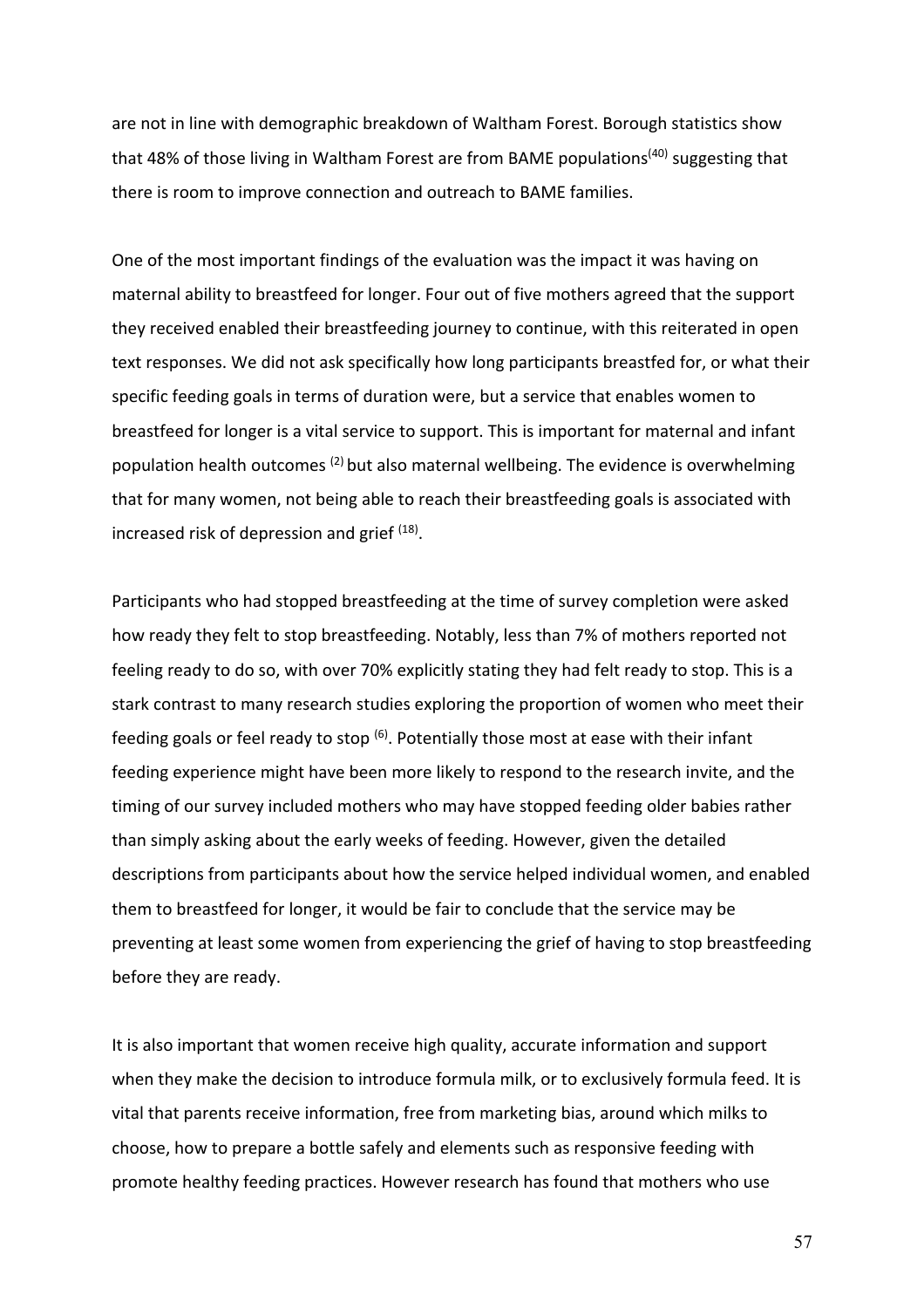formula often report not receiving sufficient support  $(28)$ , which can lead to inappropriate bottle feeding behaviours and damage maternal confidence. Our evaluation found that at least three quarters of mothers who bottle fed perceived HENRY as supporting their decisions, increasing their knowledge and enabling them to bottle feed safely.

It was recognised that perhaps those who had a positive experience might have been more likely to respond to the survey. However, the diversity of some of the experiences described, appeared to show that this was not the case. There were some (albeit few) descriptions of breastfeeding difficulties and complex cases which were not resolved, and this led to needing further specialist support outside of the remit of HENRY. Women in the survey were therefore able to describe both positive and negative experiences, lending validity to the survey as a method of accurately capturing mother's views, rather than simply collating stories of gratitude.

#### **5.4Provision of a compassionate, non-judgemental and welcoming service**

A further overwhelming finding was the service and HENRY practitioners were seen as informative, knowledgeable and non-judgemental. The vast majority of mothers stated that they felt listened to, respected, and that the service offered good emotional support. The emotional burden of encountering infant feeding problems was highlighted by a number of the mothers. However, many felt that the kindness and empathetic nature of the HENRY staff supported their mental and emotional wellbeing through this difficult time.

We know that new mothers can feel under a lot of pressure and judgement from others, particularly when it comes to making decisions around feeding their baby <sup>(41)</sup>. Some feel judged by the health professionals who are supporting them, especially if mixed or exclusively formula feeding <sup>(42)</sup>. These feelings can ripple across new motherhood, leaving mothers doubting themselves and feeling anxious and depressed <sup>(43)</sup>. When seeking support for issues with their baby, including infant feeding, mothers emphasise that emotional support and acceptance from health professionals is equally important to practical guidance received  $(22)$ . It is clear that the majority of women feel that the HENRY Infant Feeding service is providing more than just practical support; they are meeting new mothers needs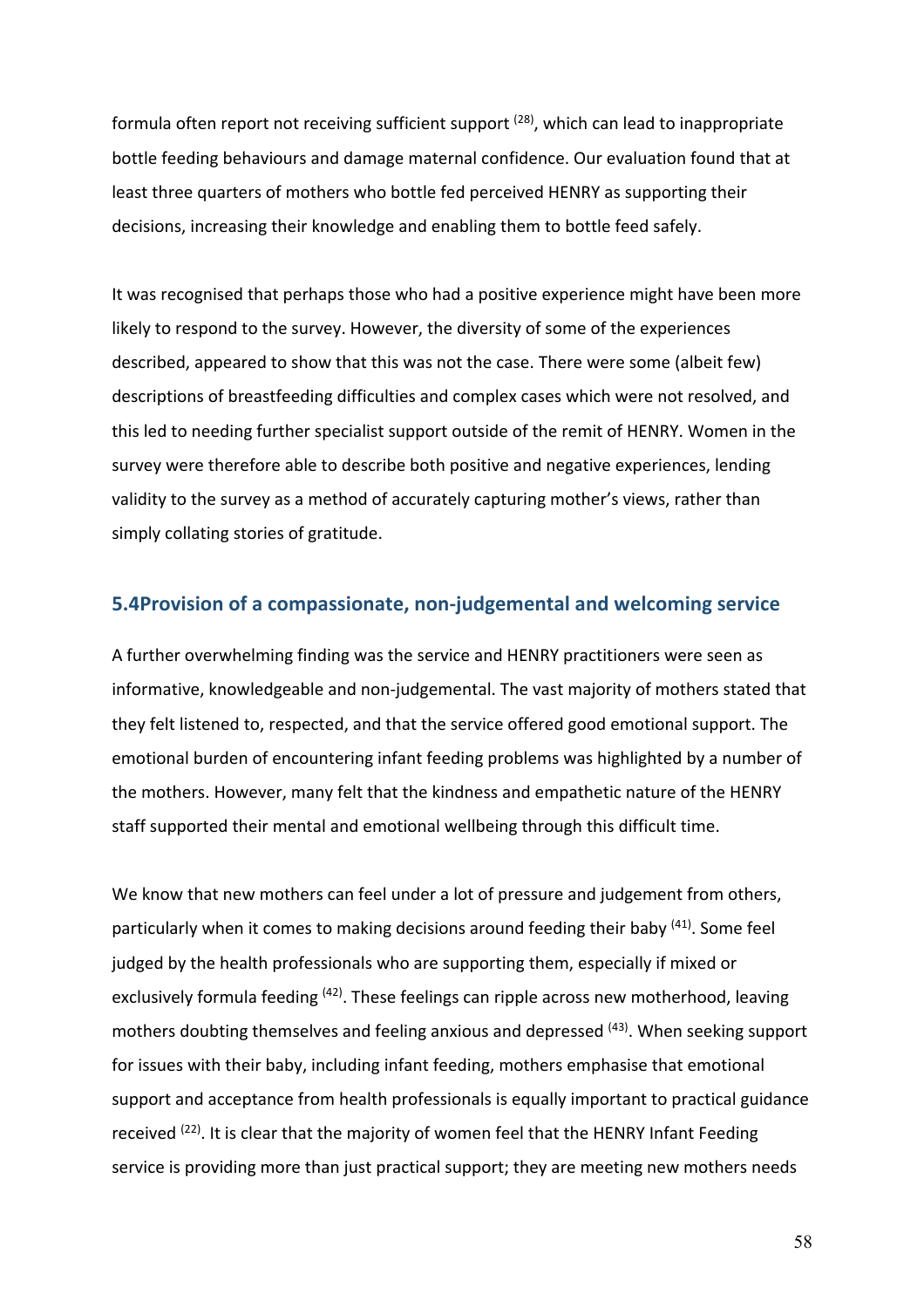holistically, centring the mother and nurturing her wellbeing too. Given increasing awareness of the importance of maternal mental health and the number of new mothers struggling during the perinatal period <sup>(44)</sup>, HENRY is playing a much wider role than simply infant feeding information.

It was notable that many women in the survey did not access HENRY due to breastfeeding complications but rather for emotional and companionable support whilst breastfeeding. This highlights how much women simply value reassurance and a welcoming, breastfeeding friendly atmosphere; breastfeeding support is not just about fixing problems. Infant feeding support services such as HENRY do not simply just work to increase breastfeeding rates, but also to improve maternal experience whilst breastfeeding (45) . Perhaps a woman *might* continue breastfeeding without such a service, but her experience (and thus her wellbeing) would be much diminished. When considering outcomes of whether a service is 'successful' or not, this bigger picture of holistic support should be explored.

Part of this welcoming and supportive atmosphere was attributed to the peer to peer support from other women accessible at clinics and baby cafés. Mothers valued being able to socialise with other mothers and partner organisations recognised the value of this when referring women to the service. We know that breastfeeding support from peers is valued by mothers and can support them to breastfeed for longer <sup>(45)</sup>. Support in the community is recognised as one of the most important elements of the World Health Organisation's Baby Friendly Hospital Initiative <sup>(46)</sup>. Given cuts to peer support budgets in other areas in England, the service HENRY is providing is more important than ever <sup>(47)</sup>.

Indeed, mothers also frequently mentioned that the social support from meeting other mothers, especially at the HENRY breastfeeding Cafés, eased the social isolation that sometimes comes with being a new mother. Motherhood often brings huge life changes in routine, and many mothers are living away from extended family <sup>(48)</sup>. The borough of Waltham Forest is very culturally diverse, with many people residents having come from either other parts of the UK or abroad. A number mentioned in their responses that they were new to the area and that the groups they attended provided them with friendship,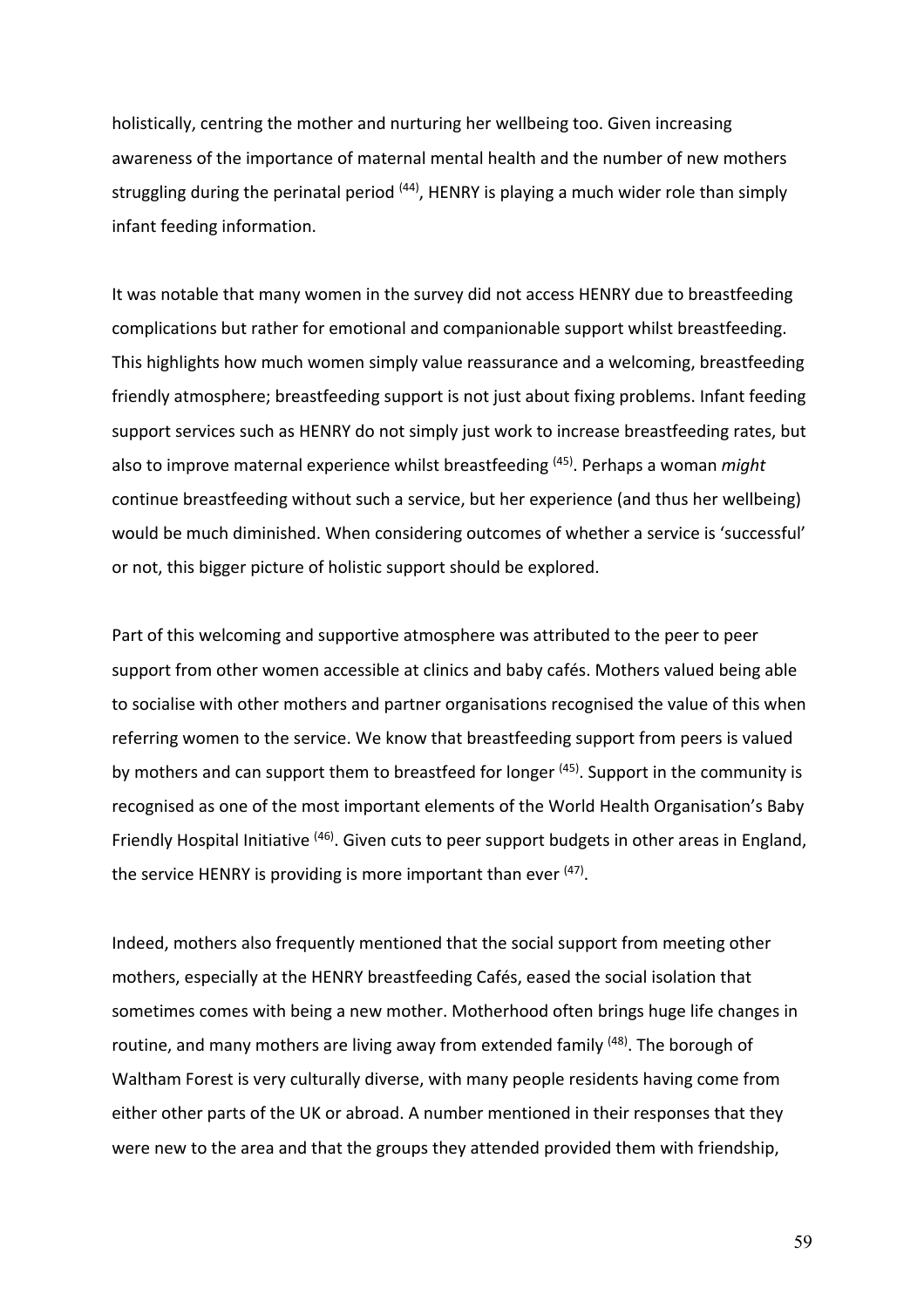opportunity to socialise and chance to get to know their local community. Again, HENRY was not simply providing infant feeding guidance but a lifeline to isolated new mothers.

#### **5.5Supporting infant feeding provision in the community**

Two clear benefits of service delivery were recognised by both mothers and partner organisations: the ability to HENRY to provide specialist infant feeding support for more complex cases and the ability to do so rapidly, often in a mother's home if necessary. The ability to meet this need was highlighted by the volume of support contacts delivered by the HENRY team across 2019 including 269 visits in families' homes.

Taking specialist support first, both mothers and partner organisations saw the HENRY Infant Feeding service as a place to receive support with more complex issues or those that needed significant input to solve. Tongue tie referral emerged as a common success story with many mothers receiving referrals for tongue tie examination or division. This type of specialist support is valued by mothers  $(49)$  and is an important element of ensuring breastfeeding in more complex cases can continue <sup>(50)</sup>. Partner organisations valued the enhanced infant feeding knowledge the HENRY service could provide, due to the knowledge being outside of their expertise or them not having the time to support complex issues.

The second element of in depth, varied and easily accessible support was also very much valued by mothers and partner organisations. Mothers often accessed more than one form of support, often more than once. For some, their needs were met with one visit or appointment, but as was seen in the e-start data, some parents were supported via multiple appointments in multiple formats. Different aspects were valued for different reasons; one to one support for difficulties, breastfeeding cafes for social support and home visits for comfort and ease particularly in those easy days. Some mothers talked about visiting different venues on different days of the week to receive reassurance and social connection. Phone calls, and follow ups were part of mothers feeling valued and cared for. The nature of appointments and support also highlighted how intensive and rapid the support received was.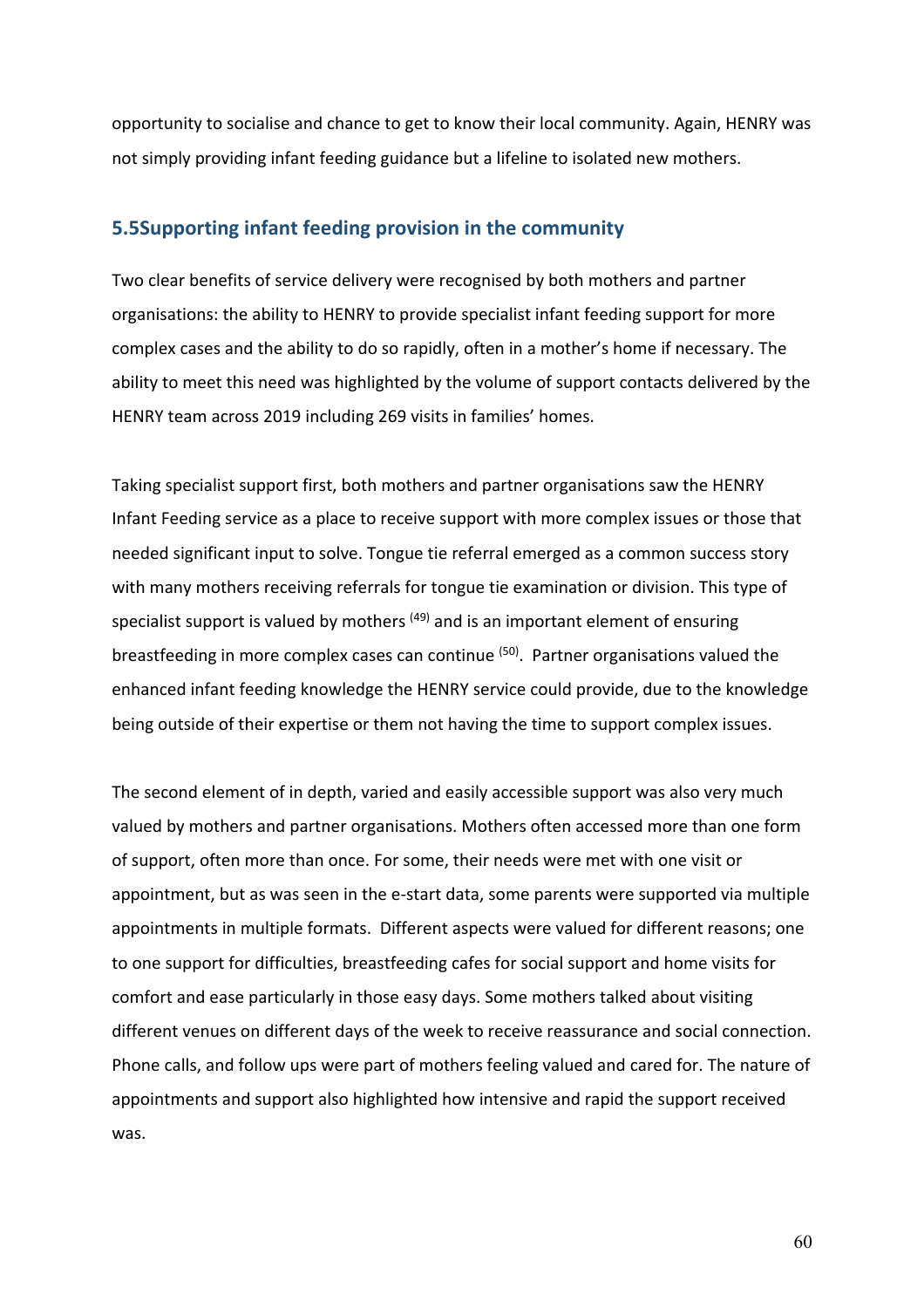The ability to provide such a service was recognised as plugging a vital gap in infant feeding support in the borough, that some partner organisations did not have the time or enhanced skills to provide. Again, referring back to the social and peer support elements of the service, partner organisations valued having an avenue to direct support to. HENRY was viewed as providing a professional and expert service that had integrated into the borough and was very much considered an 'important part of the jigsaw'. Partner organisations readily and regularly referred mothers to the service, showing clear partnership working, respect and engagement. Meanwhile staff felt that they integrated well with the support partner organisations in the borough offered, and were recognised as a positive addition to service delivery.

Partner organisations seemed to accurately know what the HENRY service provided and were happy to refer to HENRY. Referring to HENRY was viewed as easy and many of the partner practitioners in the borough reported having a close and trusting relationship with HENRY, to the extent that they often saw them personally in the clinic setting or were able to make a quick phone call to them. Multi-agency working and communication seemed therefore to be very effective.

#### **5.6 Suggestions for improvement**

Participants were directly asked for suggestions for improvement of the service, whilst a minority of participants gave criticisms of care received. Notably, the majority of ideas for improvement appeared to be based around what HENRY was recognised as doing well. Participants wanted more services and staffing or a minority of participants who had a criticism of their care were echoing what satisfied mothers highly valued. The desire for more staffing and opportunity to support more families and in different ways was echoed by staff in the team.

In terms of expanding service provision, reference was made to busy clinics, needing to wait to see a certain practitioner or wanting greater follow up. Others recommended that the service be better promoted so that it could reach more mothers, with some suggesting it should be available outside the borough. This feedback reinforced just how much mothers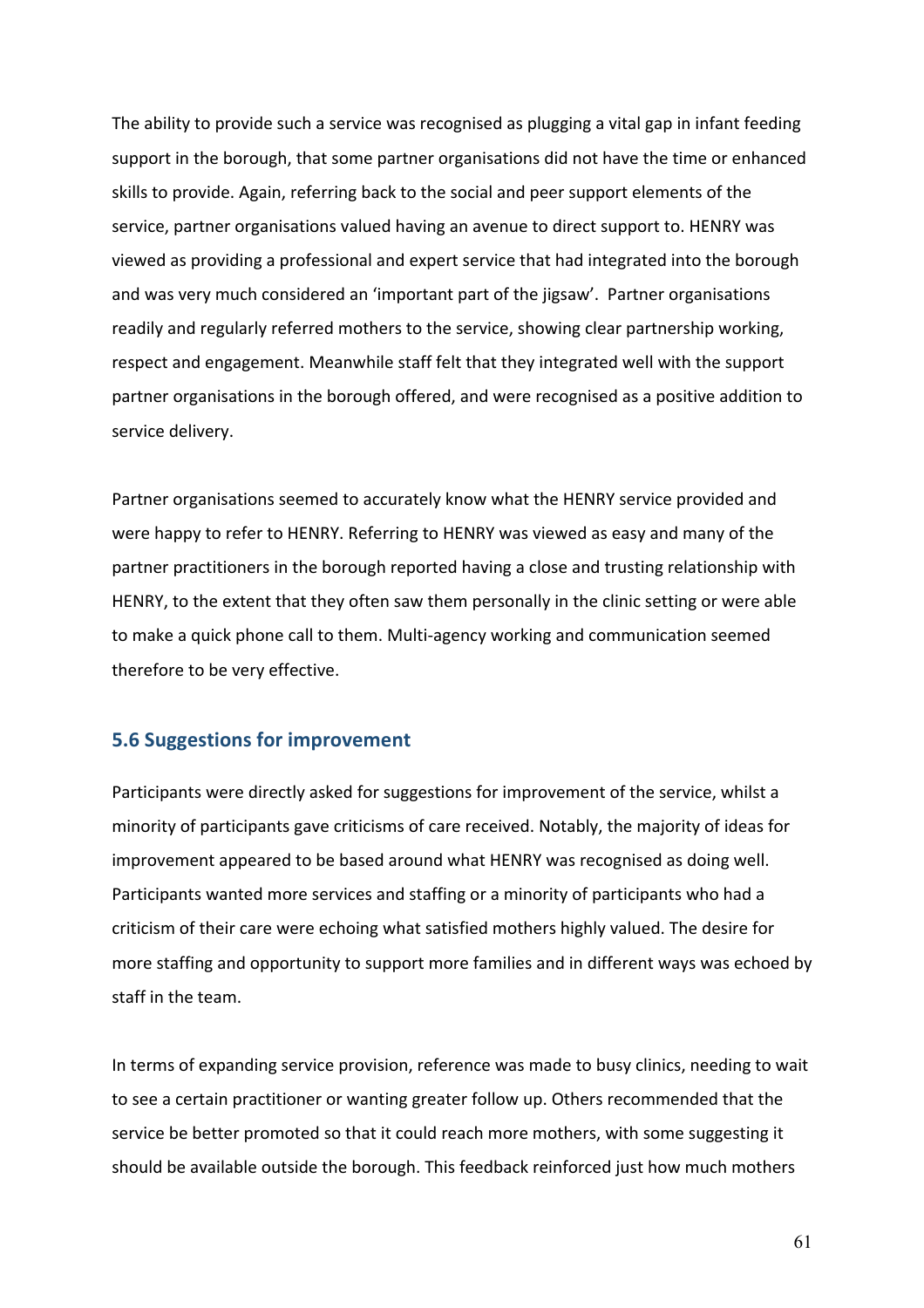and partners valued what the service delivered and how. Most participants who suggested this improvement also recognised that this would require greater funding and investment and efforts could not be multiplied without this. Given how much participants valued both the practical and emotional support given by the team, further investment seems an obvious solution, albeit a challenging one in a competitive climate.

Some participants recommended direct improvement to care given, feeling sadly that their needs were not met. It was notable that these ideas as to what was missing did not reflect the majority experience, with only around 3% of mothers describing a negative experience. It appeared that these mothers, for whatever reason, did not receive or perceive their care to be the high standard that the majority received. For example, whilst mothers overwhelmingly rated the support given by HENRY as non-judgemental, individuals felt that they had the opposite experience.

Likewise, whilst most mothers who bottle fed rated the support given as informative and useful, some felt that they did not receive enough. Given contact with the service may have been relatively brief, it is possible that these participants encountered an exception to excellent support, possibly due to a particularly busy clinic or session. As a universally available service, covering all aspects of infant feeding, it is perhaps not realistic for HENRY to be all things to all people, and we know that our own beliefs and wider context can affect interpretation of messaging. However, it is worth further exploration to ensure that care around these topics across all support services is consistent.

Finally, there were a limited number of reports from mothers of conflicting advice coming from health care professionals and HENRY, and in some rare instances within HENRY. It is difficult without context to know which information would be 'correct' or whether it is a case of interpretation of information. One suggestion for improvement may be to ensure update training is consistent across organisations in the borough. But also, it may be a case of ensuring that when staff give support to a mother that differs to previous advice, the evidence and rationale behind that is conveyed.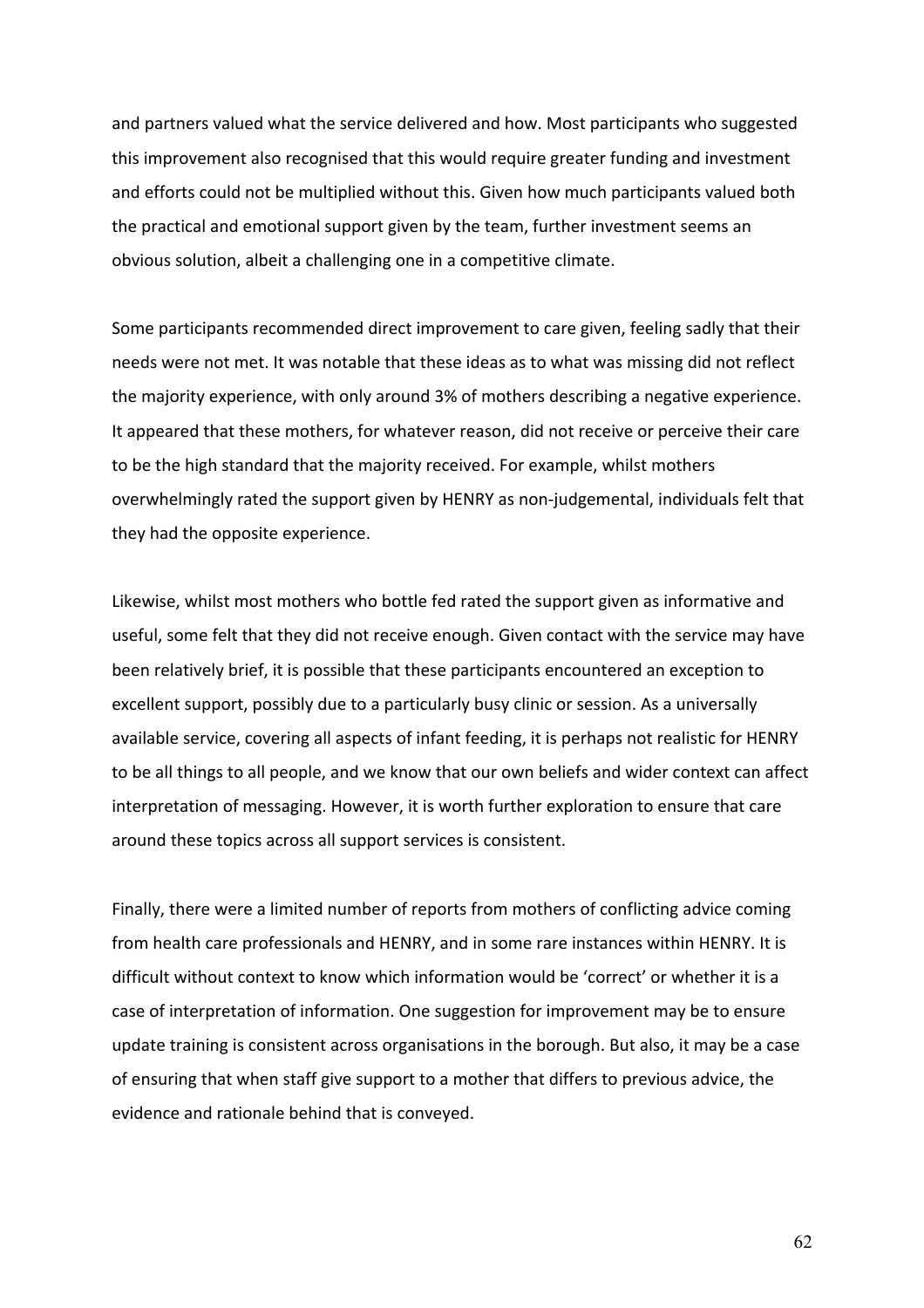#### **5.7. Limitations of the evaluation**

The findings provided an important snapshot of the impact the HENRY Infant Feeding service is having on supporting families across the borough. It is important however to give some context to the findings. First, the sample likely represents the most motivated of participants both in terms of those who had a positive experience or a more challenging one. It is likely that those who had a more positive breastfeeding experience may have been more motivated to respond. We know that breastfeeding can be hugely important to mothers and that they naturally show great gratitude when given sensitive support, which they may be eager to 'pay back'. This does not in any way diminish their experiences but conversely those struggling with a difficult experience may not have responded because they may not have wanted to be reminded of their infant feeding decisions, not because of the support received but grief stemming from their experiences. However, a proportion of the respondents did offer critical views, and were open in doing so, which is useful in thinking about the next steps for service delivery.

Overall, a response rate of approximately 25% was achieved. This is a typical response rate to such as research design, with response rates for follow up or evaluation of services after they have been delivered often around 20% <sup>(51).</sup> It could be questioned that a significant proportion of potential participants did not respond, however response rates even lower than this have been shown to be almost as representative in response as much higher rates  $(52)$  and it has been argued that representativeness of the sample is much more important than percentage response rate <sup>(53)</sup>. Given the invite was sent to all mothers who had received support from the service in 2019, it is likely that for some the contact was brief or up to 18 months ago, meaning motivation to complete the survey or ability to recall information may have dissuaded engagement. Contact details may have changed for some over this period. Others may have found it challenging to complete the questionnaire during the data collection period which coincided with the COVID-19 pandemic lockdown; we know that parents of young children found this period particularly stressful <sup>(54)</sup>. However, overall the sample size was large enough for analysis and reflected or exceeded similar infant feeding and parenting support evaluation studies (55).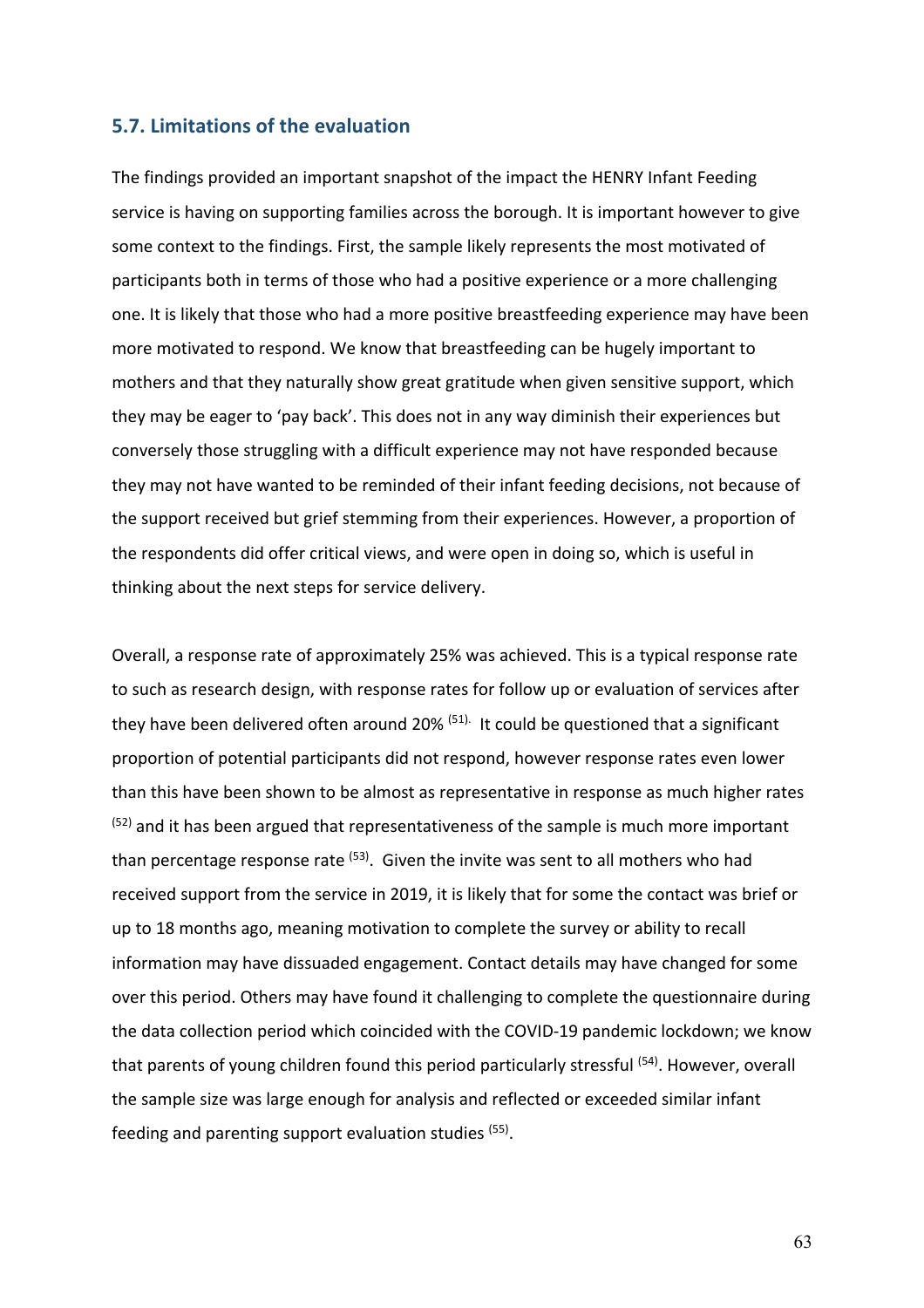In terms of participant demographic background, respondents were weighted towards those with a higher level of education and older age than population norms. This is a typical pattern across health and social care research, particularly in infant feeding research, and will be exacerbated by eligible respondents; proactively seeking breastfeeding support and continued breastfeeding is associated with higher maternal education and age  $^{(6)}$ . In terms of participant ethnic background, a diverse range of participants was seen; over a quarter of participants were from BAME backgrounds, with over 15 different ethnic groups participating. Our BAME response rate does fall slightly below the representation of BAME families in support delivered (around 30% of families were from BAME backgrounds) but compared to similar survey research our sample has much greater ethnic diversity which enhances how representative the views may be.

Limitations aside, the evaluation highlighted the significant positive impact that the HENRY Infant Feeding service is having upon mothers infant feeding experiences in Waltham Forest Borough. Mother value both the practical and emotional support given by the team, benefitting from a friendly, welcoming and non-judgemental service. It is notable how many expressed gratitude to the team in enabling them to continue breastfeeding for longer. The service is valued by partner organisations and is viewed as an 'important part of the jigsaw' of infant feeding support in the borough. The service is seen as filling an important gap, in terms of broader breastfeeding support but particularly in relation to supporting complex cases and providing a rapid and personal service. Although elements for improvement were identified these predominantly focussed on greater investment to allow the service to do more of what it is doing so well: enabling more women to meet their infant feeding goals and supporting infant and maternal health and wellbeing in the process.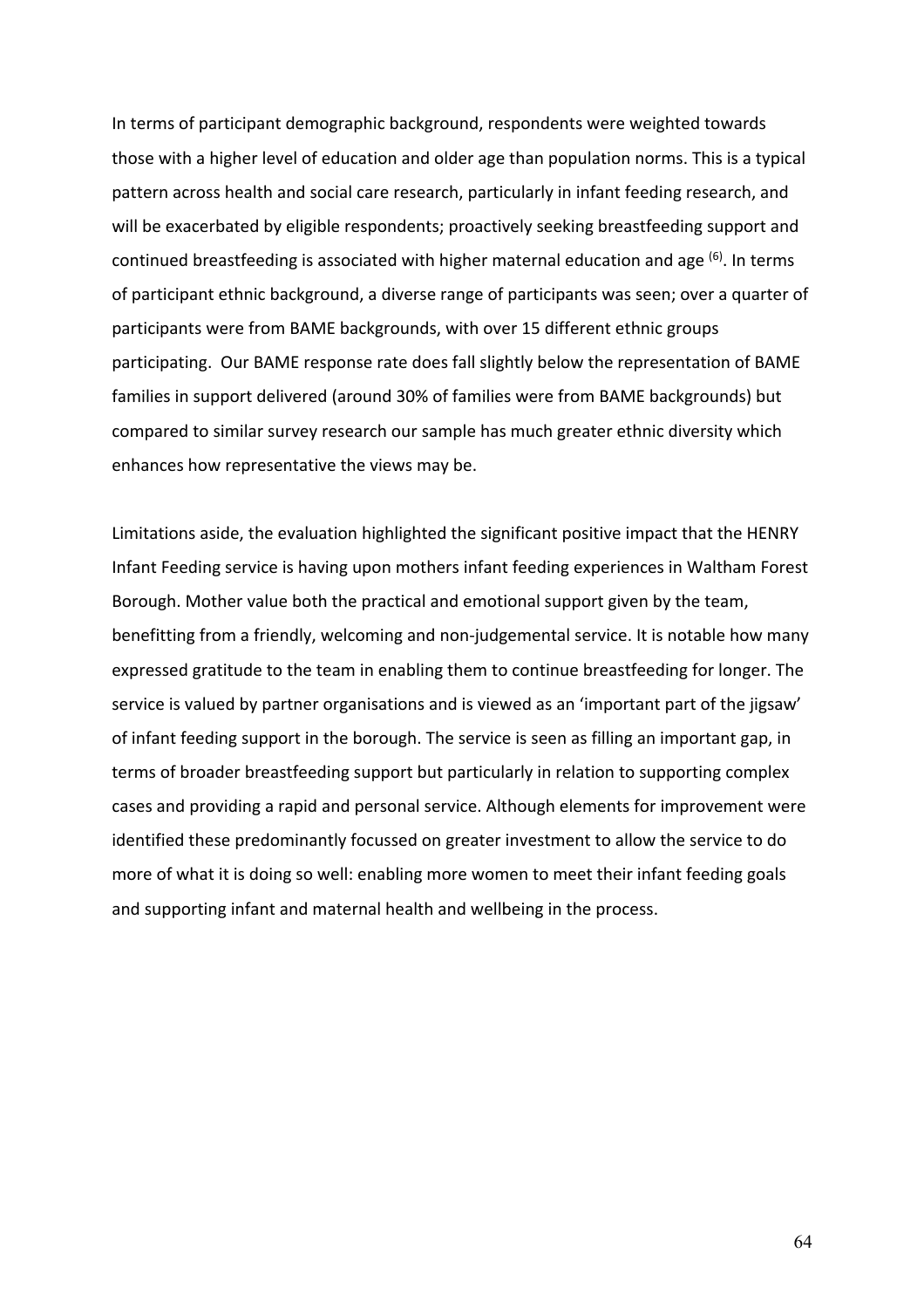# **6. References**

- 1. HENRY. 2020 [Available from: https://www.HENRY.org.uk/walthamforest]
- 2. Victora CG, Bahl R, Barros AJD, França GVA, Horton S, Krasevec J, et al. Breastfeeding in the 21st century: epidemiology, mechanisms, and lifelong effect. The Lancet. 2016;387(10017):475-90.
- 3. Chowdhury R, Sinha B, Sankar MJ, Taneja S, Bhandari N, Rollins N, et al. Breastfeeding and maternal health outcomes: a systematic review and meta-analysis. Acta Paediatrica. 2015;104:96-113.
- 4. UNICEF WHO. Global Strategy for Infant and Young Child Feeding. Geneva: WHO; 2003.
- 5. UNICEF. Breasteeding. A mothers gift, for every child. 2018. [Available from: https://www.unicef.org/publications/index\_102824.html ]
- 6. McAndrew F, Thompson, J., Fellows, L., Large, A., Speed, M. & Renfrew, M. J. Infant Feeding Survey 2010. 2012.
- 7. Fox R, McMullen S, Newburn M. UK women's experiences of breastfeeding and additional breastfeeding support: a qualitative study of Baby Café services. BMC Pregnancy and Childbirth. 2015;15(1).
- 8. Brown A. Why Breastfeeding Grief and Trauma Matter. London: Pinter & Martin; 2019.
- 9. Department of Health. Guide to Bottle Feeding. 2015. [Available from: https://www.unicef.org.uk/babyfriendly/wpcontent/uploads/sites/2/2008/02/start4life\_guide\_to\_bottle\_-feeding.pdf]
- 10. Lakshman R, Ogilvie D, Ong KK. Mothers' experiences of bottle-feeding: a systematic review of qualitative and quantitative studies. 2009;94(8):596-601.
- 11. Bartok CJ, Ventura AK. Mechanisms underlying the association between breastfeeding and obesity. International Journal of Pediatric Obesity. 2009;4(4):196-204.
- 12. Crawley H, Westland, S. & Sibson, V. The bacterial contamination of powdered infant formula: What are the risks and do we need to review current instructions on safe preparation? : First Steps Nutrition Trust; 2020.
- 13. Hurley KM, Cross MB, Hughes SO. A Systematic Review of Responsive Feeding and Child Obesity in High-Income Countries. The Journal of Nutrition. 2011;141(3):495-501.
- 14. UNICEF. Infant Health Research 2019 [Available from: https://www.unicef.org.uk/babyfriendly/news-and-research/baby-friendlyresearch/infant-health-research/]
- 15. Disantis KI, Collins BN, Fisher JO, Davey A. Do infants fed directly from the breast have improved appetite regulation and slower growth during early childhood compared with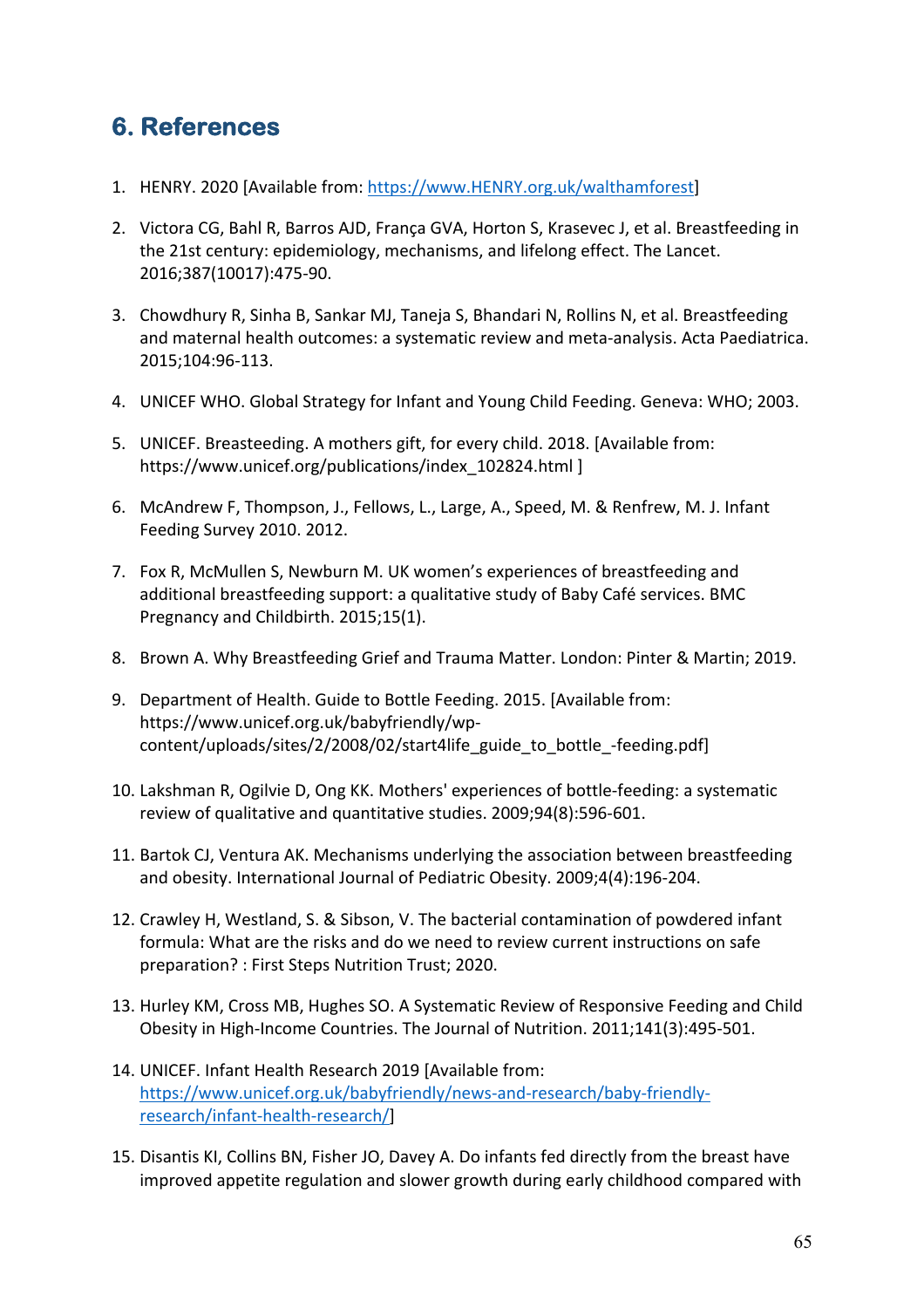infants fed from a bottle? International Journal of Behavioral Nutrition and Physical Activity. 2011;8(1):89.

- 16. Pokhrel S, Quigley MA, Fox-Rushby J, McCormick F, Williams A, Trueman P, et al. Potential economic impacts from improving breastfeeding rates in the UK. Archives of Disease in Childhood. 2015;100(4):334-40.
- 17. Joffe N, Webster F, Shenker N. Support for breastfeeding is an environmental imperative. BMJ. 2019:l5646.
- 18. Brown A. What Do Women Lose if They Are Prevented From Meeting Their Breastfeeding Goals? Clinical Lactation. 2018;9(4):200-7.
- 19. Brown A. Breastfeeding as a public health responsibility: a review of the evidence. Journal of Human Nutrition and Dietetics. 2017;30(6):759-70.
- 20. McFadden A, Gavine A, Renfrew MJ, Wade A, Buchanan P, Taylor JL, et al. Support for healthy breastfeeding mothers with healthy term babies. Cochrane Database of Systematic Reviews. 2017.
- 21. Doan T, Gay CL, Kennedy HP, Newman J, Lee KA. Nighttime breastfeeding behavior is associated with more nocturnal sleep among first-time mothers at one month postpartum. J Clin Sleep Med. 2014;10(3):313-9.
- 22. Schmied V, Beake S, Sheehan A, McCourt C, Dykes F. Women's Perceptions and Experiences of Breastfeeding Support: A Metasynthesis. Birth. 2011;38(1):49-60.
- 23. Burns E, Fenwick J, Sheehan A, Schmied V. Mining for liquid gold: midwifery language and practices associated with early breastfeeding support. Maternal & Child Nutrition. 2013;9(1):57-73.
- 24. Thomson GT, Heather. What works for breastfeeding peer support-time to get real. European Medical Journal: Gynaecology and Obstetrics. 2013(1):15-22.
- 25. Regan S, Brown A. Experiences of online breastfeeding support: Support and reassurance versus judgement and misinformation. Maternal & Child Nutrition. 2019;15(4).
- 26. UNICEF. Infant Formula and Responsive Bottle Feeding. A Guide for Parents. 2019
- 27. Brown A. What Do Women Really Want? Lessons for Breastfeeding Promotion and Education. Breastfeeding Medicine. 2016;11(3):102-10.
- 28. Lagan BM, Symon, A., Dalzell, J., Whitford, H. 'The midwives aren't allowed to tell you': Perceived infant feeding policy restrictions in a formula feeding culture–The Feeding Your Baby Study. . Midwifery,. 2014;30(3):e49-e55.
- 29. Blixt I, Johansson M, Hildingsson I, Papoutsi Z, Rubertsson C. Women's advice to healthcare professionals regarding breastfeeding: "offer sensitive individualized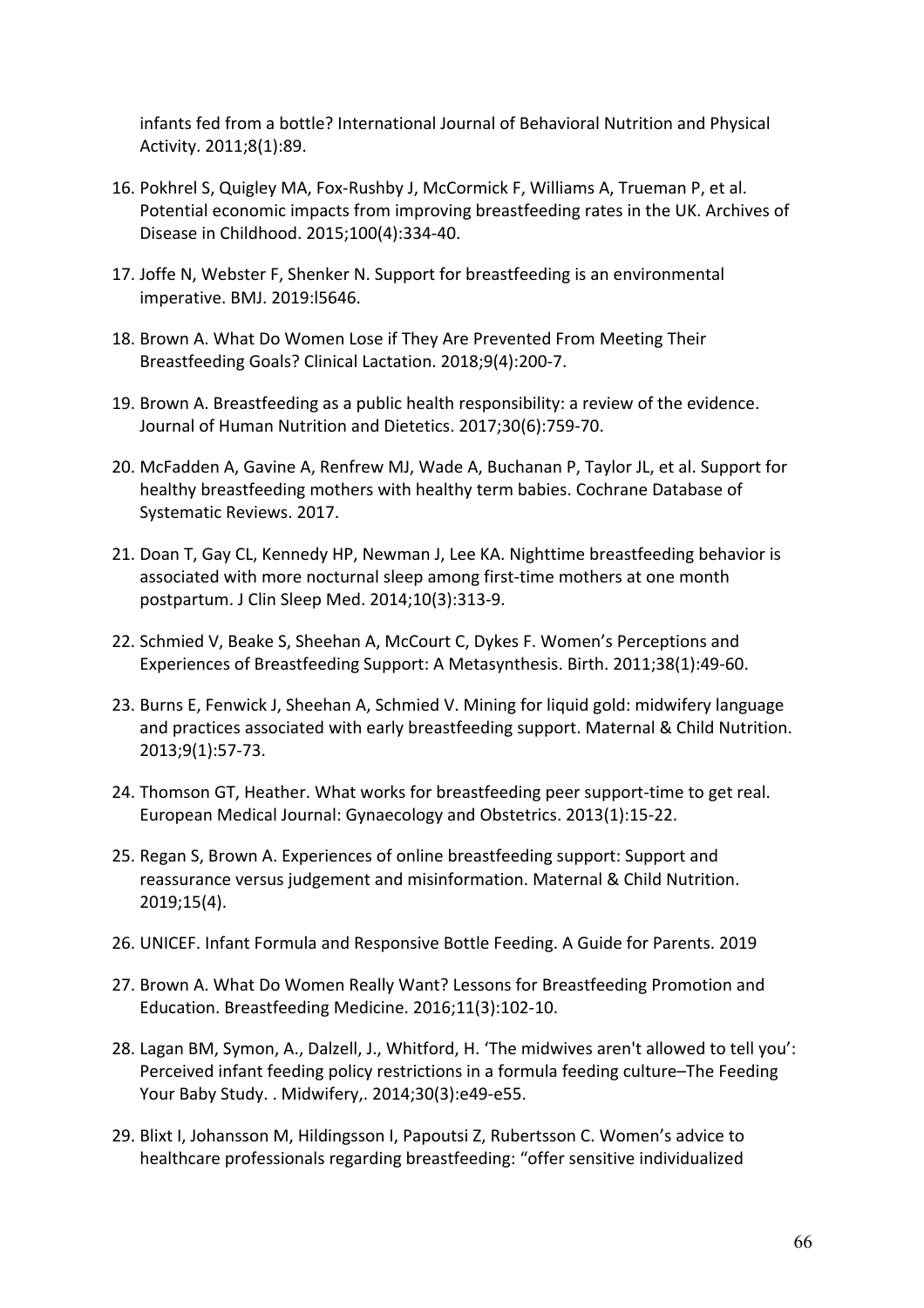breastfeeding support"- an interview study. International Breastfeeding Journal. 2019;14(1).

- 30. Redshaw M, Henderson J. Learning the Hard Way: Expectations and Experiences of Infant Feeding Support. 2012;39(1):21-9.
- 31. Hannula L, Kaunonen M, Tarkka M-T. A systematic review of professional support interventions for breastfeeding. Journal of Clinical Nursing. 2008;17(9):1132-43.
- 32. Oakley LL, Henderson J, Redshaw M, Quigley MA. The role of support and other factors in early breastfeeding cessation: an analysis of data from a maternity survey in England. BMC Pregnancy and Childbirth. 2014;14(1):88.
- 33. Trickey H. Peer support for breastfeeding continuation: an overview of research. Perspective. 2013(21):15-21.
- 34. Grant A, McEwan K, Tedstone S, Greene G, Copeland L, Hunter B, et al. Availability of breastfeeding peer support in the United Kingdom: A cross-sectional study. Maternal & Child Nutrition. 2018;14(1):e12476.
- 35. Bäckström CA, Wahn E, Ekström AC. Two sides of breastfeeding support: experiences of women and midwives. International Breastfeeding Journal. 2010;5(1):20.
- 36. Wallace LM, Kosmala-Anderson J. Training needs survey of midwives, health visitors and voluntary-sector breastfeeding support staff in England. Maternal & Child Nutrition. 2007;3(1):25-39.
- 37. Lawton K. Midwives' experiences of helping women struggling to breastfeed. British Journal of Healthcare Assistants. 2016;10(6):270-5.
- 38. Brown A, Rance J, Bennett P. Understanding the relationship between breastfeeding and postnatal depression: the role of pain and physical difficulties. Journal of Advanced Nursing. 2016;72(2):273-82.
- 39. La Leche League GB In pursuit of equitable breastfeeding support. [Available from https://www.laleche.org.uk/in-pursuit-of-equitable-breastfeeding-support]
- 40. London Borough of Waltham Forest. Statistics about the borough 2020 [Available from: https://www.walthamforest.gov.uk/content/statistics-about-borough]
- 41. Fallon V, Komninou S, Bennett KM, Halford JCG, Harrold JA. The emotional and practical experiences of formula-feeding mothers. Maternal & Child Nutrition. 2017;13(4):e12392.
- 42. Trickey H, Newburn M. Goals, dilemmas and assumptions in infant feeding education and support. Applying theory of constraints thinking tools to develop new priorities for action. 2014;10(1):72-91.